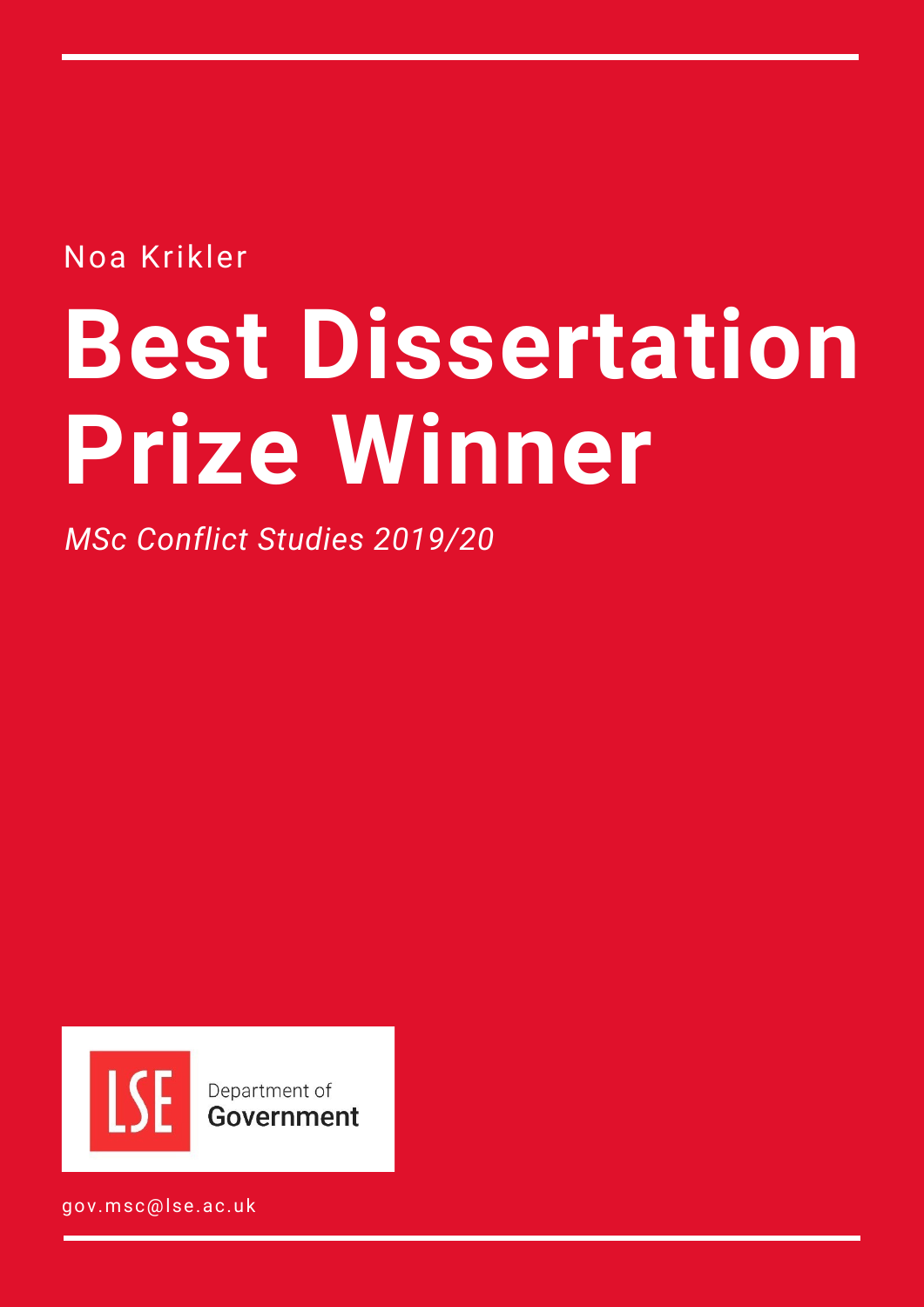## Killing the Dead: The Logic of Cemetery Destruction during Genocidal Campaigns

A dissertation submitted by Noa Krikler to the Department of Government, the London School of Economics and Political Science, in part completion of the requirements for the MSc in Conflict Studies.

August, 2020

Word Count: 10,487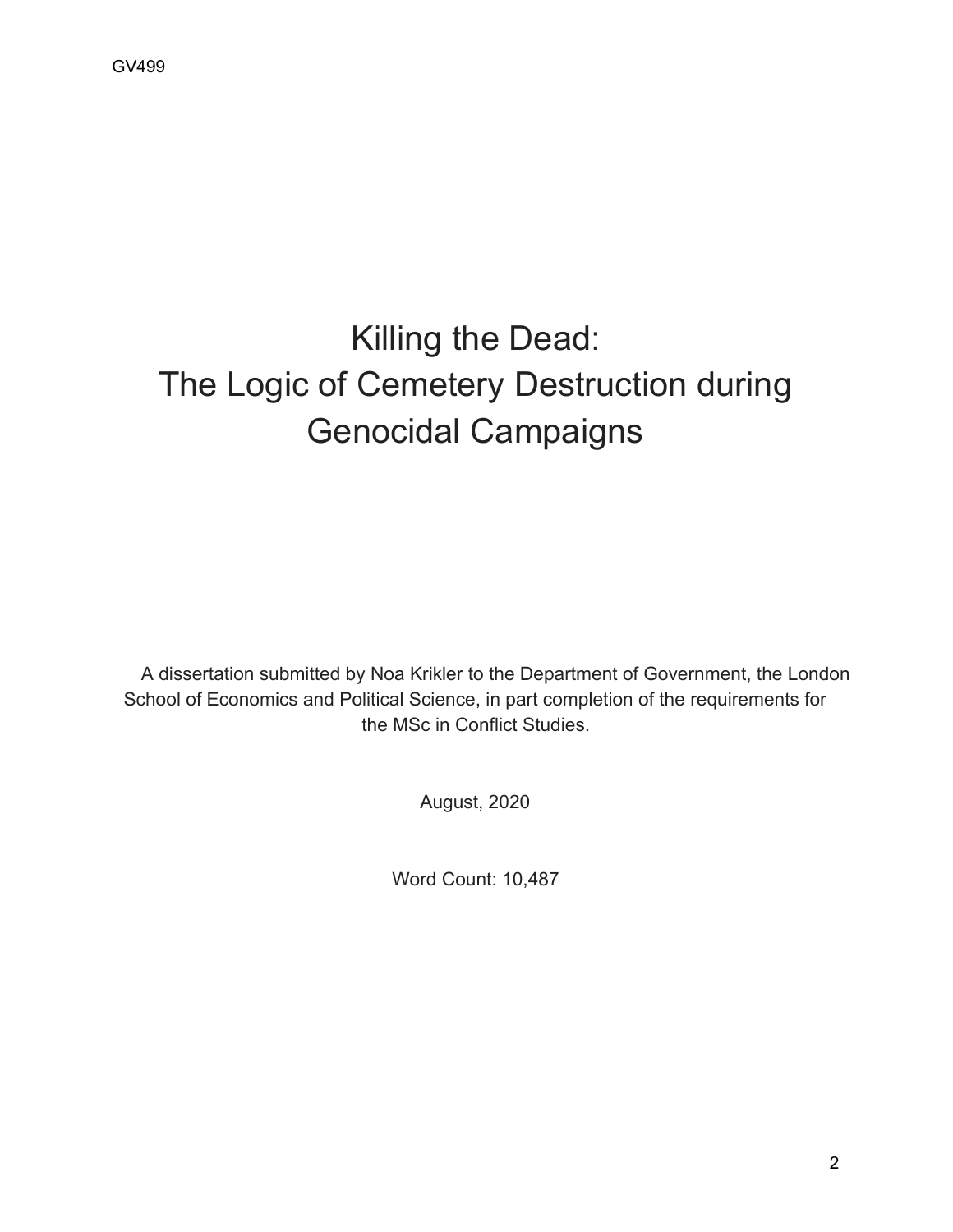### **Candidate Security Contents**

| 2.             |                                                                  |  |
|----------------|------------------------------------------------------------------|--|
| 3.             |                                                                  |  |
| $4_{-}$        |                                                                  |  |
|                |                                                                  |  |
|                | 2. Genocide and Cultural                                         |  |
|                |                                                                  |  |
|                | 3. Cultural Destruction as a Fundamental Dimension of Genocide15 |  |
|                |                                                                  |  |
| 5 <sub>1</sub> |                                                                  |  |
|                |                                                                  |  |
|                |                                                                  |  |
|                |                                                                  |  |
|                |                                                                  |  |
|                |                                                                  |  |
|                |                                                                  |  |
|                |                                                                  |  |
|                |                                                                  |  |
|                |                                                                  |  |
|                |                                                                  |  |
|                | 1. The Cementing of Cultural Separation and Mistrust37           |  |
|                | 2. The Consolidation of Genocidal Campaigns through Deterring    |  |
|                |                                                                  |  |
|                |                                                                  |  |
|                |                                                                  |  |
| 8.             |                                                                  |  |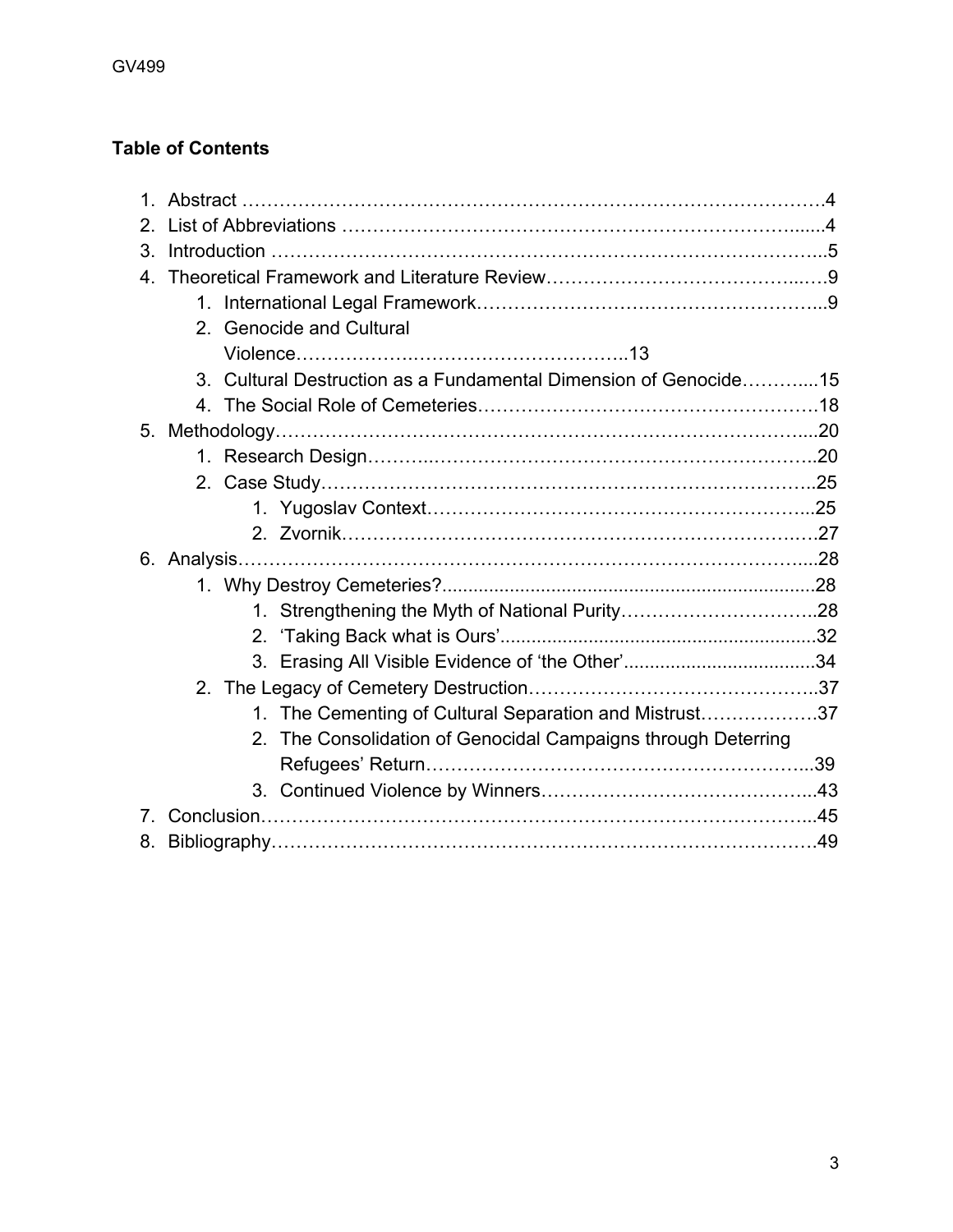#### **1. Abstract** Candidate Number: 39454

This dissertation seeks to challenge the distinct treatment of cultural destruction and genocide in both international legal policy and academia. The neglect in policy and academia of cultural violence during genocidal conflict reveals a serious misunderstanding of the fundamental logic of cultural destruction itself, and its connection to the concepts of genocide, ethno-nationalism, and collective identities.

This dissertation contends that cultural destruction during genocidal campaigns is a dimension of genocide itself, and is evidence of the intent to completely erase the targeted group from existence. It will focus on a powerful, yet under-examined, form of cultural violence; namely the destruction of cemeteries and graveyards. My argument will be demonstrated through the localised case study of the town of Zvornik, Bosnia-Herzegovina, and the destruction of two Muslim cemeteries that took place there during genocidal campaigns against the Muslim communities of Bosnia-Herzegovina in the 1992-1995 war.

Through identifying the logic and legacy of cemetery destruction, this dissertation will show that any attempt to dissociate biological genocide against individuals from the eradication of their culture is misinformed and artificial. Failure to recognise the multidimensional nature of genocide will obstruct our capacity to combat it, and prevent the delivery of justice in its aftermath.

#### **2. List of Abbreviations**

**ICJ** International Court of Justice **ICTY** International Criminal Tribunal for the former Yugoslavia **UN** United Nations **UNCPPCG** United Nations Convention for the Prevention and Punishment of the Crime of Genocide **UNESCO** United Nations Educational, Scientific and Cultural Organisation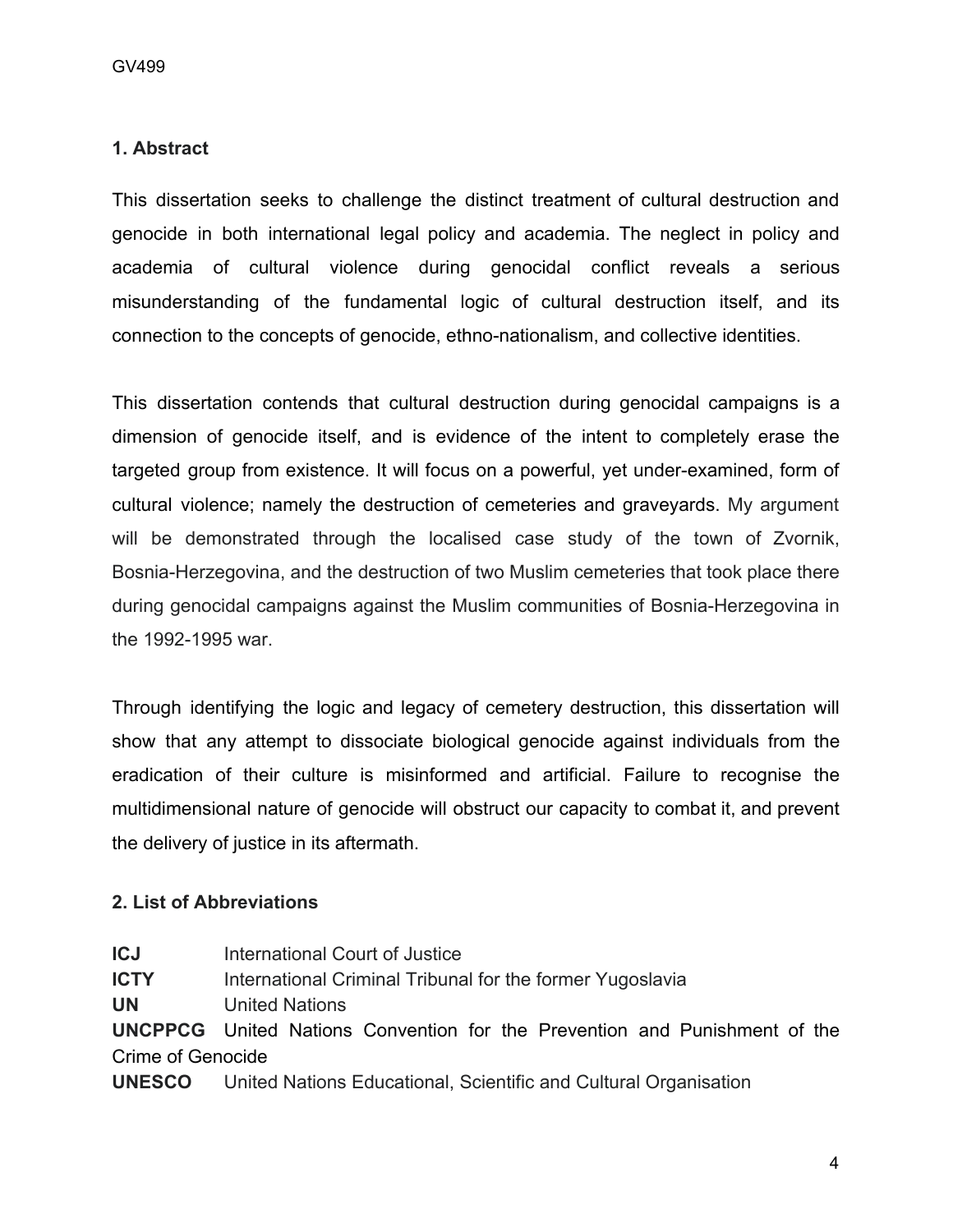#### **3. Introduction**

"*The right to life and the right to cultural identity go together, they are ineluctably intermingled. Physical and biological destruction is interrelated with the destruction of a group's identity as part of its life, its living conditions*."

Judge Antônio Augusto Cançado Trindade (ICJ 2016: p345)

"*For me, one thing is destroying a mosque, but graves … I don't think it can get much sicker than that*."

Interview with Muslim Bosnian survivor, 29/07/2020 (see bibliography)

As the Bosnian War of 1992-1995 drew to a close, a local architect named Kresimir Sego lamented the enormous cultural destruction that his town of Mostar was subjected to. Sego recalled: "even the cemeteries were destroyed with the town" (in Bobic 2019: p62). The cultural fabric of the town was destroyed alongside the genocidal campaigns primarily launched against Muslim Bosnians ('Bosniaks'), driven by, among other phenomena, Croat and Serb ethno-nationalist ideals of a 'purified' ethnic land. So potent was this desire to rid Bosnia of Muslims that even the deceased members of the Bosniak community who rested in the town's Muslim cemeteries were attacked. Those passed, and the cemeteries themselves, provided testimony of the Muslim community's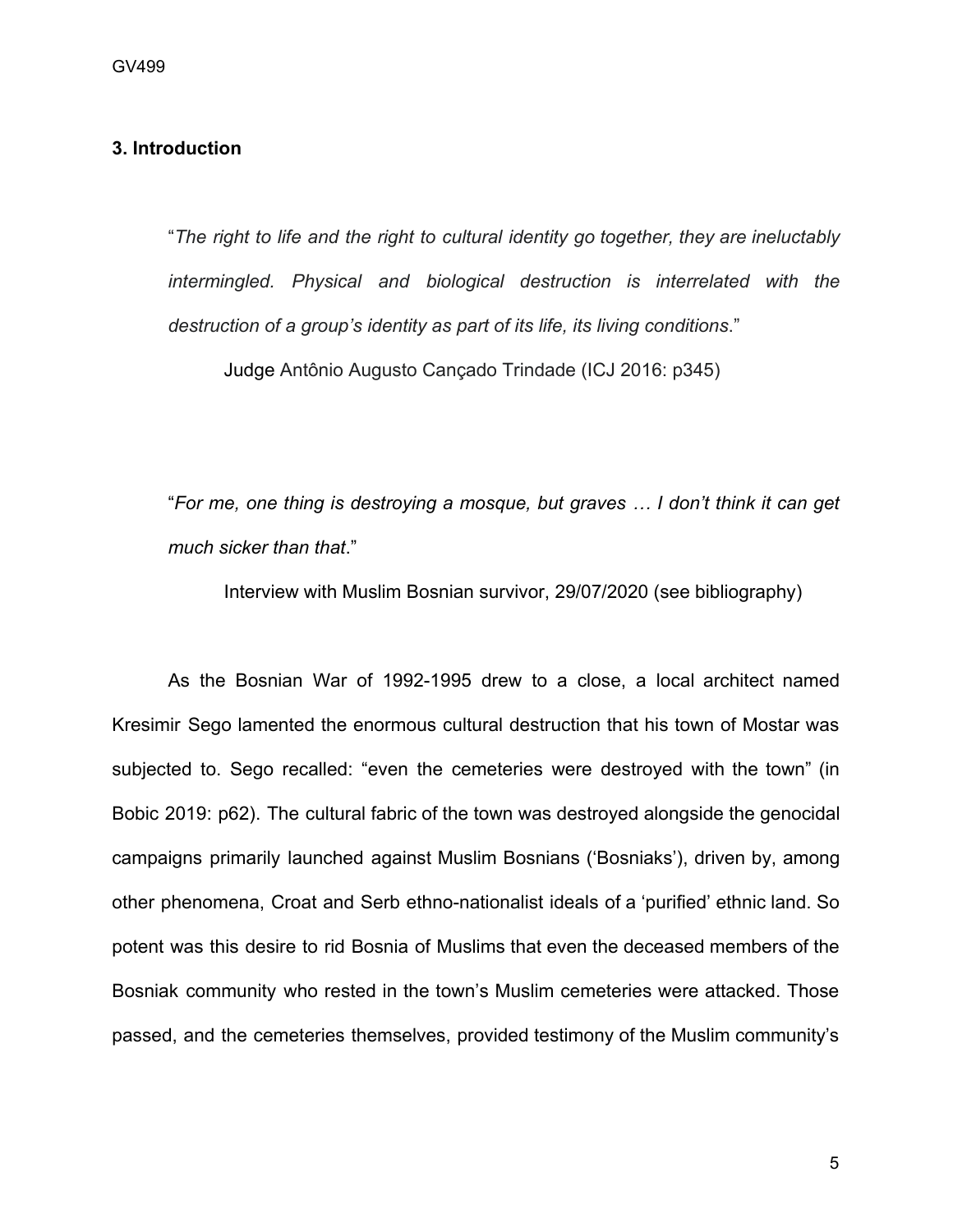historic presence in the land, contradicting the ethno-nationalist narrative of a pure ethnic territory.

The Bosnian War, one of the conflicts forming the break-up of the former-Yugoslavia during the 1990s, was marked by massive and intentional destruction of cultural, religious, and historical property (Riedlmayer 2007: p107; Coward 2009: p7; Bevan 2016: p40). Subsequently, the attention of policy-makers and academics turned to the protection of cultural heritage, particularly during conflict and genocidal campaigns. And still, despite the initial growth in discourse, over two decades after the end of the Bosnian war, there has yet to emerge any comprehensive overview or analysis of the destruction of Bosnian cultural heritage, its impact, and its legacy (Walasek 2015: p1). This is particularly true of cemetery destruction, which has consistently been neglected in both policy and academia, despite consensus on the prevalence of this form of destruction during the war (Balic 1994: p270; Juvan & Prebalic 2014: p64; Pickard & Celiku 2008: p27).

The neglect in policy and academia of cemetery destruction and cultural violence during genocidal conflict reveals a serious misunderstanding of the fundamental logic of cultural destruction itself, and its connection to the concepts of genocide, ethno-nationalism, and collective identities. I contend that until we recognise that the fate of peoples and their cultures are inextricably connected, there will be no solution to the continuing attacks on both.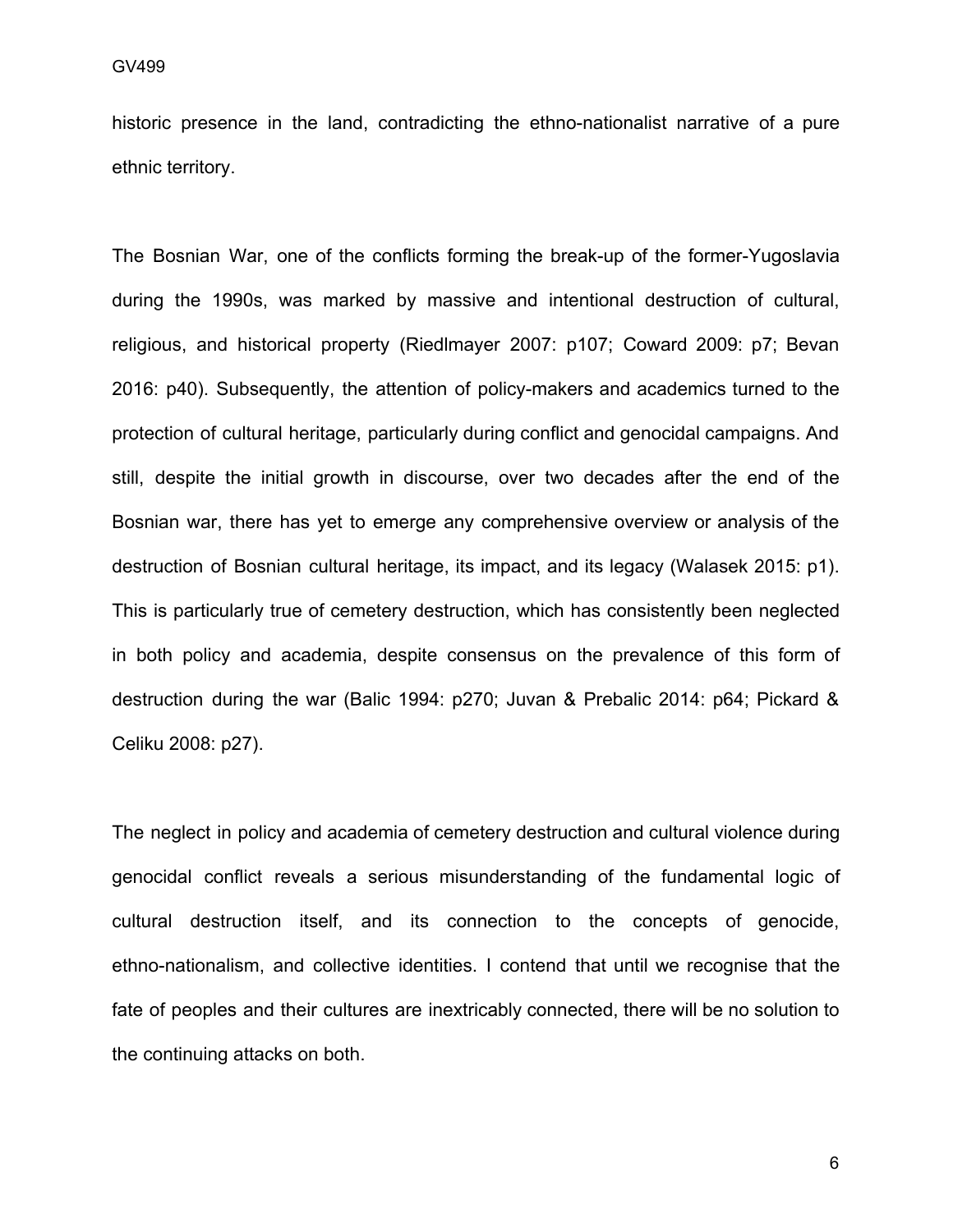GV499 Candidate Number: 39454

In the original conception of genocide, destruction of cultural property was held in the same regard as violence against humans. This was founded on the idea that individuals are organically and inseparably integrated into the culture to which they belong (Lemkin 1994: p79; Powell 2007: p534). Thus, the murder of humans motivated by their membership of a specific ethnic, cultural or religious group, and attacks on manifestations of their collective identity - such as language, traditions, religious spaces, and cultural institutions - constitute differing elements of the *single*, but multidimensional, process of genocide. And yet, this interlinked nature of the killing of people and cultural destruction is not reflected in much of the international legal policy relating to genocide. The measures outlined in the United Nations 1954 Convention for the Protection of Cultural Property in the Event of Armed Conflict may be disregarded if seen to inhibit military progress - a substantial loophole that fails to recognise the significance of cultural destruction (Bevan 2016: p37).

It was not until 2015 that a conviction of the war crime "destruction of historical and religious monuments" was secured by the International Criminal Court against Ahmad al-Faqi al-Mahdi, a leading member of the Malian Islamic militia Ansar Dine (ICC-01/12-01/2015). While the decision was lauded for its precedential value recognising the connection between an attack on a group and its culture, the judgment itself must be scrutinised. Despite the religiously-motivated murders committed by Ansar Dine that accompanied the destruction of cultural property, the crime of genocide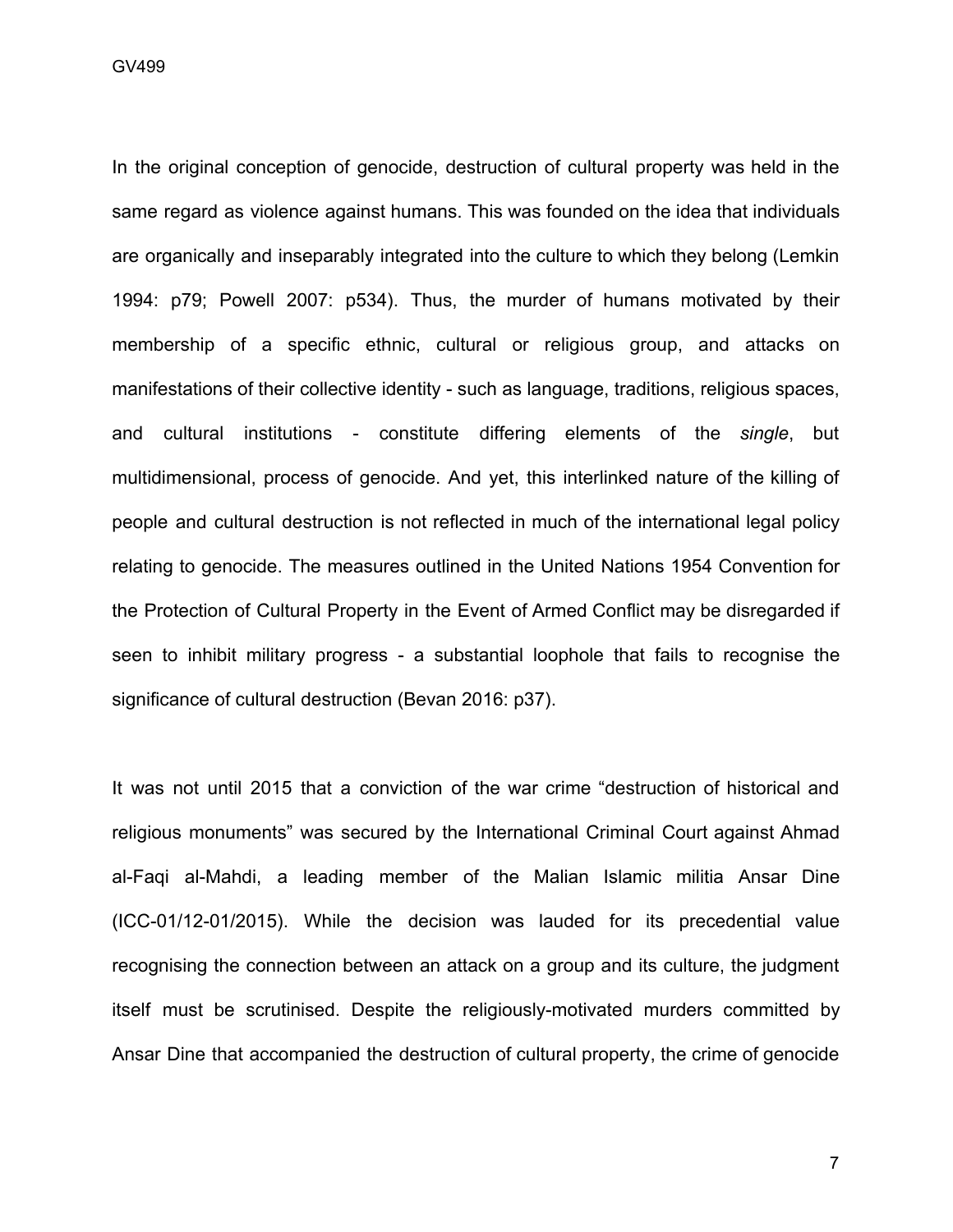was not invoked (Bilsky & Klagsburn 2018: pp373-4). This absence of the crime of genocide demonstrates that genocide and cultural destruction remain functionally distinct in both international legal practice and much of the relevantacademic discourses. Such separations obstruct efforts to address the multidimensional phenomenon of genocide. Hence, the implications of this research are highly consequential for the lived experiences and realities of innumerable communities who are subjected to attacks and violence of all natures today.

Whilst it follows that international legal policies addressing genocide warrant reconsideration, it must be underpinned by a review of our theoretical approaches to the concept of genocide itself. I argue that the shortcomings of current policies stem from a limited definition of genocide as solely violence against human bodies. As such, effective policy is contingent on a reappraisal of the very nature of genocide. This dissertation aims therefore to demonstrate the foundational role that cultural destruction plays in genocidal campaigns by exploring the logic of cemetery destruction in the context of a single, localised and triangulated case study.

This dissertation will be organised into the following sections: (i) a literature review contextualising scholarly gaps relating to genocide and an explanation of the social role of cemeteries; (ii) an overview of methodological approach and the case study of the north-eastern Bosnian town of Zvornik; and (iii) two main sections of analysis, each responding to the following research questions: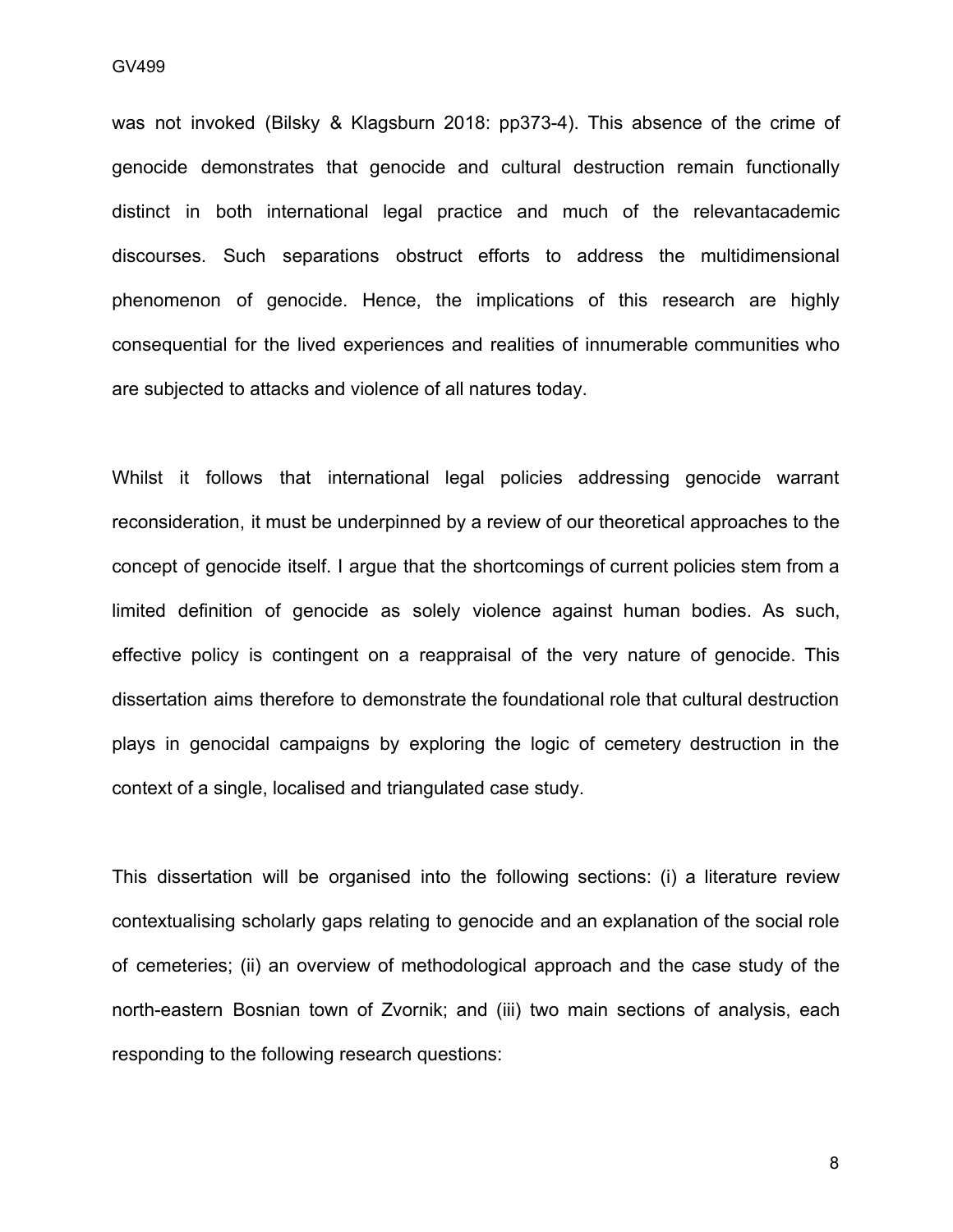- 1. Why do people destroy cemeteries during genocidal campaigns?
- 2. What is the impact and the legacy of this form of violence?

This dissertation will show that cultural destruction during genocidal campaigns is a dimension of genocide itself. It is evidence of the intent to completely erase the targeted group from existence. An attempt to dissociate biological genocide against individuals from the eradication of their culture is artificial, because groups exist through cultural markers of their shared identities. Failure to recognise the multidimensional nature of genocide will obstruct our capacity to combat it, and prevent the delivery of justice in its aftermath.

#### **4. Theoretical Framework**

#### **4.1 International Legal Framework**

The paucity of study into the phenomenon of cemetery destruction reflects a neglect more generally of the wider concept of cultural destruction, both in the international legal arena and in academia. Cultural destruction - the obliteration of another population's cultural heritage - remains merely a conceptual framework that may be linked to genocide. This stands in direct contradiction to the original conception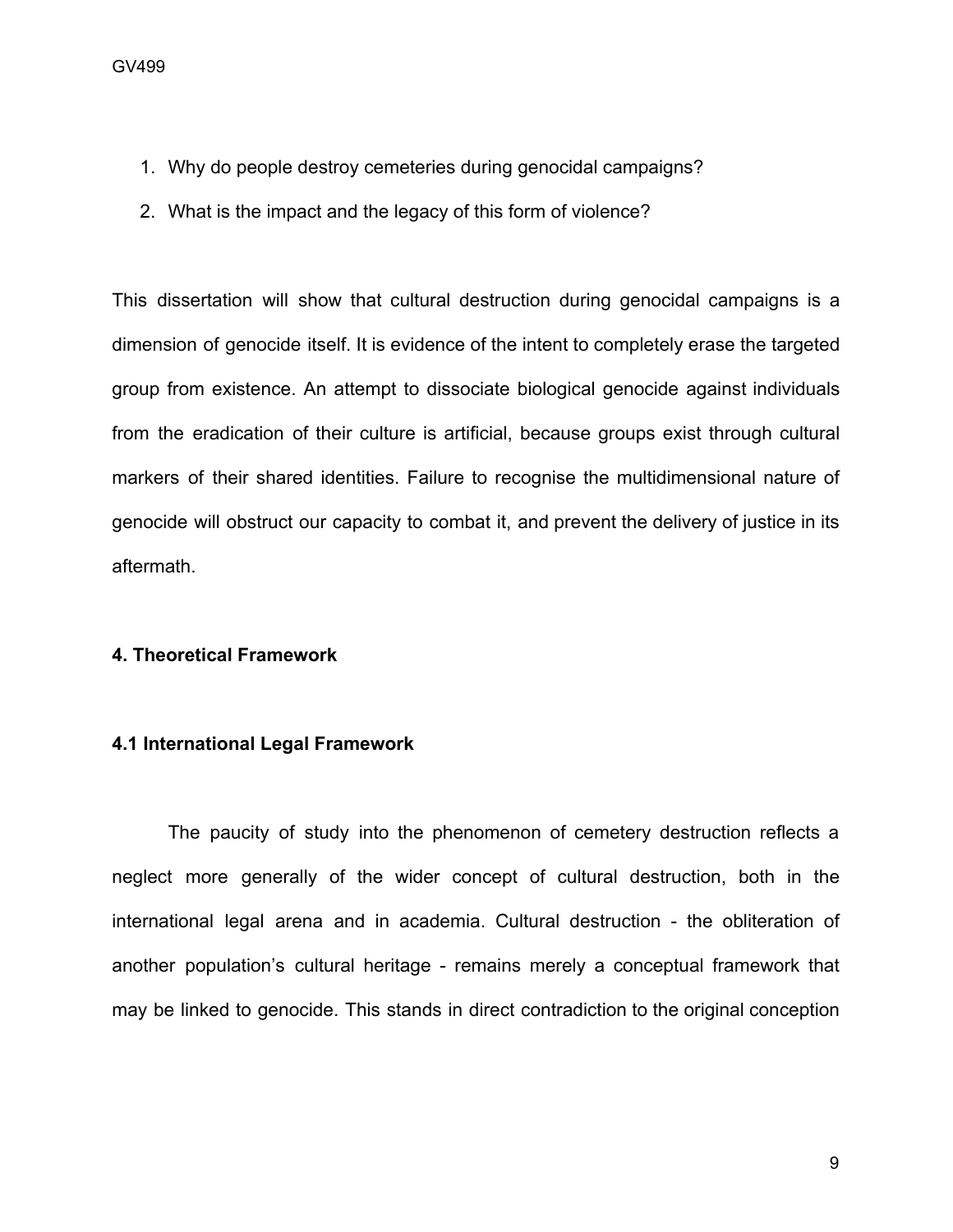of genocide that Raphael Lemkin, the lawyer responsible for coining the term, had proposed.

In the wake of the Holocaust, and having been deeply impacted emotionally by the Armenian Genocide earlier in the century, Lemkin recognised the need for a concept for mass murder and cultural destruction. He suggested that the distinguishing feature of genocides is the *reason* why those people are killed; they are not targeted as individuals but each individual represents the larger community. A genocide is not the equivalent of a large number of homicides at once - rather, it is the killing of an ethnic or national community, and, in targeting a 'nation', also aims at destroying the cultural elements of a nation's collective identity. As Powell (2007: p534) argues, genocide cannot be reduced to the killing of individuals because the existence of a nation "does not reduce to the physical survival of the individuals that make it up, any more than a person's life reduces to the cells that make up their body."

For Lemkin, if the point of genocide is the total destruction of a national or ethnic group, this fundamentally involves the destruction of the group's physical, social and cultural existence. Thus, his original conception of genocide consisted of two key elements: barbarity, by which he referred to attacks and violence against people; and vandalism, meaning attacks on culture as an expression of a people's genius, such as monuments, archives, religious spaces, language and traditions (Frieze 2013: p172). Crucially, however, the entire article delineating Lemkin's notion of 'vandalism' was removed from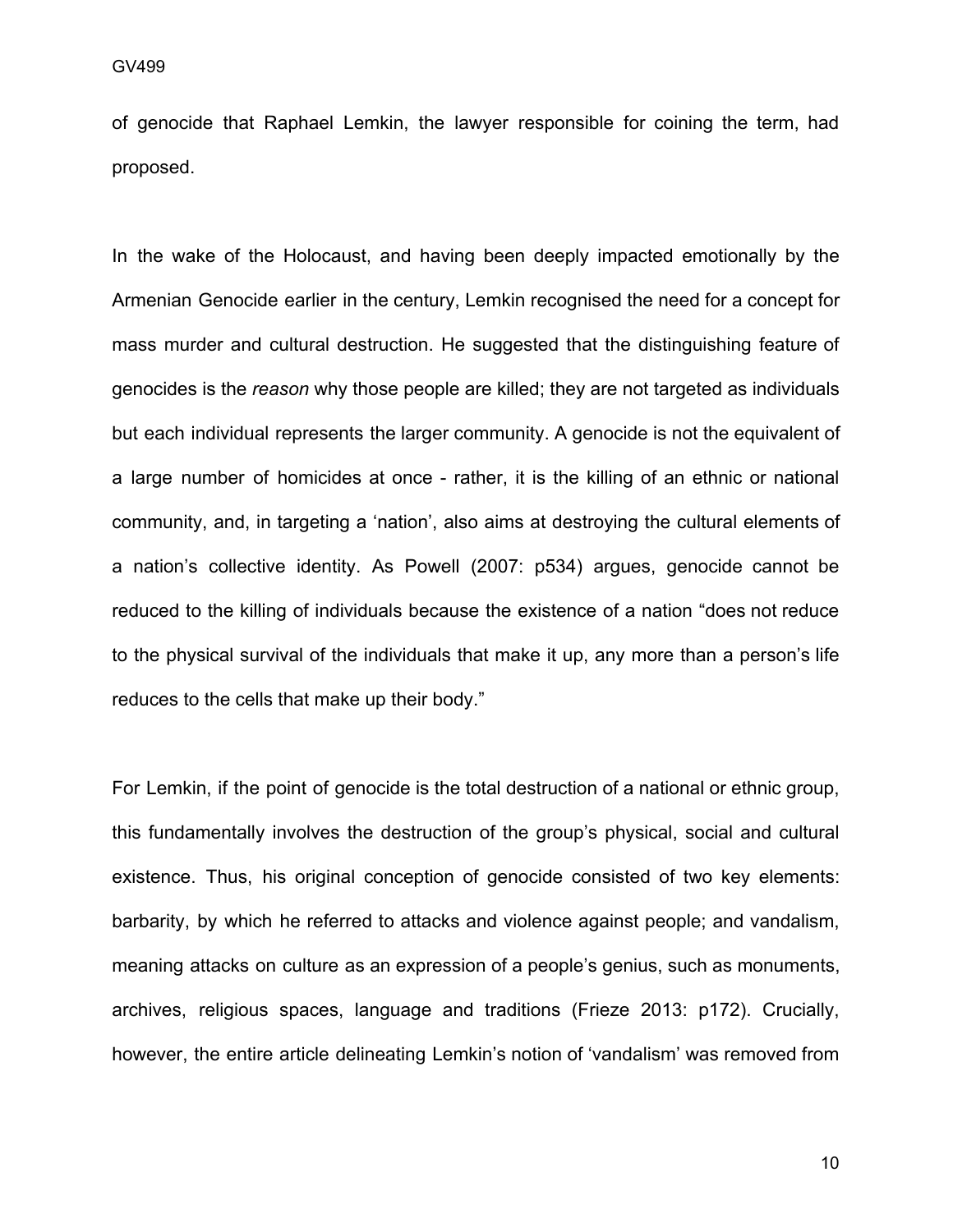the 1948 United Nations Convention for the Prevention and Punishment of the Crime of Genocide (UNCPPCG) at the insistence of the United States of America's representatives, who were concerned that their own treatment of the native communities in the United States would be subsequently criminalised (Churchill 1998: p365). Consequently, there is no mention of cultural destruction in the UNCPPCG - Article II of the Convention defines genocide as: "Acts committed with intent to destroy, in whole or in part, a national, ethnical, racial or religious group" (UN 1948: p277). The methods by which genocide could be measured were also listed in Article II to include: mass killing; inflicting serious mental or bodily harm; expulsions and deportation; prevention of births; transfer of children from the targeted group to another group. These definitions clearly reflect the destruction of living bodies of the targeted group. How that group identifies, collectively represents or understands itself - in other words, its collective culture - is not present as a measure by which to judge genocidal actions (Bevan 2016: p41). Therefore, from the conceptual genesis of genocide in international law, the notion of barbarity against the corporeal has been divorced from the destruction of the essential cultural and social foundations of the targeted group.

Tentative progress towards the reconciliation of these two dimensions of genocide has been made, but proves ultimately insufficient. The 1954 Convention for the Protection of Cultural Property in the Event of Armed Conflict (UNESCO 1954: Article 4) calls on warring parties to "refrain from any act of hostility directed against such property" and to "undertake to prohibit, prevent and, if necessary, put a stop to … any acts of vandalism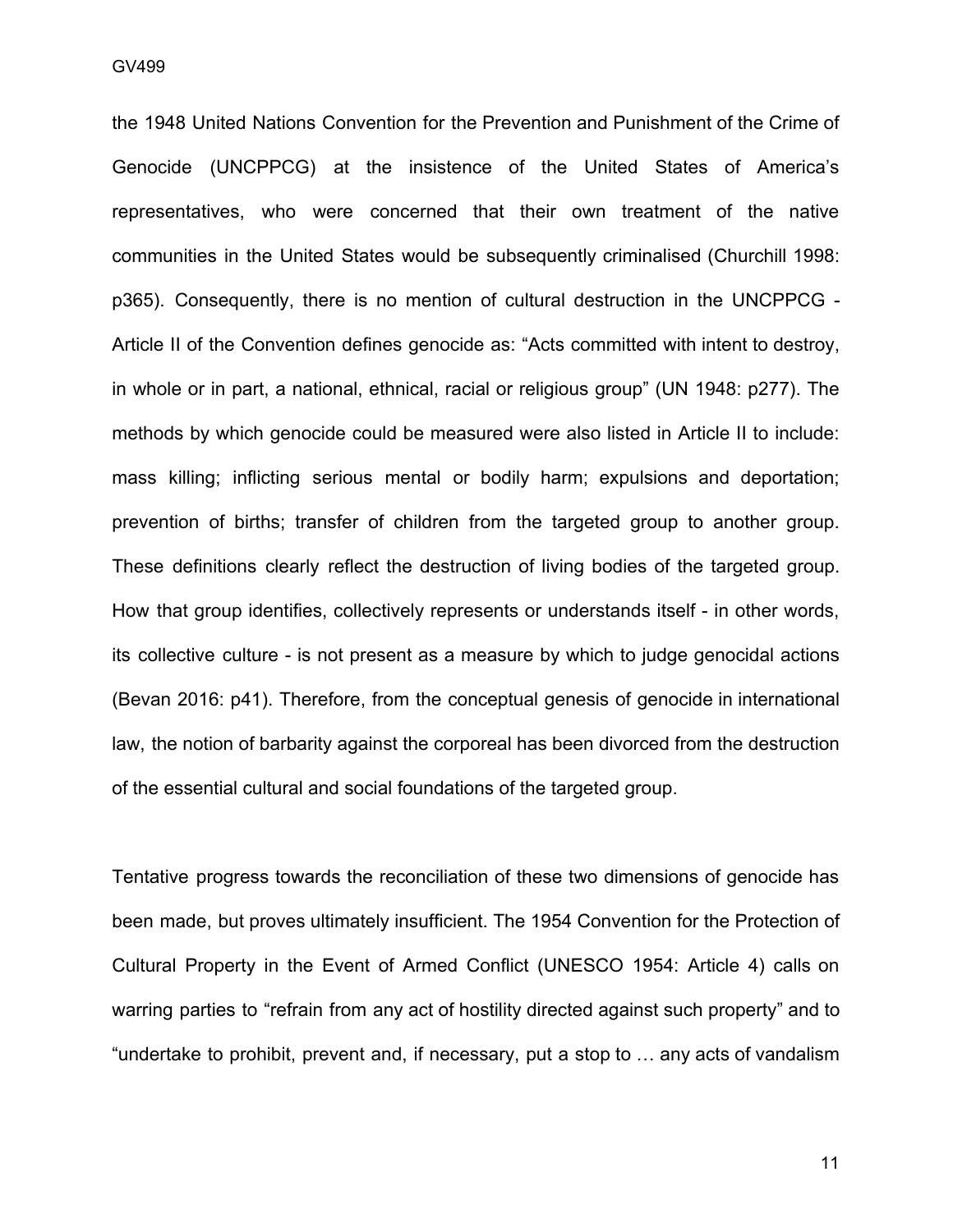directed against cultural property." The same article, however, retracts this obligation "in cases where military necessity imperatively requires such a waiver." This sizeable loophole was narrowed somewhat with the 1977 Protocols I and II Additional to the Geneva Convention of 1949, when The Hague's provisions regarding the protection of cultural heritage were incorporated into the humanitarian laws of the Geneva Convention (Protocol Additional to the Geneva Conventions, 1977: Article 53). However, these efforts still failed to acknowledge the intertwined nature of genocide and cultural destruction; a notion yet to find its place in international law. This legacy is evident in the International Criminal Tribunal for the Former-Yugoslavia (ICTY) at The Hague, established to prosecute war crimes and crimes against humanity occurring during the Yugoslav Wars of the 1990s. While under Article 3(D) of its Statute, the ICTY exercises jurisdiction to prosecute the "destruction, or wilful damage to institutions dedicated to religion …[and] historic monuments", the role of cultural destruction in ethno-nationalist campaigns continues to be misidentified. As Bevan (2016: p12) argues, at the ICTY the destruction of heritage has been tentatively accepted as "potential *evidence* of genocide, but not as an intrinsic method of achieving genocide even if they are an element of blatant attempts to erase an entire people's history and identity." Bevan's critique of the ICTY, whose approach is paralleled by the United Nation's International Court of Justice (ICJ), is shared with Judge Antônio Augusto Cançado Trindade, who articulated his dissenting opinion at The Hague in 2016 towards the verdict on a genocide case between Serbia and Croatia. Judge Trindade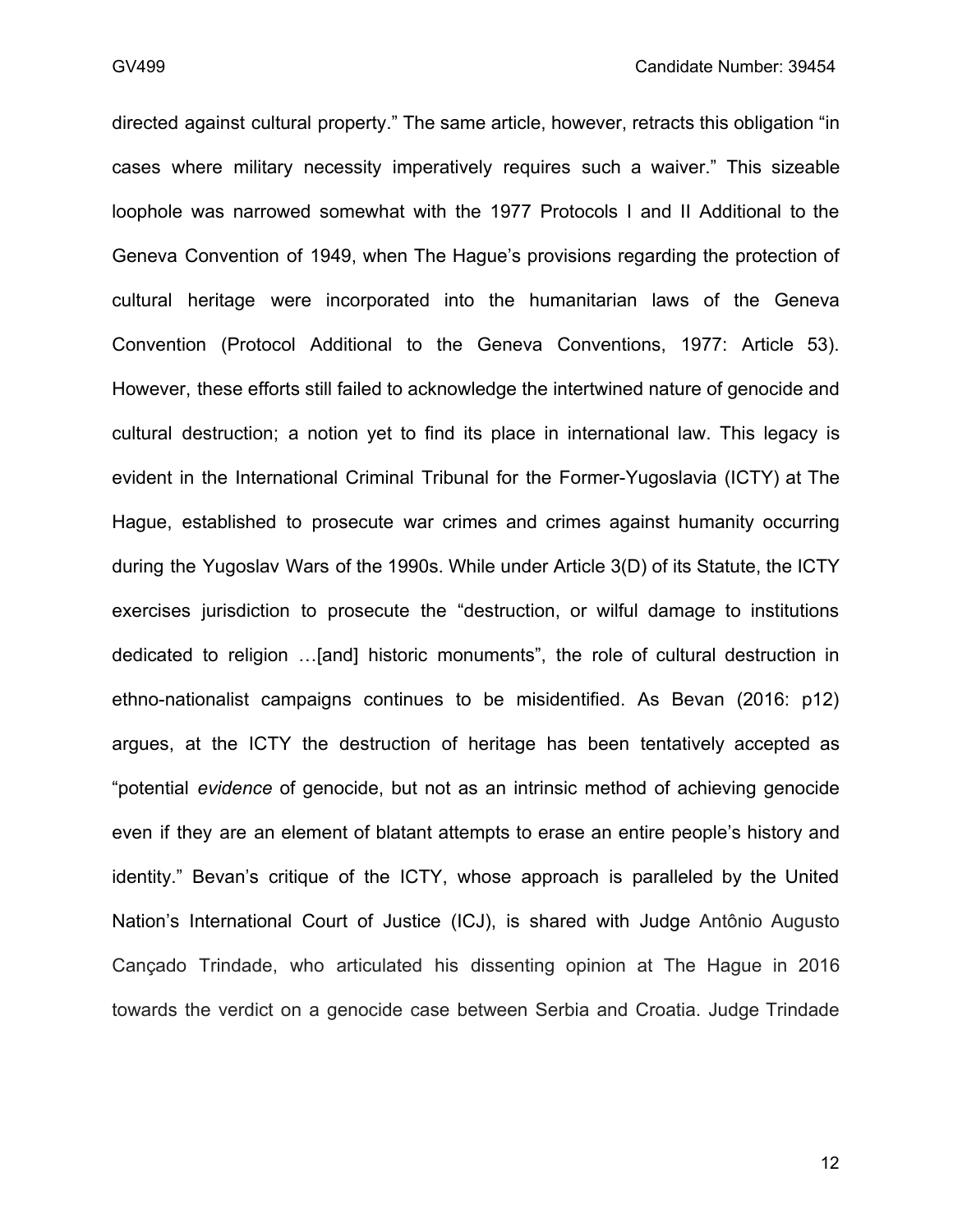expressed his disgust at the court's insistence that cultural and religious destruction does not amount to acts of genocide:

"Whether one wishes to admit it or not, body and soul come together, and it is utterly superficial, clearly untenable, to attempt to dissociate one from the other" (ICJ 2016: p347).

Trindade argued that the ICJ denies justice as it overlooks systematic patterns of cultural violence in its pursuit of establishing too onerous a level of evidence proving intent to commit genocide; he asserts that the consistent pattern of cultural destruction is itself evidence of a desire to annihilate a people and an identity. Trinidade's view, which clearly reflects Lemkin's original perspective of genocide as comprising both barbarity and vandalism, is still yet to be holistically adopted within the international legal framework. This, as discussed in depth in the following section, has considerable implications for the reliable protection (or lack thereof) of cultural heritage across the globe, but also misconstrues the *logic* of cultural destruction itself.

#### **4.2 Genocide and Cultural Violence**

The failure in international law to conceive the inherent connection between cultural cleansing and genocide has been rehearsed to a limited extent in the respective academic literature. A. Dirk Moses (2002) identifies a pattern in which the relevant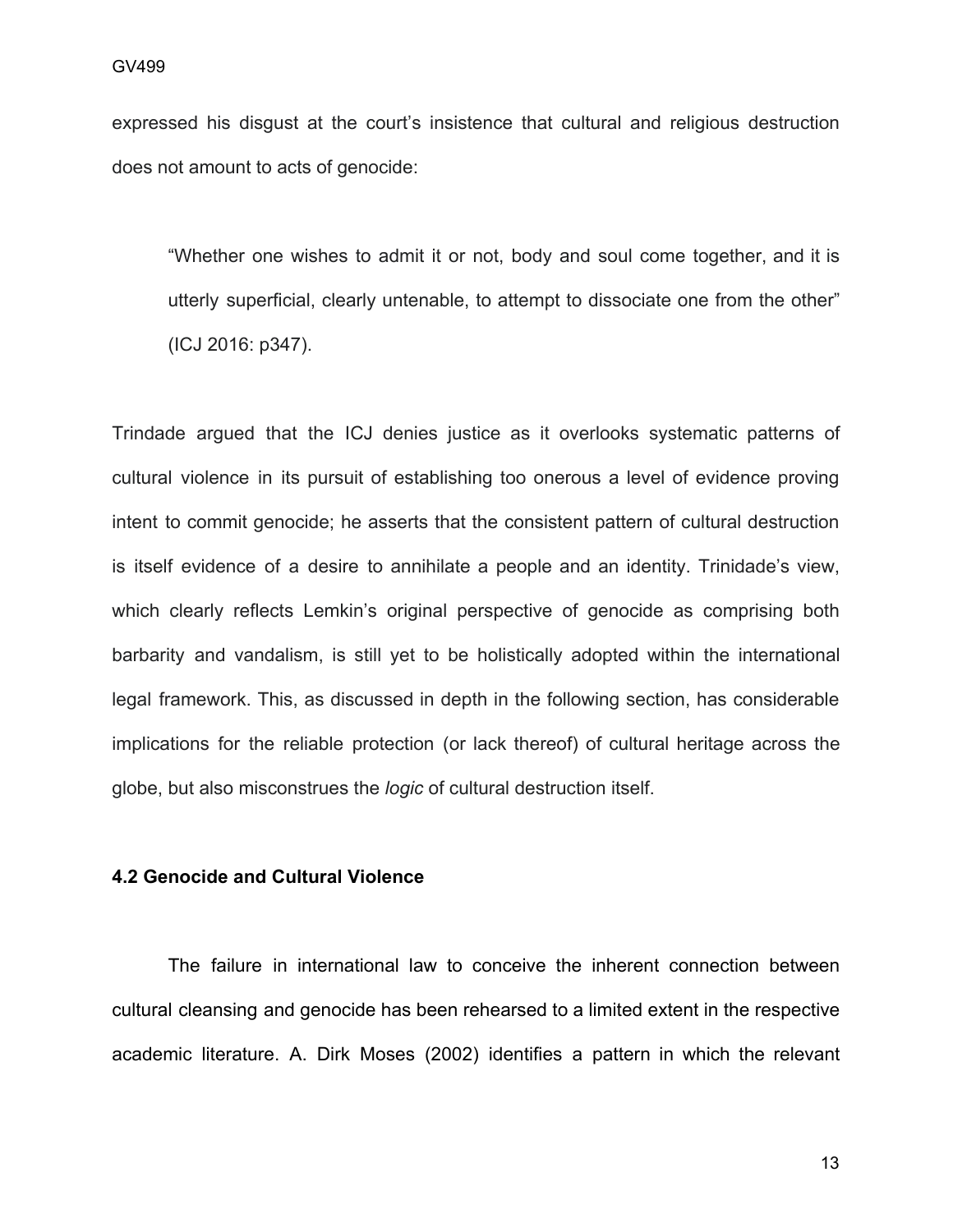academia falls into either the 'liberal' or the 'post-liberal' school of thought. Moses argues that the 'liberal' school of thought understands genocide as the *intentional action of a coherent agent*, thus centring on states that demonstrate a will towards genocide (see, for example, Charny 1994: p75; Chalk and Jonassohn 1990: p10). The 'post-liberal' conception of genocide, by contrast, focuses on the *structural processes that produce genocide, even if no coherent exterminatory intent is manifest* (see, for example, Barta 1987: p239). Thus, post-liberals highlight processes of settler-colonisation and destruction of indigenous societies and cultures as genocide, which scholars belonging to the 'liberal' school of thought may oppose. Powell (2007: pp531-2) suggests that the distinction between the two conceptions of genocide is ultimately a question of *intent* or *effect*. Highly 'liberal' perspectives identify killing as the substance of genocide, viewing cultural destruction as secondary, or profoundly peripheral. By contrast, an articulated 'post-liberal' perspective that holds the destruction of collective identity and life as the substance of genocide may not consider actual killing as fundamental to that process. To cite Lemkin's concepts, a 'liberal position promotes "barbarity" at the expense of "vandalism", whereas 'post-liberal' approaches risk relegating the notion of "barbarity" in order to highlight "vandalism." I argue that the dichotomy between these two positions obscures the multi-dimensional nature of genocide and the mechanisms through which it functions.

A number of scholarly works has emerged recently, each dealing with little-discussed specific forms of destruction of culture and identity, such as: "libricide", the destruction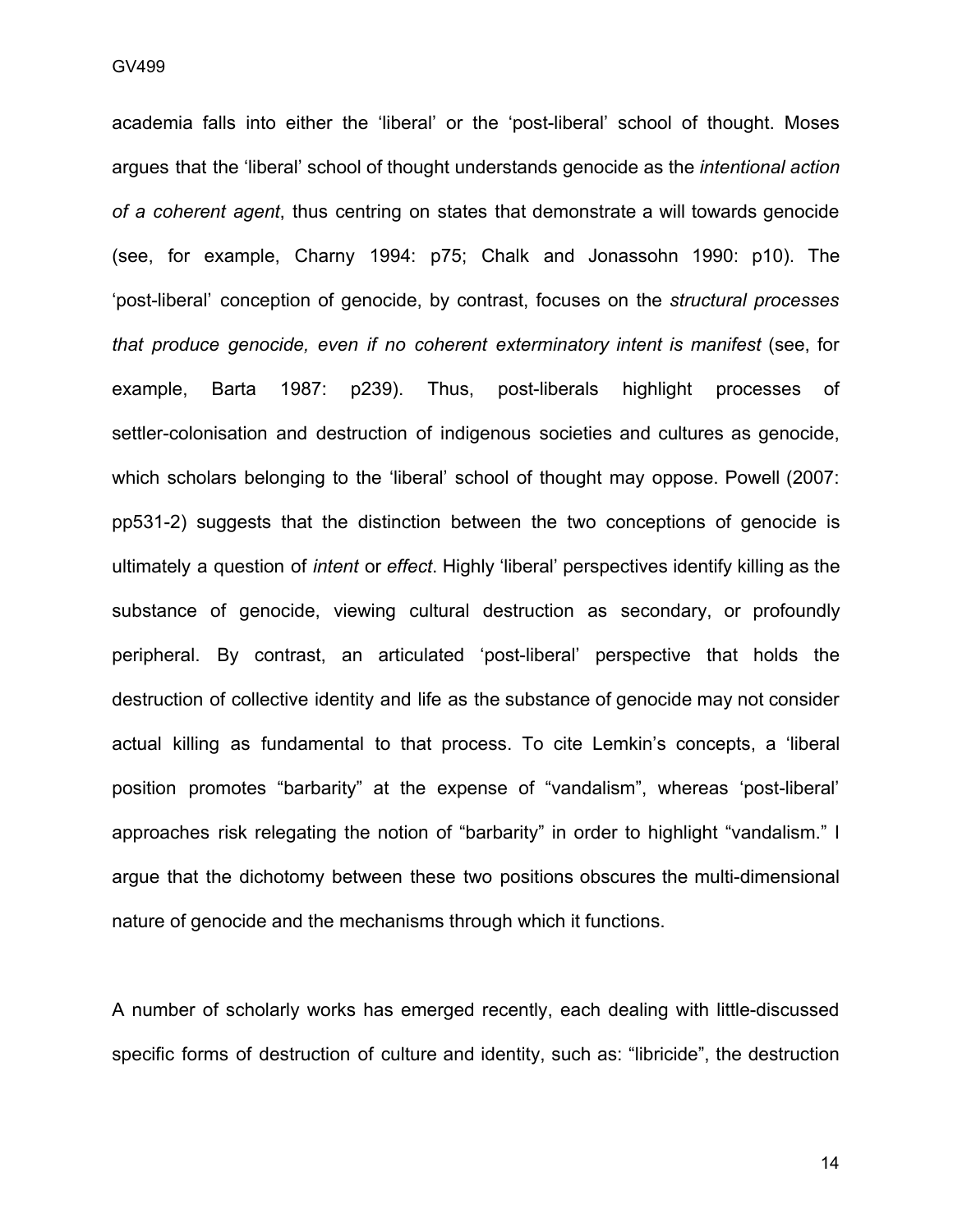of books and libraries (Knuth 2003); "domicide," the destruction of the home (Porteous and Smith 2001); "identicide," the destruction of identity (Meharg 2001); and "urbicide," the destruction of the urban environment (Coward 2009). This body of literature does much to illuminate the logic and impact of each respective form of destruction.However scholars, including Coward through his exploration of "urbicide", draw distinctions between the concept of genocide and the destruction on which they focus. Coward asserts that we should treat urbicide and genocide as distinct forms of political violence. He suggests (2009: p40) that subsuming urbicide into the concept of genocide would limit our understanding of the targeting of the built environment to acts of symbolic destruction or simply acts of collateral damage in a conflict. This is problematic as it perpetuates a paradigm that misidentifies the concept of genocide and the phenomenon of cultural destruction of which it is partially composed.

#### **4.3 Cultural Destruction as a Fundamental Dimension of Genocide**

Genocide is not simply the destruction of the individual members of the targeted group. If this were the case, the term "mass murder" would suffice (Bilsky & Klagsbrun 2018: p374). Indeed, it was precisely Lemkin's insistance that genocide could not be reduced to mass murder that drove his advocacy for the novel legal category of genocide - one which would adequately connote the motivation of the crime, fundamentally based on racial, religious or national consideration (Lemkin 1946: p227). We must understand that the term genocide refers to *something greater* than the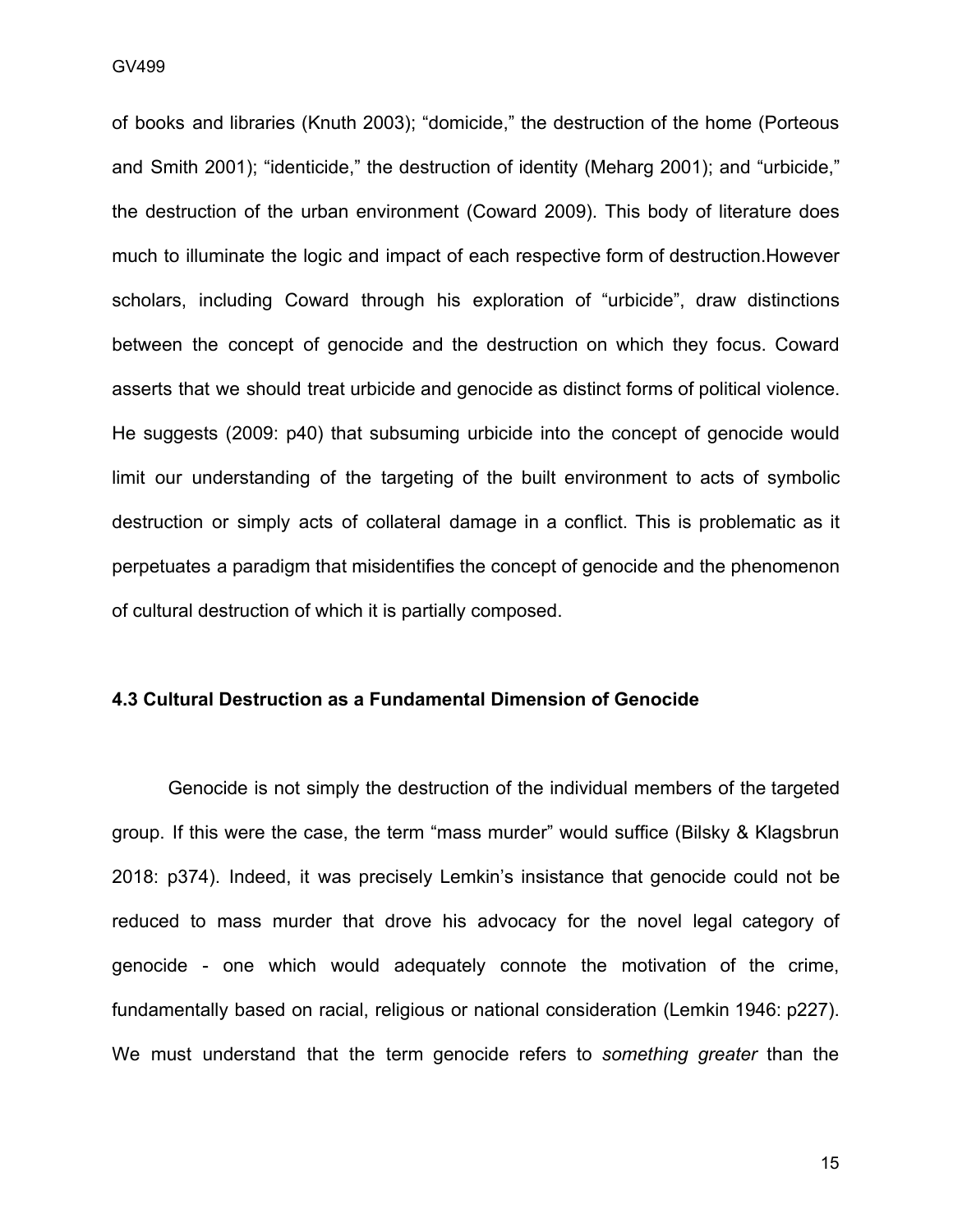murder of individuals: at its very essence, genocide is the holistic destruction of a national, ethnic, or religious group. According to Powell (2007: p534), this may occur through two principal mutually-reinforcing mechanisms: the mass killings of the members of the targeted nation, or a systematic attack that aims at the 'essential foundations' of the collective life and identity of the group.

As we have discussed, it is this second mechanism that is often overlooked but which embodies a key dimension of genocide. Cultural destruction, or Lemkin's "vandalism", matters because if a group's collective identity is eradicated through the annihilation of its tangible cultural and religious property, as well as intangible social markers such as language and traditions, the end result is similar to the physical eradication of that group: they cease to exist as a distinct cultural community (Bevan 2016: p12). The destruction of a group's cultural heritage annihilates what Weil (1952: p43) calls the "moral, intellectual and spiritual life", which roots the community and the individuals of which the group is comprised. Therebywe see that the motivations behind the pursuit of genocidal campaigns are far more existential than mass murder - at the core of any genocide is the notion of identity, particularly collective identity. It is for this reason that culture, and the visible markers of the victimised group in particular, hold such power.

As Jacobs (2005: p423) asserts, culture embodies that key aspect of human behaviour through which groups continually affirm and reaffirm themselves, thereby preserving and transmitting their collective identity to their adherents. Culture serves as a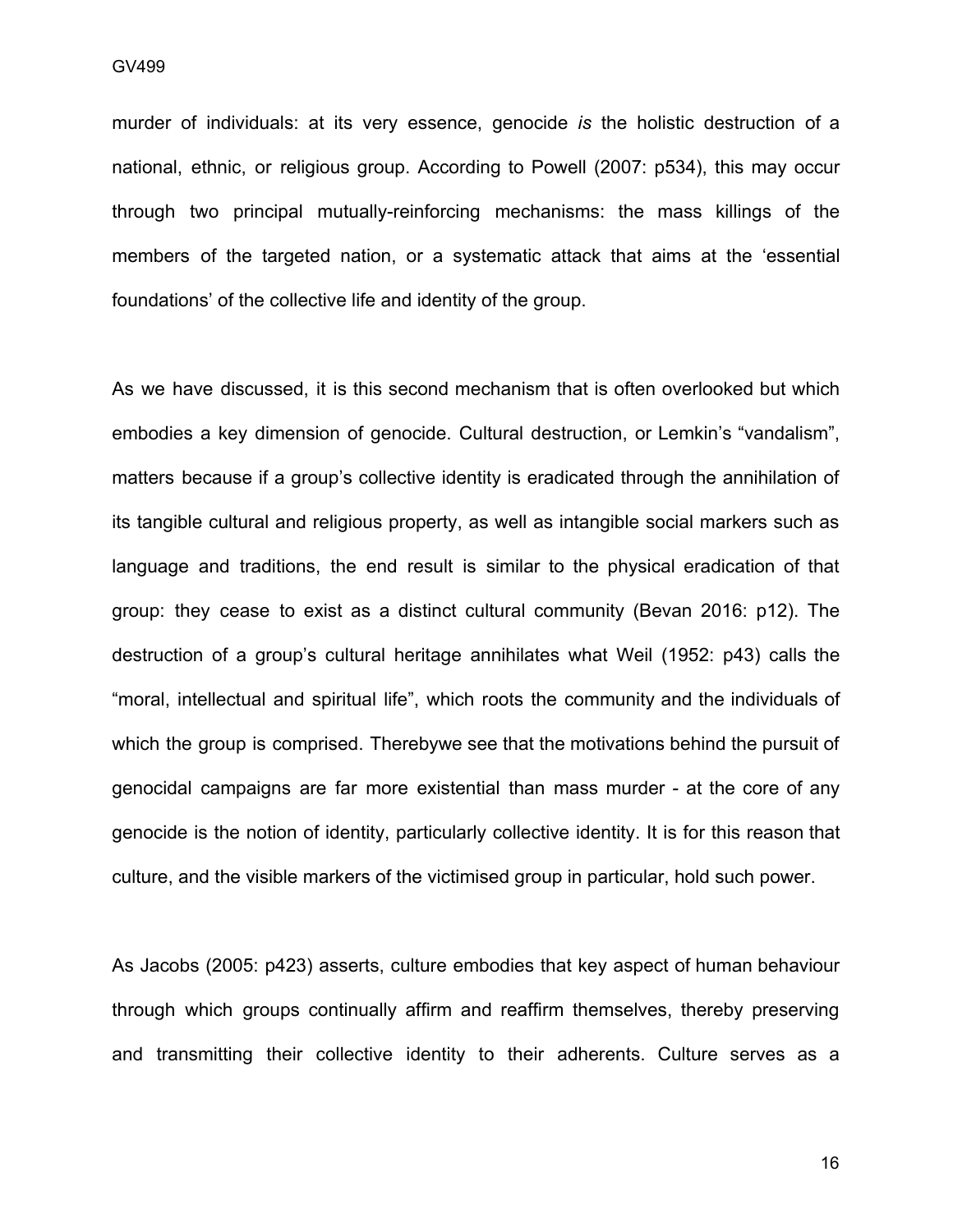GV499

"multi-generational foundation for [the] continuing survival" of the group (ibid: p423). If the goal of genocide is the destruction of the national, ethnic or religious group as an existential fact, genocide fundamentally involves attacks on its cultural and architectural existence. As Powell (2007: p534) contends in his arguments as to why cultural destruction must be included in the examination of genocide:

"Genocide does not *reduce* to the killing of individuals because the life of a nation does not reduce to the physical survival of the individuals who make it up, any more than a person's life reduces to the cells that make up their body." (Emphasis author's own)

The logic of genocide must feature both attacks on human individuals, and the cultural institutions that allow them to exist as a distinct social group, and that, as Judge Trindade (ICJ 2015: p345) suggests, guarantee the right to live with dignity. Therefore, I argue, along with a developing school of academic thought, this "something greater" which is destroyed in genocide can be most potently understood by examining the intentional destruction of the visible markers of the targeted group (see Powell 2007; Bevan 2016; Moshman 2007). Cultural violence must not be treated as a coincidental side-effect of genocidal campaigns; rather, it should be viewed as part-and-parcel of the process of genocide itself. The core of this dissertation serves to reconcile the somewhat antagonistic academic schools of thought on genocide by identifying the multidimensional nature of genocide. In order to understand the significance of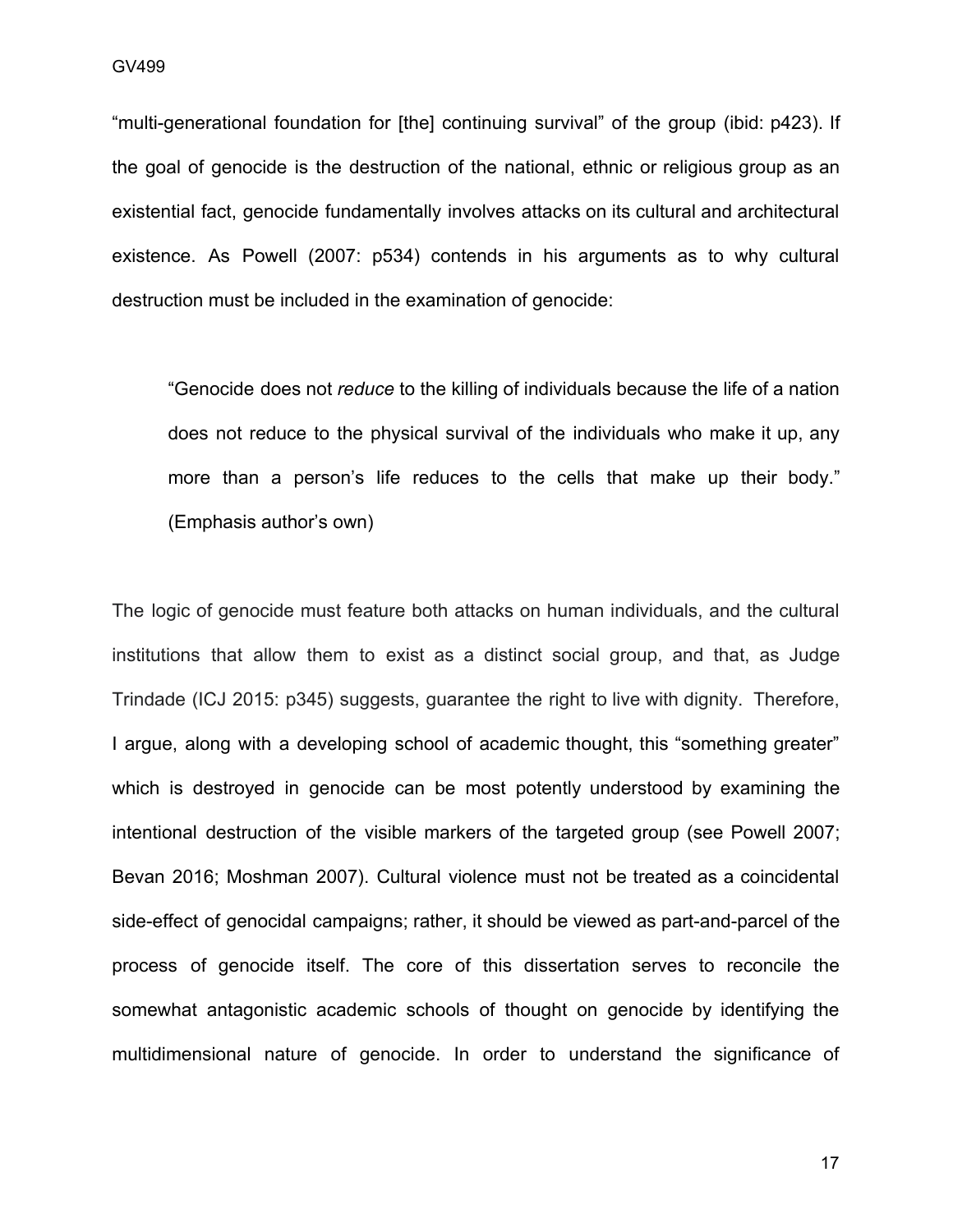cemetery destruction within the context of genocide, we must first explore what a cemetery represents and means to its community.

#### **4.4 The Social Role of Cemeteries**

Cemeteries, referred to by Lilly (2019: p677) as "communities of the dead", in fact preserve existing communities of the living. They are simultaneously universal in existence and culturally-specific in reality. Cemeteries hold extremely strong discursive power; they play a prominent role in confirming land-ownership, and as markers of identity in a specific place (Scheele 2006: p861). Generations of a family are able to prove their long-standing presence in a space, which renders cemeteries the foundation for communities to claim a historical right there. As Hallam, Hockey and Howarth (1999: pp29-30) argue, dead bodies themselves embody the past, symbolic of historic continuity and grounding the present in a shared past. Cemeteries are places where society remembers itself, and thus hold strong symbolic potential.

However, it must be recognised that cemeteries are not mere symbols of a specific cultural heritage; they are also integral aspects of local landscapes (Scheele 2006: p860). This renders cemeteries, in some respects, a relatively mundane and standardised element of a society's built environment given that cemeteries are generally ubiquitous across societies and cultures. By destroying elements of the local landscape, ethno-nationalist parties attack what Coward (2009: p14) suggests are the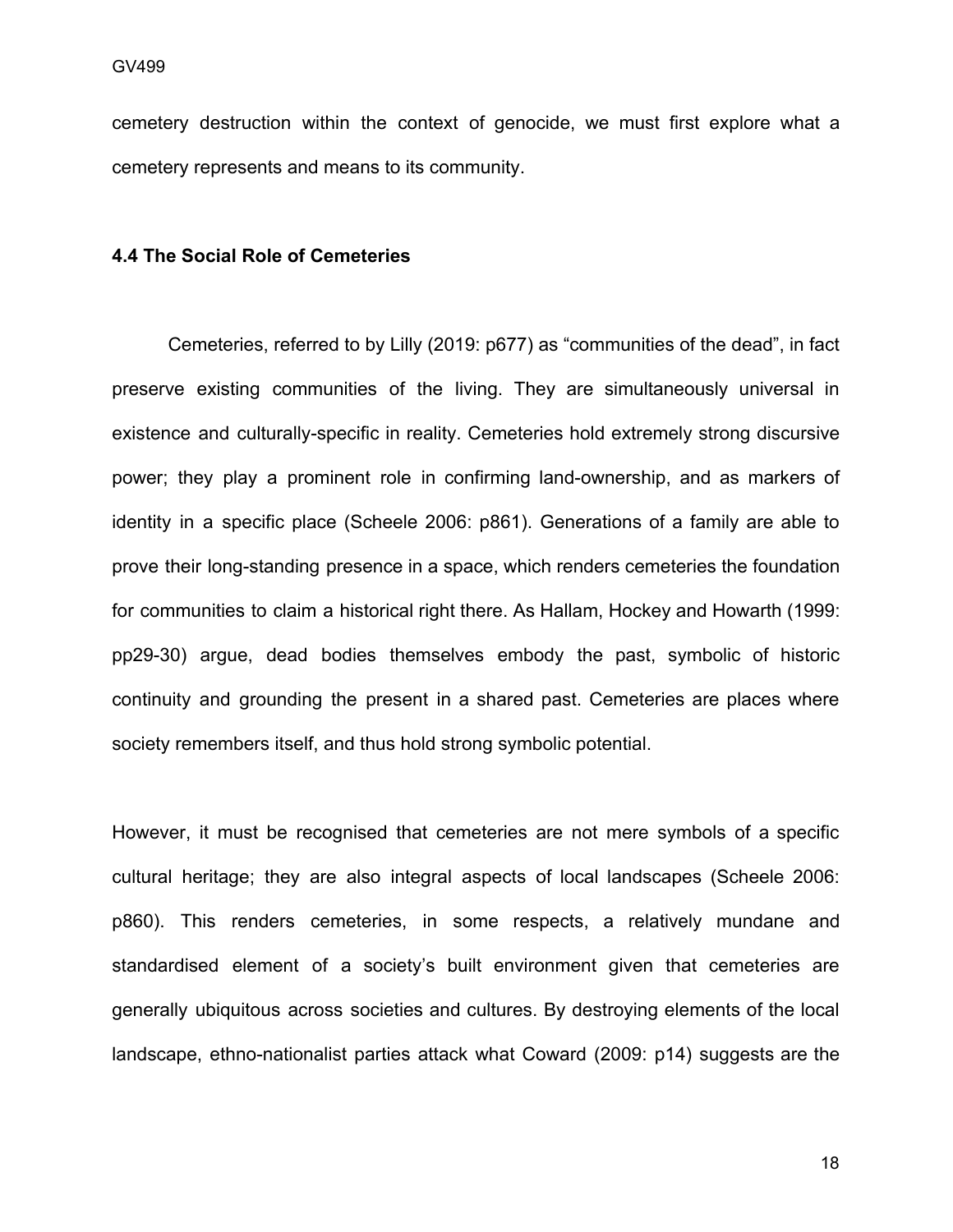conditions that allow for the "possibility of community". To be sure, the destruction of public spaces, regardless of how explicit their cultural symbolism, embodies ethno-nationalist conflict aims as they represent the violent foreclosure of culturally-heterogeneous arenas as such, laying the groundwork for reconfiguring society according to one homogeneous political and ethnic programme. Even when a cemetery does not appear to be explicitly religious or cultural in its imagery, it fundamentally represents the existence and historical presence of the community to which it belongs.

The destruction of cemeteries in genocidal campaigns dispels the notion that cultural destruction occurs during a conflict as collateral damage. In the chaos of conflict, it is not always possible to distinguish the multiple motivations that influence wartime destruction: Brosché et al (2016: p3) identify a number of drivers behind the destruction of cultural property during conflict, including military-strategic attacks, signalling attacks, and economic incentives. It might be argued that cultural violence arises as a side-effect of a conflict, or as a form of collateral damage. However, given the extent of the damage and military strength employed during the Bosnian war, and specifically the widespread destruction of cemeteries, arguments of collateral damage appear less convincing. During the 1992-1995 Serb siege of the Bosnian capital of Sarajevo, the principal Jewish cemetery was obliterated. According to the Commission for Preservation of National Monuments in Bosnia and Herzegovina, about ninety-five percent of the stones were at least damaged, if not fully destroyed during the war. The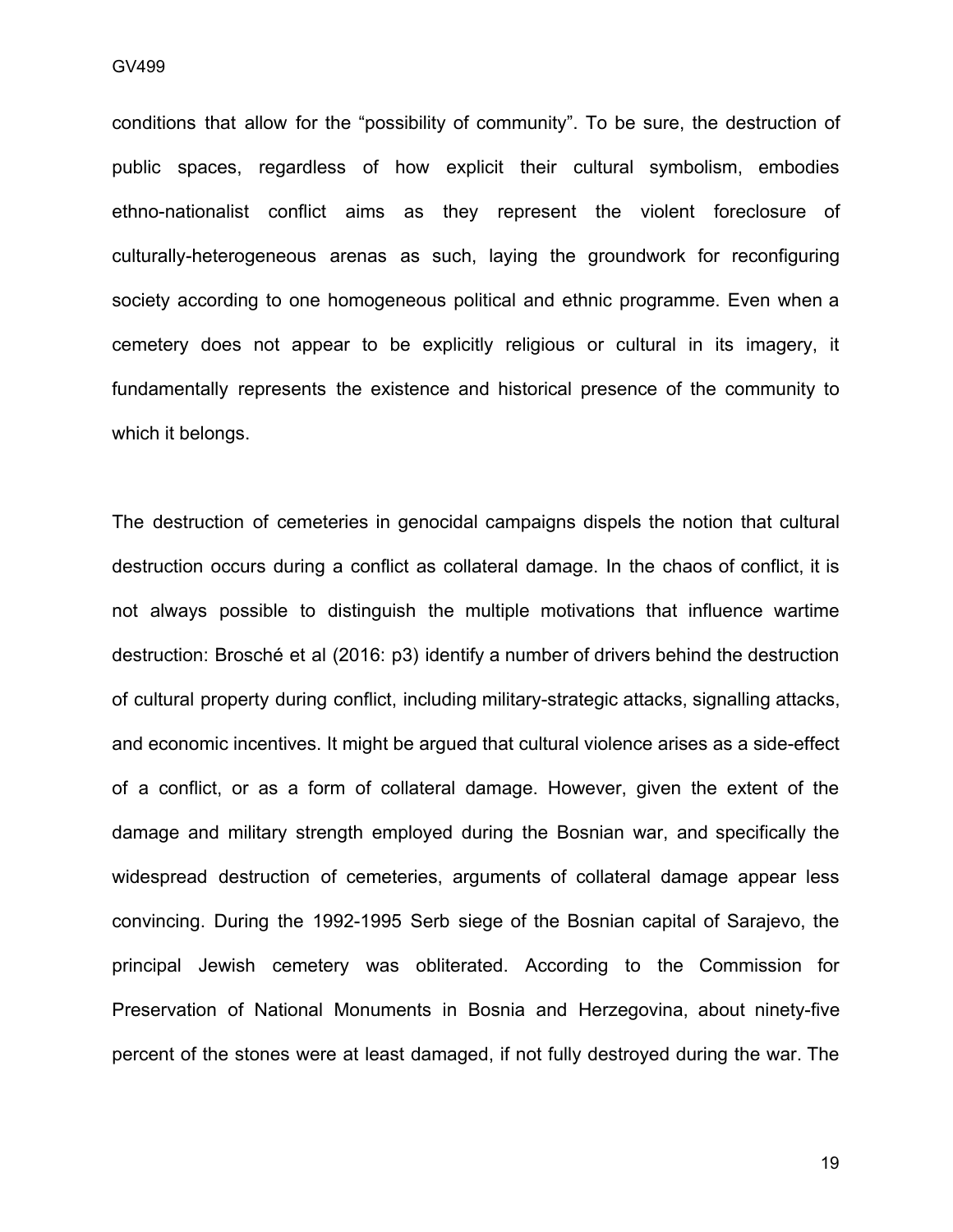GV499 Candidate Number: 394544 Candidate Number: 39454 Candidate Number: 39454 Candidate Number: 39454 Candidate Number: 39454 Candidate Number: 39454 Candidate Number: 39454 Candidate Number: 39454 Candidate Number: 39454

cemetery was then filled with landmines - a fate shared by the majority of Jewish cemeteries in Serb-occupied Bosnia (Gruber 2011: p25). The extent of the destruction of Muslim cemeteries at the hands of Serb forces in Bosnia paints a similar picture of violence exceeding what was necessary for simply rendering a cemetery unusable. In the midst of the conflict, Balic (1994: p270) reported that Muslim cemeteries were not just destroyed, but were subsequently bulldozed, and the rubble removed. While it may at first seem illogical to devote war-time military resources to attacking already-deceased members of the targeted community, it is clear from the prevalence of this phenomenon that there is a strong logic behind the destruction. Not a trace of the former cemetery could be tolerated as it reflected a history that contradicted the narrative of ethno-nationalist campaigns. The excessive amount of military material devoted to the destruction of cemeteries highlights its significance, serving as a powerful dimension of cultural violence that demonstrates the fundamental role cultural destruction plays in genocidal campaigns.

#### **5 Methodology**

#### **5.1 Research Design**

I have selected the methodological approach of a highly-localised case study in order to best demonstrate the role of the destruction of cemeteries in cultural violence and identity myth-making more generally. A localised case study is most appropriate for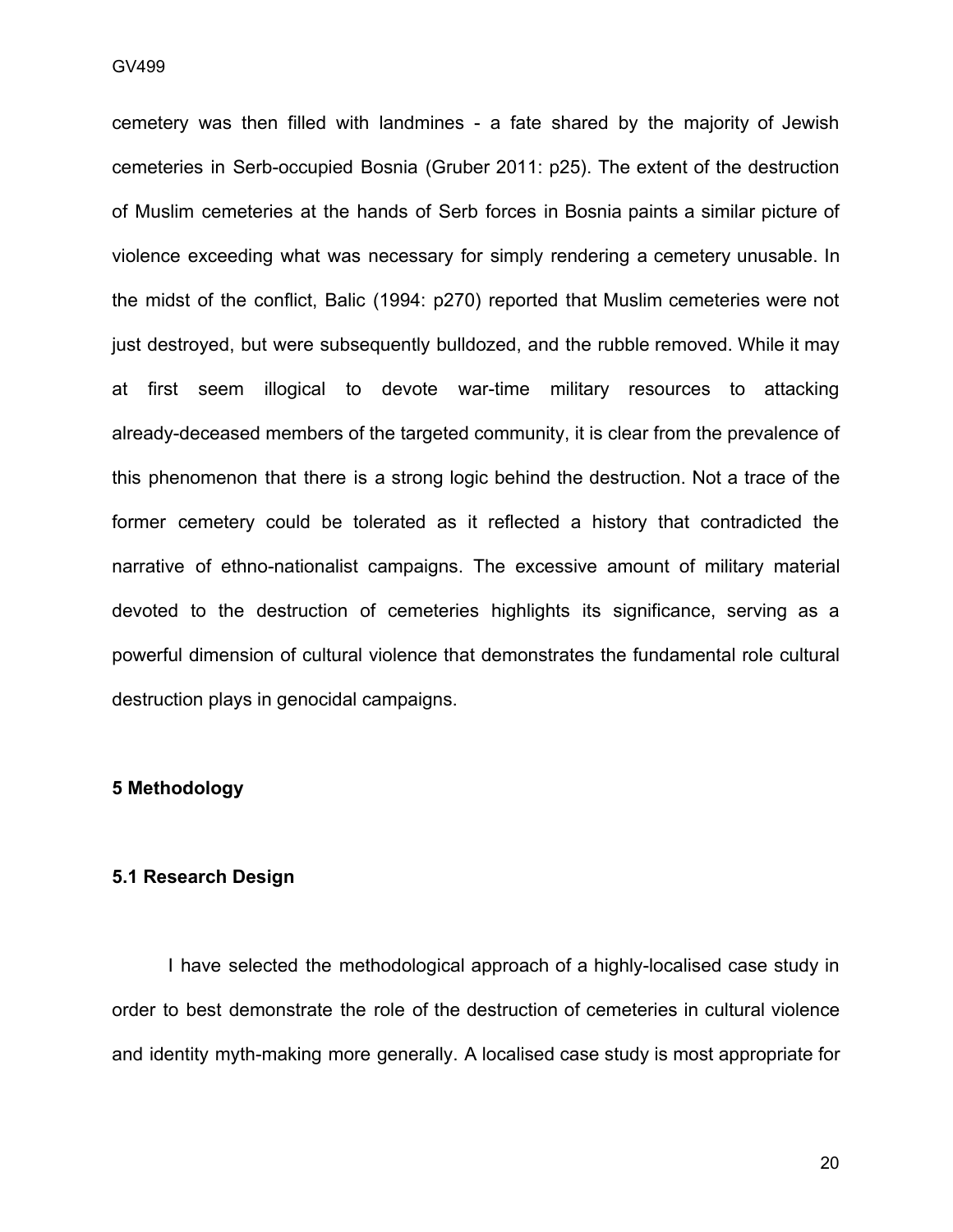a number of reasons. Firstly, there is currently no completed quantitative dataset that fully enumerates this phenomenon, neither in the context of the former-Yugoslavia nor elsewhere, and thus a case study methodology will provide an important initial framework. Secondly, as Baxter and Jack (2008: p544) suggest, a case study ensures that a phenomenon is explored *within* its context; a central consideration for this dissertation in analysing the logic of cemetery destruction within the context of genocidal campaigns. Another strength of this approach is that the phenomenon is not examined through one single-variable lens, but rather a number of triangulated lenses, providing space for a variety of dimensions to be revealed. Thirdly, a focus on the *logic* of a phenomenon requires the exploration of perceptions, interpretations and individual and collective understandings, offering insight into the meaning of a phenomenon, thus suiting the research questions and motivations of this dissertation.

Regarding my sources, the data forming the basis of my case study was found in expert witness testimony given by Andras Riedlmayer at the International Court of Justice (ICJ), and witness testimony gathered by the United States Department of State, featured in a Submission of Information to the United Nations Security Council. There are certain limitations with solely relying on official witness testimony gathered by external actors; principally that the context and motivations behind their data gathering was distinct from the hypotheses in this dissertation. Hence, I have triangulated the data from the ICJ and United Nations Security Council with other approaches, including various methods and resources, so as to develop a solid case study that can support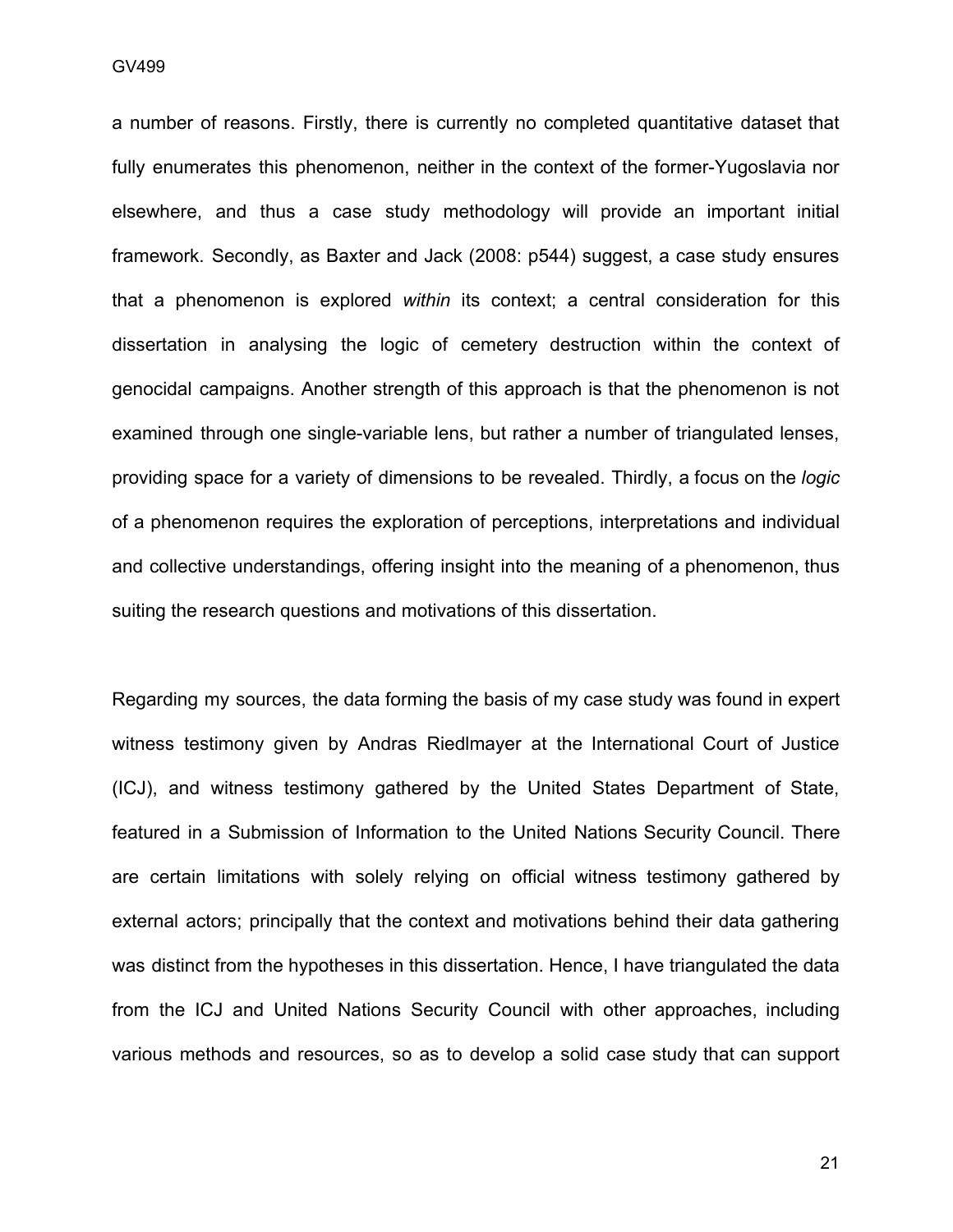convincing findings and analysis. By triangulation, I refer to the implementation of multiple methods and data sources to develop a comprehensive understanding of the phenomenon (Patton, 1999). This process also strengthens the validity of conclusions drawn from the research as it confirms the convergence of information from a variety of sources (Cope 2014: p545).

Methods of triangulation include analysis of dialogue and discourse expressed by perpetrators and those overseeing the cultural violence in question, such as the Serbian war-time mayor of Zvornik, Branko Grujic, as this will shed light on the articulated motivations, goals and justifications behind the destruction of cemeteries. Additionally, this discourse will include an interview I carried out with a Bosnian survivor who fled the Serb-occupied town of Prijedor during the conflict: a town which now finds itself located in the Republika Srpska, as does the town of Zvornik - the case study of this dissertation. The purpose of this interview was to enrich my literature-based research, further triangulating my findings, rather than embodying a fundamental method on which this dissertation rests.

My case study is the north-eastern town of Zvornik in Bosnia-Herzegovina, situated on the Bosnian-Serb border in Republika Srpska. This destruction occurred in the context of heinous genocidal campaigns against the local Bosniak Muslim population, including mass murders, torture, physical and psychological abuse, rape, destruction of mosques and other religious heritage, destruction of homes, mass deportations and expulsions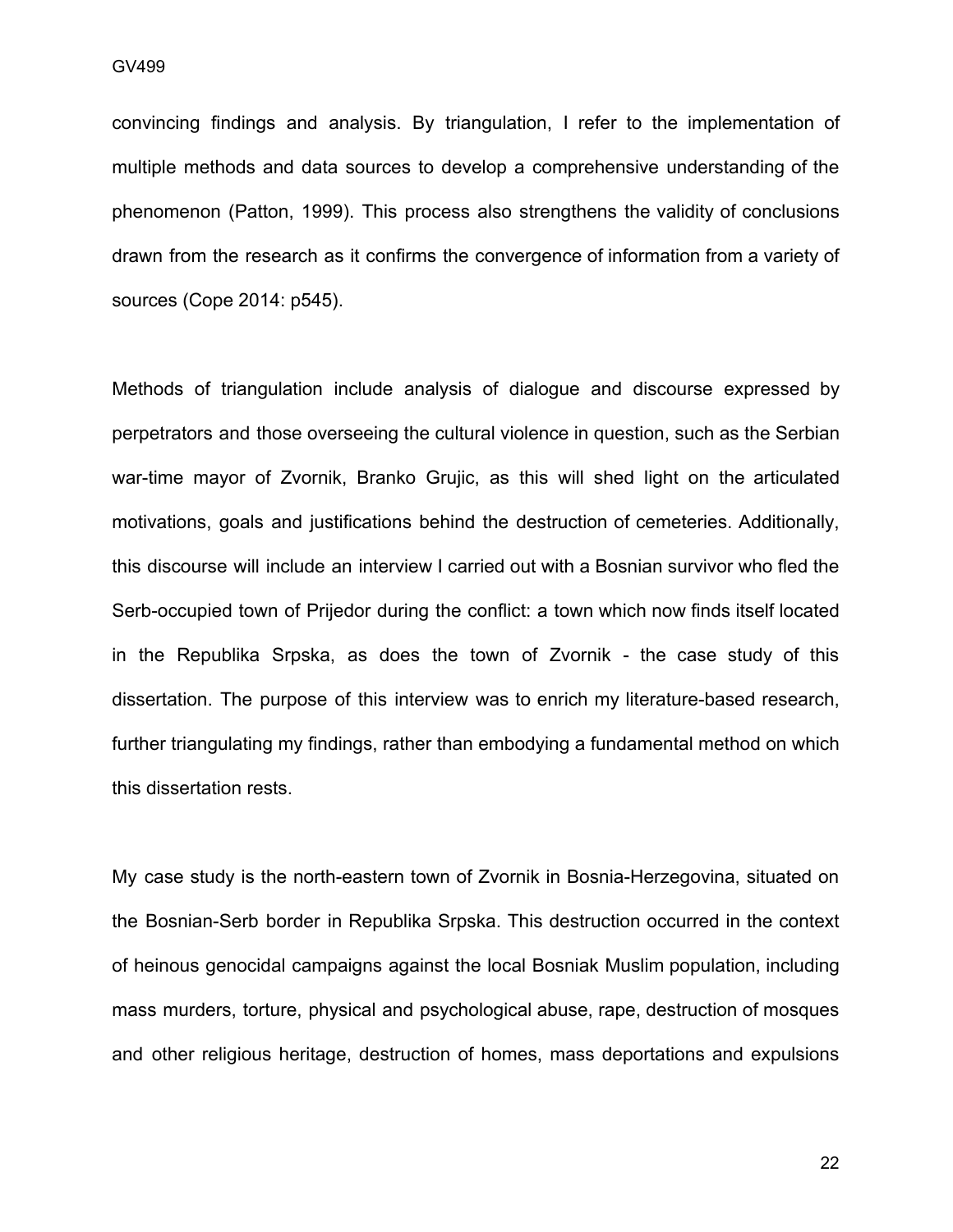(Gratz 2011: p415). The main reason behind the selection of Zvornik as my case study was the availability of data, or the lack thereof, due to the fact that this phenomenon has been neglected in policy-making, in the international legal sphere, and in the relevant literature. This, however, ultimately represents a strength of the case study of Zvornik, as the formative process of triangulation, both in terms of methods and data sources, has resulted in a foundationally-solid case study that is backed up by multiple sources and methodological approaches.

An approach centred on one area's localised geopolitical storyline closely reflects the understandings of the Bosnian conflict widely shared by ethno-nationalists and targeted communities (Dahlman and Tuathail 2005a: p646). The Bosnian conflict was not a singular event unfolding evenly across the republic. Rather, it developed as a series of localised conflicts, each with its regional dynamics of violence, genocidal campaigns, destruction, and post-war legacy. Of course, the conflict, along with its ethno-nationalist rhetoric, was not conceived on the local level; it was one element of the greater violent breakup of Yugoslavia, largely planned by the Milosević leadership in Serbia, and then executed by the Yugoslav Army along with numerous Serb militias (Gow 2003). Trends and experiences can be extrapolated across Bosnian and Yugoslav regions, but can only be holistically understood in their own context. Thus, in this dissertation I will look at a case study that embodies much of the violence that marks this period.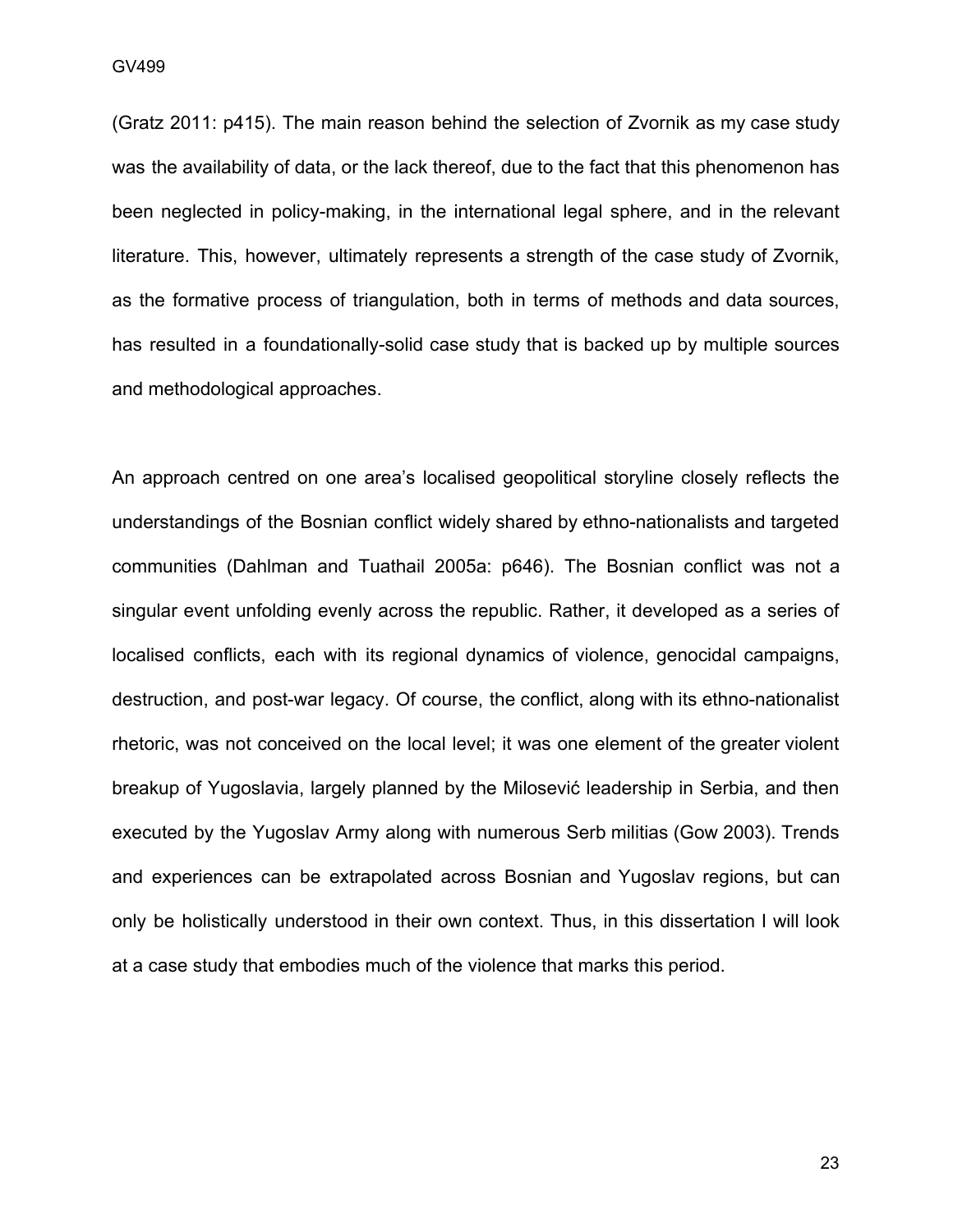GV499

So far, the quantitative research conducted regarding cemetery destruction during the Bosnian conflict demonstrates that the phenomenon was indeed prevalent. Chapman (1993: p121, Table 1) cites a special issue of the Newsletter of the Research Centre for Islamic History, Art and Culture produced in 1993, where he states that in the first year of the Serb-led assault of Islamic heritage in Bosnia, thirty-three Muslim cemeteries were destroyed, and a further two were severely damaged. Riedlmayer's (2002b) highly-cited documentation of destroyed Islamic heritage in the Bosnian Conflict reveals that over half of the ninety Islamic mausolea and shrines, often located in cemeteries, were destroyed or damaged during the conflict. Riedlmayer (2002b: p2) also documents the number of mosques destroyed or damaged during the conflict: of 1,706 mosques known to have existed before the war, 1,186 were found to be destroyed or damaged, constituting 69.52 percent of the total. This statistic relating to mosques is central to the exploration of cemetery destruction because, as Lilly (2019: p700) asserts, a great many Muslim cemeteries were attached to mosques or other religious buildings. Consequently, we can infer that a high number of Muslim cemeteries will have been destroyed along with their connected mosques, although the precise number is unknown. Thus, prior efforts to document the destruction of cultural heritage confirm the presence of the phenomenon of cemetery destruction, providing a stable foundation for this dissertation. However, it is for this reason that a case study, supported by data and method triangulation, is the most effective methodological approach to understand the logic of the destruction of cemeteries during genocidal campaigns.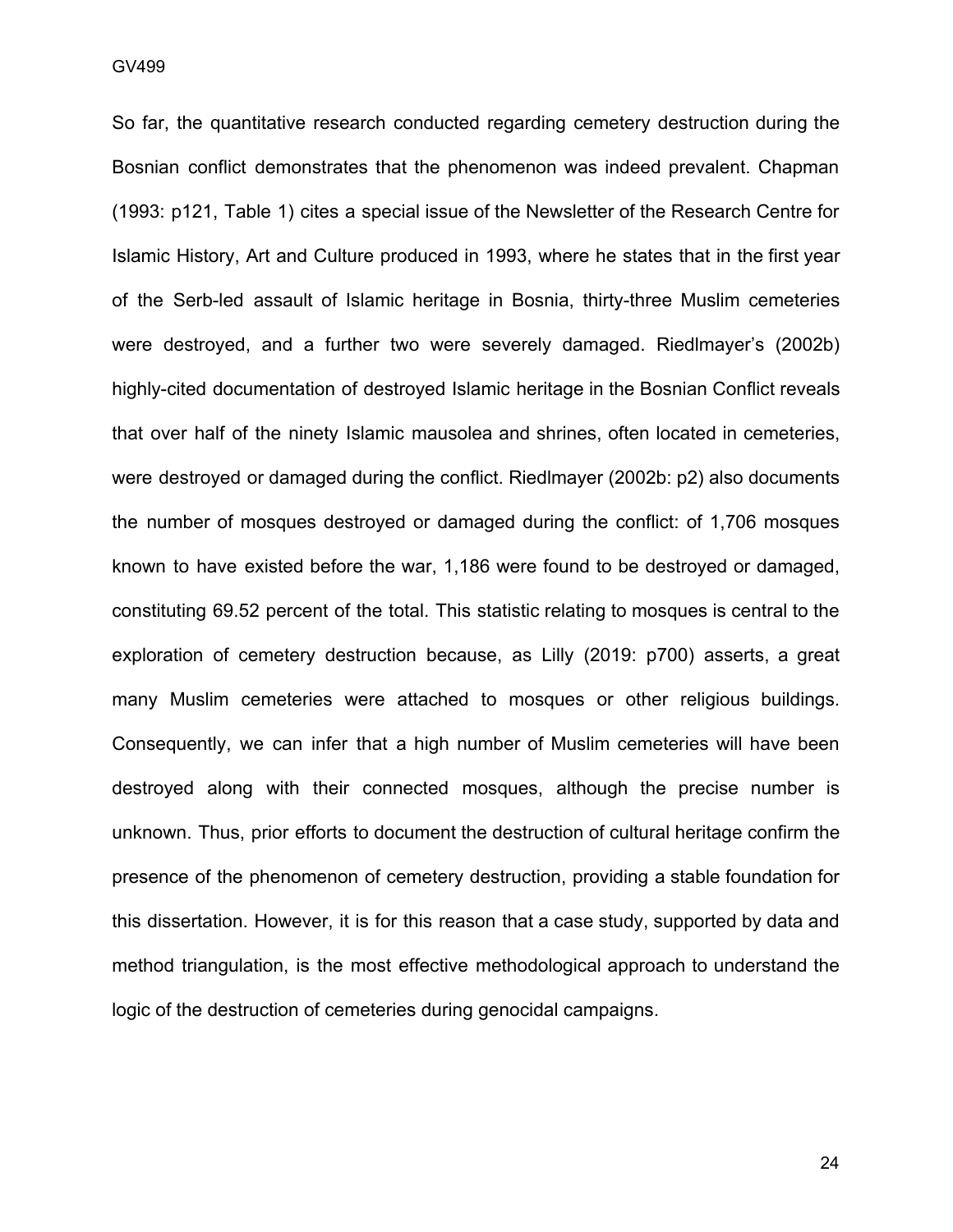#### **5.2 Case Study**

#### **5.2.1 Yugoslav Context**

Amidst the violent break-up of Yugoslavia in the 1990s, ethno-nationalist campaigns were unleashed, predominantly on the part of the Serbs but also by Croat nationalists, in order to "cleanse" captured territories of ethno-religious minorities, with particular suffering inflicted on the Muslim community of Bosnia-Herzegovina. As the war ensued, it became evident that the intent was not simply to create an ethnically-homogeneous and "pure" state, but also to eradicate any indications of a multicultural past. In this way, systematic and intentionally-planned campaigns were developed to target identity and cultural heritage. Across the former-Yugoslavia, the heritage of the all local religious denominations - Catholic, Orthodox Christian, Muslim, Jewish - suffered significant damage. In Bosnia, however, it was the Ottoman Islamic heritage that was subject to the highest and most severe levels of destruction (Bevan 2016: 40-41). Caught between the advancing Croat and Serb forces, by 1995, which marked the official end of the conflict in Bosnia, the region's Muslim heritage was shattered.

As Riedlmayer (2002b: p98) suggests, the assault on Bosnia-Herzegovina at the hands of the Serb-led Yugoslav People's Army was characterised by two features that had little to do with legitimate military objectives: namely, the mass expulsion of and violence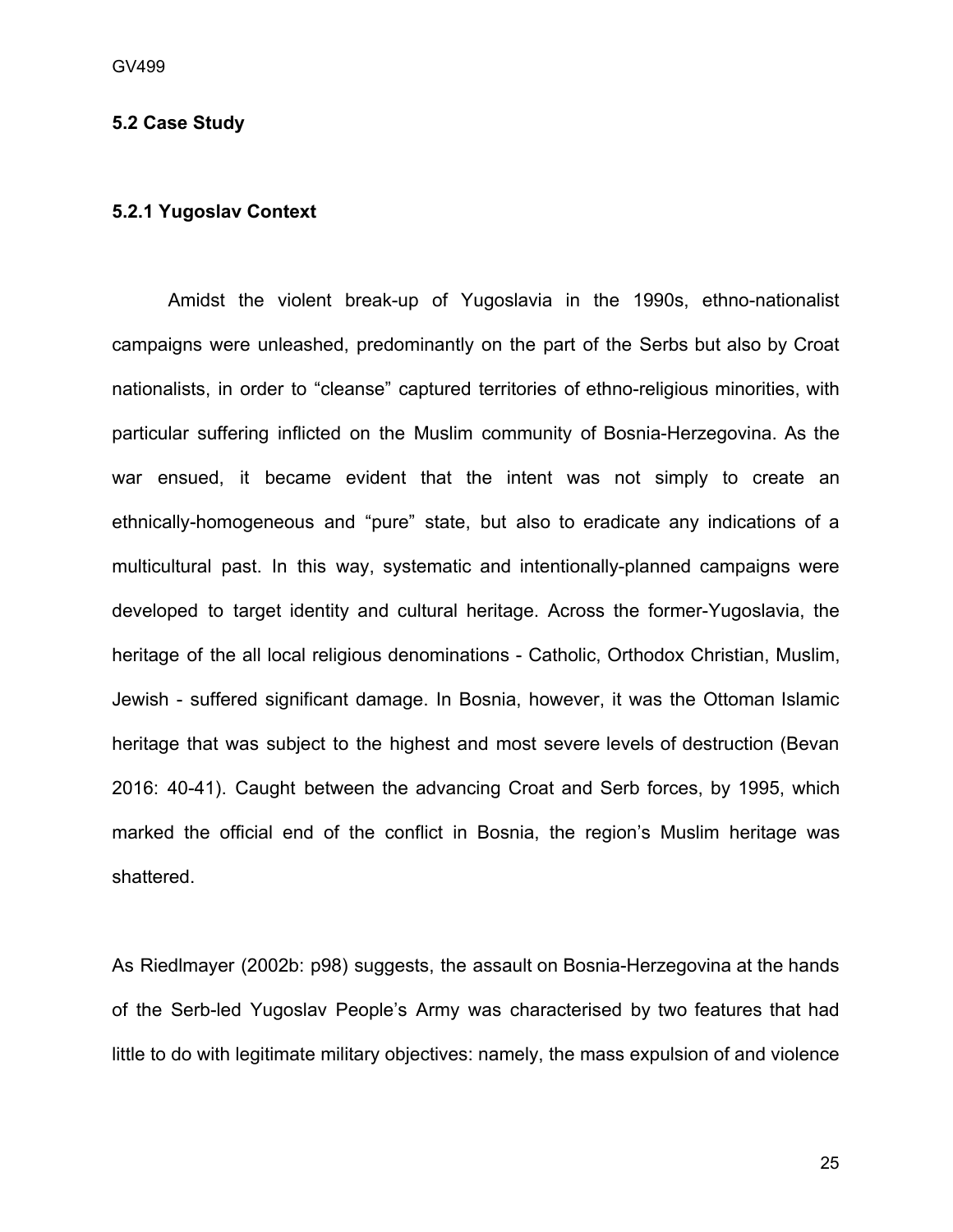GV499 Candidate Number: 394544 Candidate Number: 39454 Candidate Number: 39454 Candidate Number: 39454 Candidate Number: 39454 Candidate Number: 39454 Candidate Number: 39454 Candidate Number: 39454 Candidate Number: 39454

against civilians for being of the "wrong" ethnicity and religion; and the deliberate targeting and destruction of cultural, religious and historic landmarks by nationalist extremists. He rejects the notion that the destruction was fueled by "ancient hatreds", as had been argued by some preceding scholars (see Kaplan 2005). Rather, Riedlmayer convincingly maintains that it was the evidence of a shared past that ethno-nationalists sought to erase, given the history that was destroyed all spoke eloquently of centuries of pluralism and tolerance in Bosnia.

It is important to note that, although the communist regime of the former-Yugoslavia did manage to dismantle much of the institutional powers of religious communities, the state seemed more inclined to exercise accommodation and tolerance regarding burial culture and religious cemeteries. The picture of the government's somewhat ambivalent attitudes towards the secularisation of cemeteries is illustrated by the fact that the state, in many cases, provided mixed-heritage graveyards with ethno-religious boundary markers in order to preserve the ethnic communities of the living reflected in the burial sites of their dead (Lilly 2019: pp679-680). Therefore, the examination of ethno-religious cemeteries remains a pertinent endeavour in the case of the former-Yugoslavia, and more specifically to this dissertation, in Bosnia, since, as Lilly (2019: p681) argues, "every funeral or visit to a loved one in a separate cemetery or segregated section served as a reminder of who was included and who was not."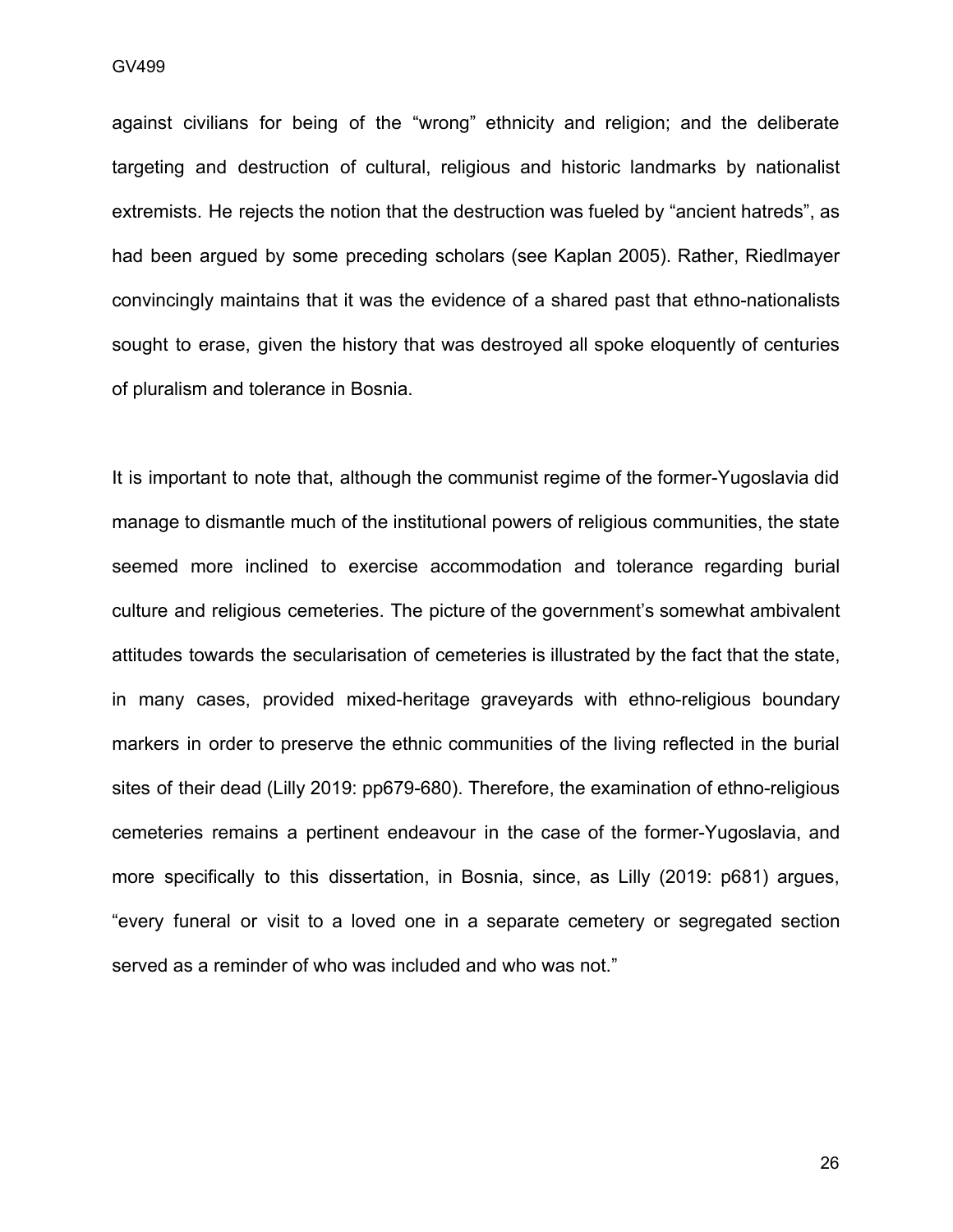#### **5.2.2 Zvornik**

Located at the Bosnian-Serb border of the River Drina, Zvornik was seen in the eyes of Serb-nationalists as a historically-Serb "fortress on the Drina" - the river was not considered a border line but rather the 'backbone of the Serb homeland' (Dahlman and Tuathail 2005a: p647). According to the 1991 census, the county of Zvornik had a population of 81,111. Ethnic Bosnians (Muslims) made up 59.4% of the population, while Serb nationals constituted 38%. Regarding the town of Zvornik itself, out of a total population of 14,660 people, 61% were Bosnian, 29.2% were Serb, 0.5% of the population were Croat nationals, and the remaining 9.3% were defined as "others" predominantly Roma and Jews (Tretter et al. 1994: p2). Surveys that took place in the immediate pre-war period demonstrate that there was a generalisable level of coexistence in the minds of Zvornik's residents: in a 1990 survey, only around 5% of both Bosnian Muslims and Serbs strongly agreed with the notion that "each nation should have its own state" (Vratusa-Zunic 1997). However, two years after the 1991 census shows that the majority of Zvornik residents identified themselves as Muslim Bosnians, the population of the town was 100% Serbian (Riedlmayer 2002b: p27). This was the result of a two-month concerted campaign carried out by the Yugoslav People's Party between April to June 1992, in which an estimated 2,500 people were murdered in the first few days of the siege, and many more were tortured, imprisoned and/or raped before being expelled from Zvornik (ibid: p27). The subsequent destruction of most Islamic cultural property demonstrates that the aggressors wanted to eradicate all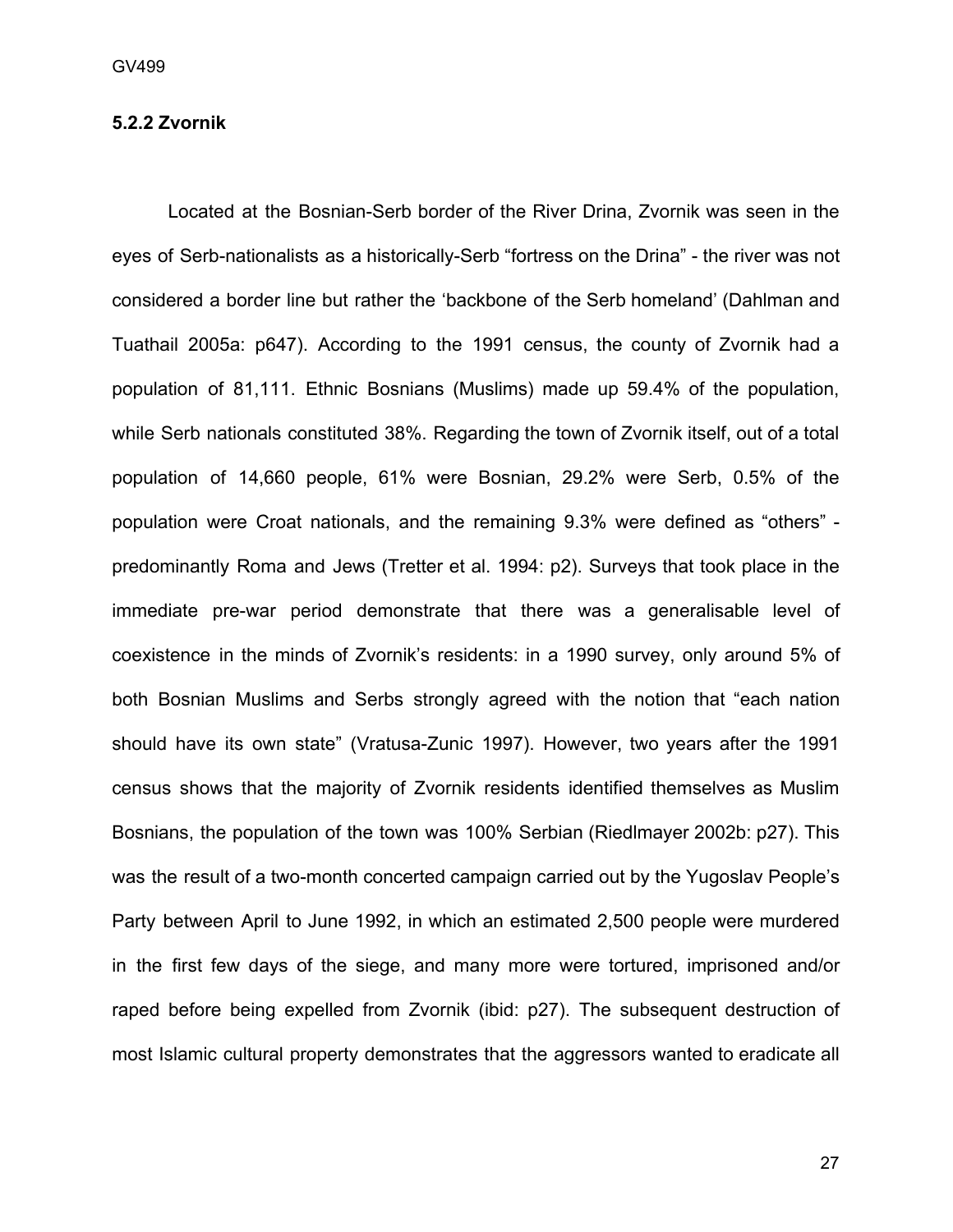memories of the prior existence of the purged ethnic group (Tretter et al 2010: p33). As Dahlman and Tuathail (2005b: p593) assert, "what was once a Muslim majority town is no longer recognisable."

During this process of the forced expulsion and ethnic cleansing of Zvornik's Muslims, considerable amounts of cultural destruction have also been documented. Included in the items targeted for destruction in the Zvornik area are the *tekija* (house of meditation) and numerous mosques. Practically all religious buildings relating to mourning and the housing of the dead were damaged or destroyed. Multiple *turbes* (mausolea) in the area were completely destroyed, including the *turbe* of Hasan Sheikh Kaimi-baba in Zvornik town (Pickard and Celiku 2008: p27). This brings us to the destruction of the Muslim cemetery in Zvornik, testimony of which was part of a Submission of Information to the United Nations Security Council (USA Department of State 1992). A 64-year-old Bosniak witnessed this destruction and reported that in mid-April, 1992, Serbian forces began using a bulldozer to dig pits in the Muslim cemeteries southwest of Zvornik-proper. He saw buses and trucks loaded with bodies taken to Zvornik's stone quarry. The centuries-old cemetery, the bodies and the tombstones, were all removed. The Muslim cemetery in the village of Divic, situated around three kilometres south of the town of Zvornik, was subjected to a similar fate. Divic was home to 1,388 Bosnian Muslims and four Serb residents according to the 1991 census; however, on 26 April 1992, Serb-nationalist forces entered the village and ordered the men to surrender all weapons, before damaging and destroying buildings and property belonging to the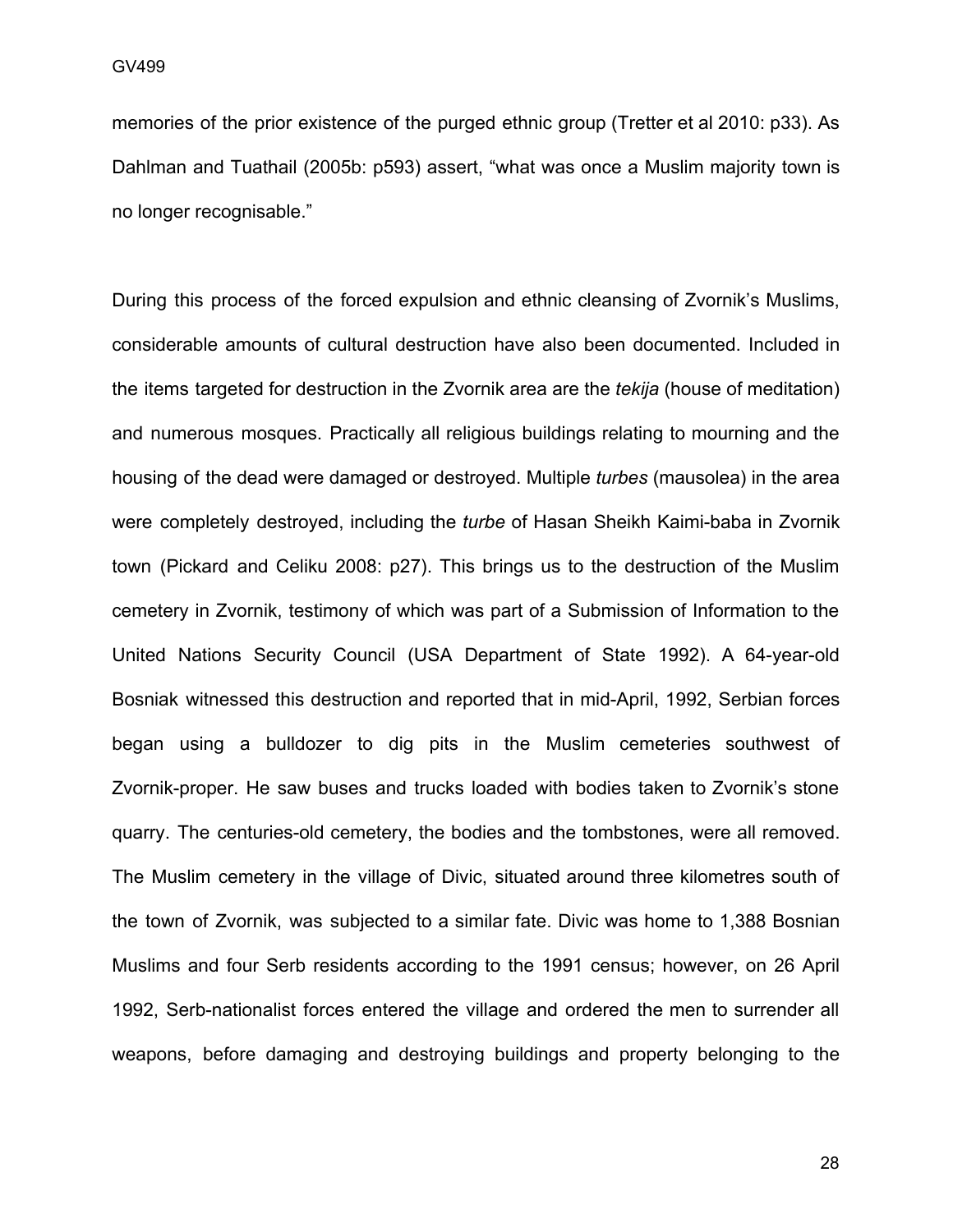Muslim community (Riedlmayer 2006: p32). Riedlmayer's expert testimony in the ICTY's case concerning the Application of the Convention on the Prevention and Punishment of the Crime of Genocide (2006) shows that the old Muslim cemetery, along with Divic's mosque, was completely razed, before a Serb Orthodox church was erected to replace it on the same site. As Riedlmayer argued to the court, "The aim, clearly, was to eliminate both the [Muslim] community in Divic and its historical, cultural and religious identity and even the very memory of its existence" (2006: p32, paragraph 64).

#### **6 Analysis**

#### **6.1 Why Destroy a Cemetery?**

In response to the first research question, three overarching findings have been gathered and represent an independent section in my analysis; (i) strengthening the myth of historical national purity (ii) taking back what belongs to 'us' (iii) erasing all visible evidence of 'the other'.

#### **6.1.1 Strengthening the myth of national purity**

Hobsbawm and Ranger conclude through *The Invention of Tradition*, that the process of myth-making based on a specific interpretation of history will likely be intensified "when a rapid transformation of society weakens or destroys the social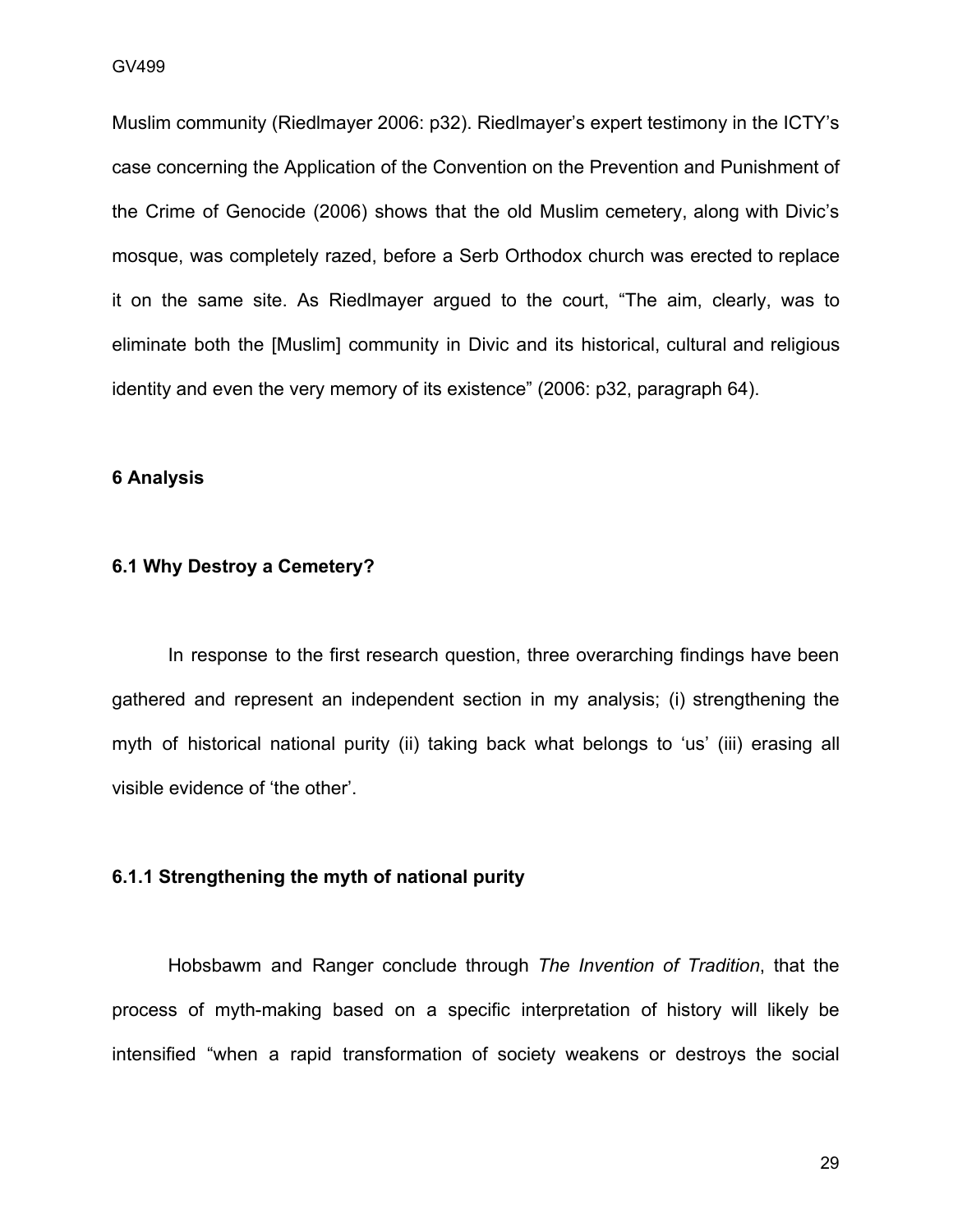patterns for which 'old' traditions had been designed, producing new ones to which they were not applicable" (1983: p4). This was certainly the case for the Serb-nationalist forces and the breakdown of the former-Yugoslavia, and more specifically in what occurred in Zvornik. The Bosnian Civil War was based on an invented, and ultimately false, historical past, subsequently manipulated by political elites, that perceived each area of the West Balkans as having been once ethnically homogeneous and capable of being again (Chapman 1993: p5). This was the very *raison d'etre* of the Serb ethno-nationalist forces. As Riedlmayer (2002b: p114) argues, the goal was to create an ethnically and religiously "pure" future, founded on the premise that coexistence is - and always was - impossible.

In order for this narrative to be convincing, however, any relics or items of heritage that undermined it had to be removed. Cemeteries, through their very existence, were proof that the "others", in this case Bosniaks, had historical roots there stretching over generations. In other words, as they refute the very premise of the nationalist call to war itself, cemeteries were systematically targeted for destruction. Therefore, one of the reasons that cemeteries were destroyed during the Bosnian conflict was that it strengthened the central Serb myth of national and territorial purity, justifying the war. The rhetorical power of destroying cemeteries and other items of cultural heritage can be found in a speech made by the Serb wartime mayor of Zvornik, Branko Grujic, who declared that, after the cemetery and the town's mosques had been shelled and then bulldozed: "There were never any mosques in Zvornik" (in Sells 1996: p4). By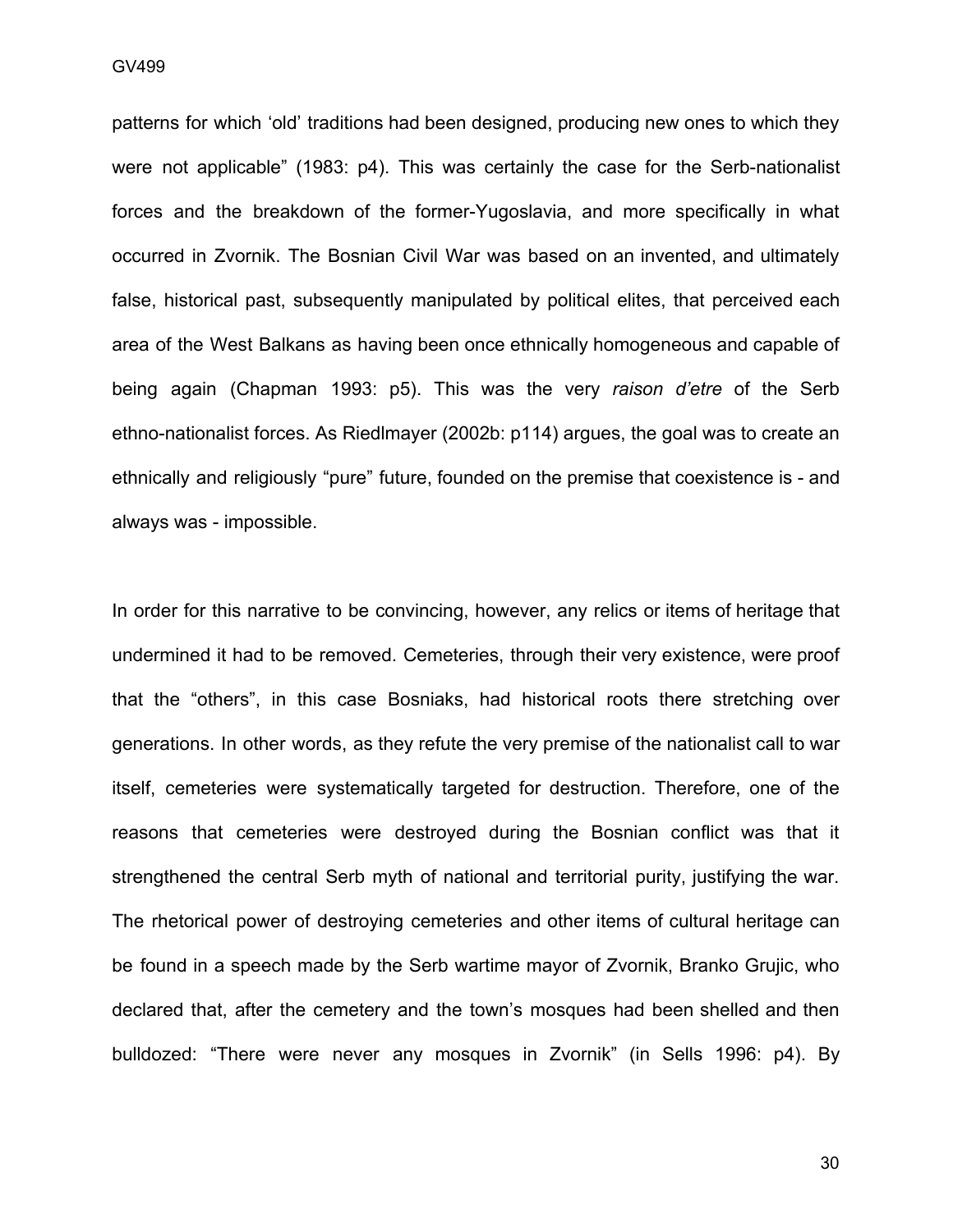eradicating the evidence of the Muslim community in Zvornik, the constructed myth of Serb territorial purity was consolidated.

The historical existence of the "other" that is engendered through cemeteries can also be found in other items of cultural heritage, such as archives, which were similarly targeted for destruction during the war. The Oriental Institute in Sarajevo, home to Bosnia's largest collection of Islamic manuscripts and Ottoman documents, was shelled during the siege of Sarajevo in May 1992, and all of its contents were destroyed. One of the most significant losses of the Institute's destruction was the Ottoman provincial archive, which contained over 200,000 documents and primary source material for 500 years of Bosnia's history (Riedlmayer 2007: p112). Thus we observe the aim to consolidate the Serbian driving myth of historical purity not just in the destruction of cemeteries, but also in the targeting of other cultural spaces that articulate the other's longstanding presence in the region.

Nevertheless, the destruction of cemeteries holds a deeper significance for members of the targeted community, as in people's day to day lives they experience a closer personal affinity and connection to the local graves of deceased family members than archival material in the country's capital. In this way, cemetery destruction was a necessary step in the process of "formalisation and ritualisation", to use Hobsbawm and Ranger's terminology (1983: p4), of their guiding ideology that denied a past of coexistence, cultural pluralism and tolerance. As Hobsbawm (December 1993)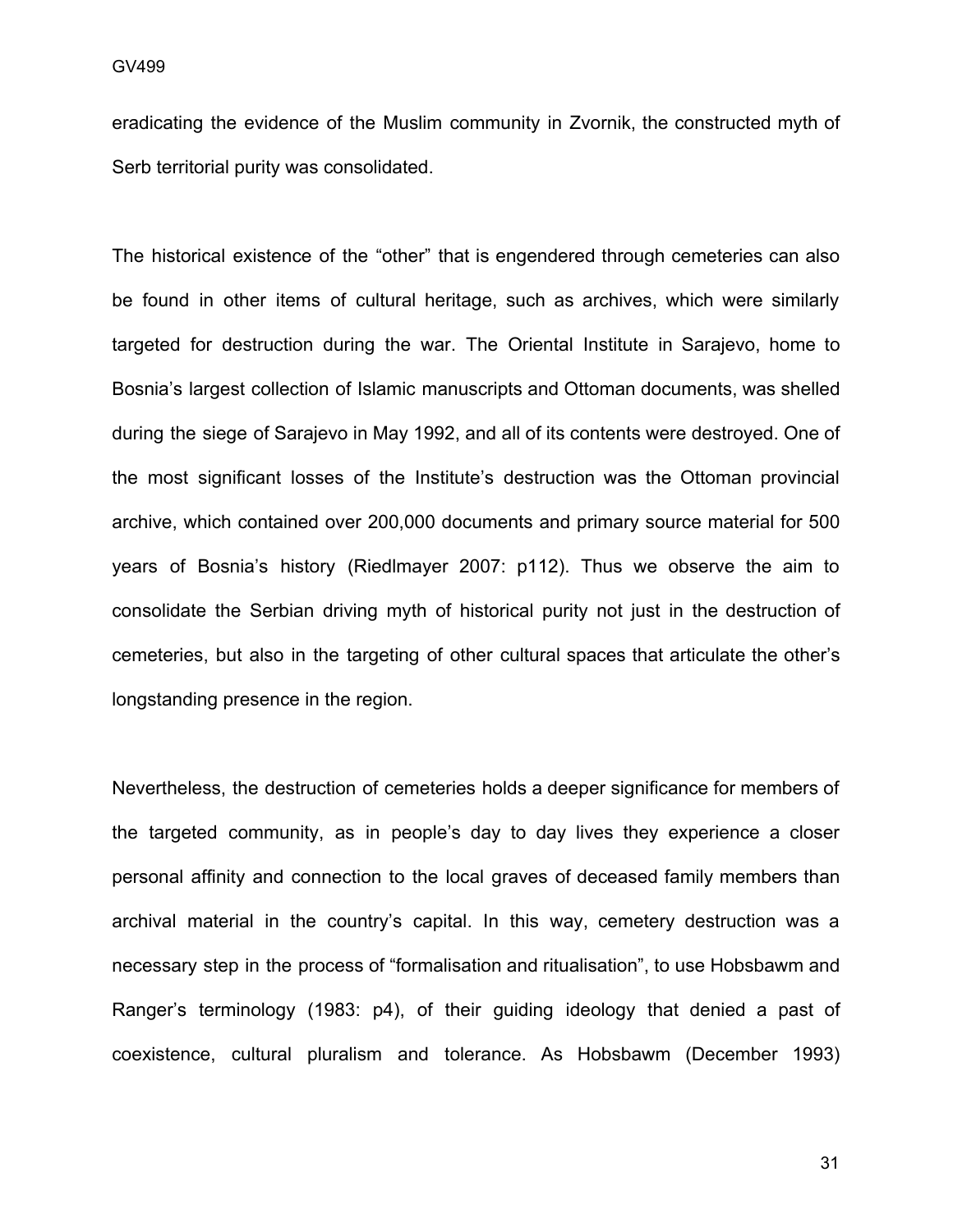suggests, "If there is no suitable past it can always be invented. The past legitimises." The eradication of cemeteries was thus an essential method through which Serb ethno-nationalists could transmit their ideology, and justify their calls for genocidal campaigns against impure elements of Bosnia-Herzegovina. As such, it is evident that the destruction of cemeteries was not an independent endeavour, but was an element of the genocidal campaigns against the Bosniak community.

#### **6.1.2 Taking Back What is Ours**

Another finding that emerged was that the cemetery in Zvornik was destroyed because, according to the Serb forces, it was part of a campaign to take back the territory that they held as rightfully theirs. One element of communicating this was to destroy parts of the landscape that did not conform. Again, Zvornik's mayor, Branko Grujic, expressed such sentiments when he attempted to justify the destruction of the town's cemetery and the mosque through a discourse that conflated time into what Dahler and Tuathail (2005a: p649) call a "mythic symmetry": "The Turks destroyed the Serbian church that was here when they arrived in Zvornik in 1463. Now we are rebuilding the church and reclaiming this as Serbian land forever and ever" (in Dahler and Tuathail 2005a: p649). The destruction of the cemetery and other accompanying instances of cultural violence were legitimised by the argument that *our* attacks are defensive and are acts of recuperating what historically belongs to us.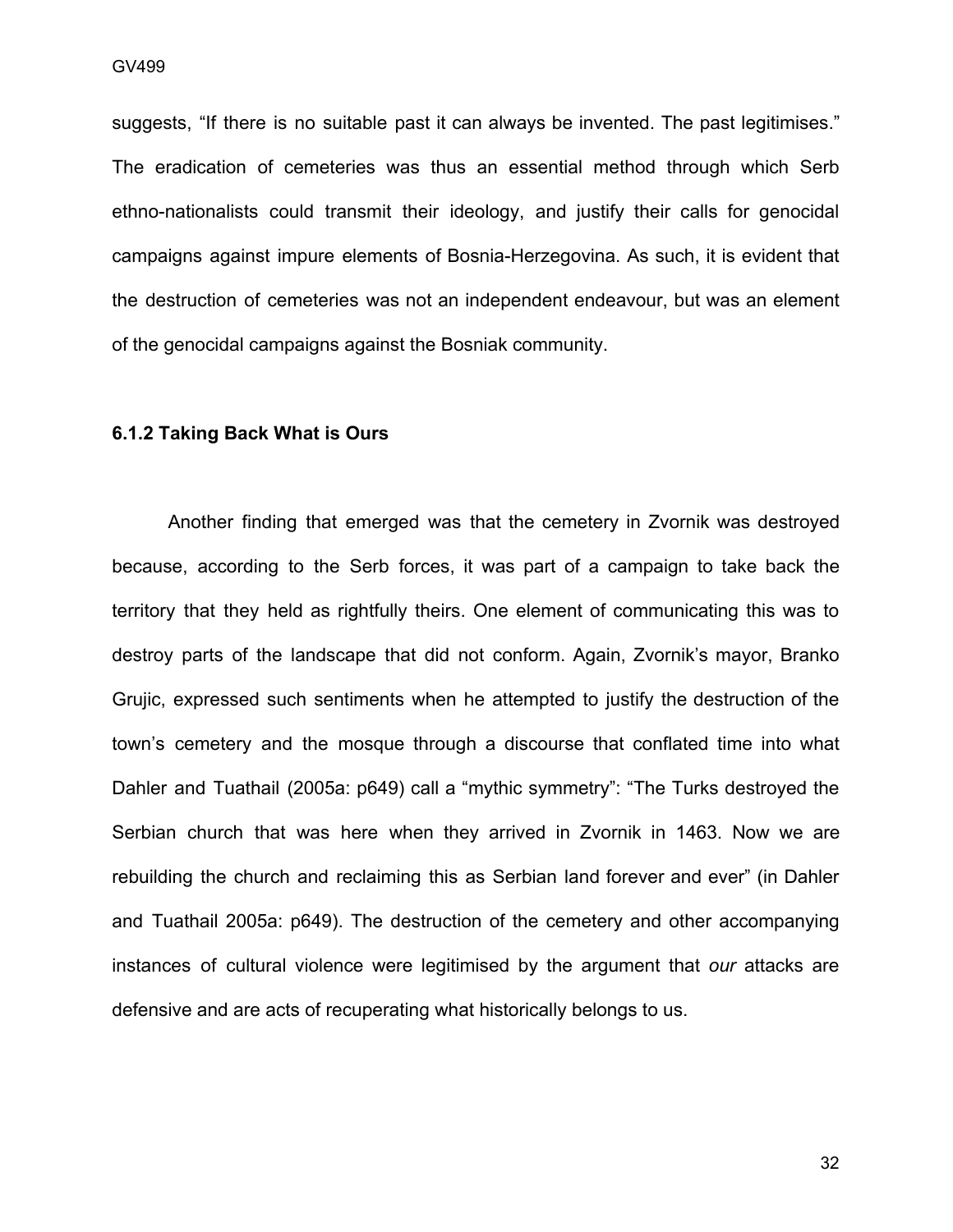Kaufman (2001: p37) offers an enlightening explanation regarding the logic of this aspect of cultural violence. He argues that even atrocities require a normative basis, founded on two key components: a mythical belief that the opponent has already engaged in atrocities, and that retaliatory atrocities are thus morally acceptable. This is why, he maintains, ethnic violence and cultural destruction are always defined defensively by the perpetrators; atrocities are legitimised by claiming that they are the only way to defend what is *rightfully ours*. Indeed, as cemeteries both bear the memory of the past and simultaneously serve to demarcate communal boundaries, cemeteries embody the historical continuum in the connection between territory and ethnic groups (Juhasz 2007: p11). As Colović (2002: p27) argues in his work on Serbian perceptions and symbolisms of the period, "Wherever there are Serbian graves, there is Serbia. Graves mark the boundaries of Serbian land." It is logical that the same notions would apply to Muslim graves in the eyes of Serb nationalists - wherever there are Muslim graves, there is Islam, and therefore the enemy. In this way, Muslim cemeteries in Zvornik and Divic were explicitly targeted for destruction in order to demonstrate the territorial domination of what was deemed a fundamentally Serb space. Further comments from Zvornik's mayor Grujic substantiate this notion: in the ICTY proceedings against Momčilo Krajišnik, a high-level Bosnian Serb leader during the war, Grujic was quoted to have said in the final stages of the conflict: "Return to Zvornik … the Muslims must be joking. This was a Serbian town before Islam existed in the Balkans" (ICTY IT-00-39-T 2006). Therefore, one important dimension of the logic of cemetery destruction, in the context of genocidal campaigns, is embodied by the notion that the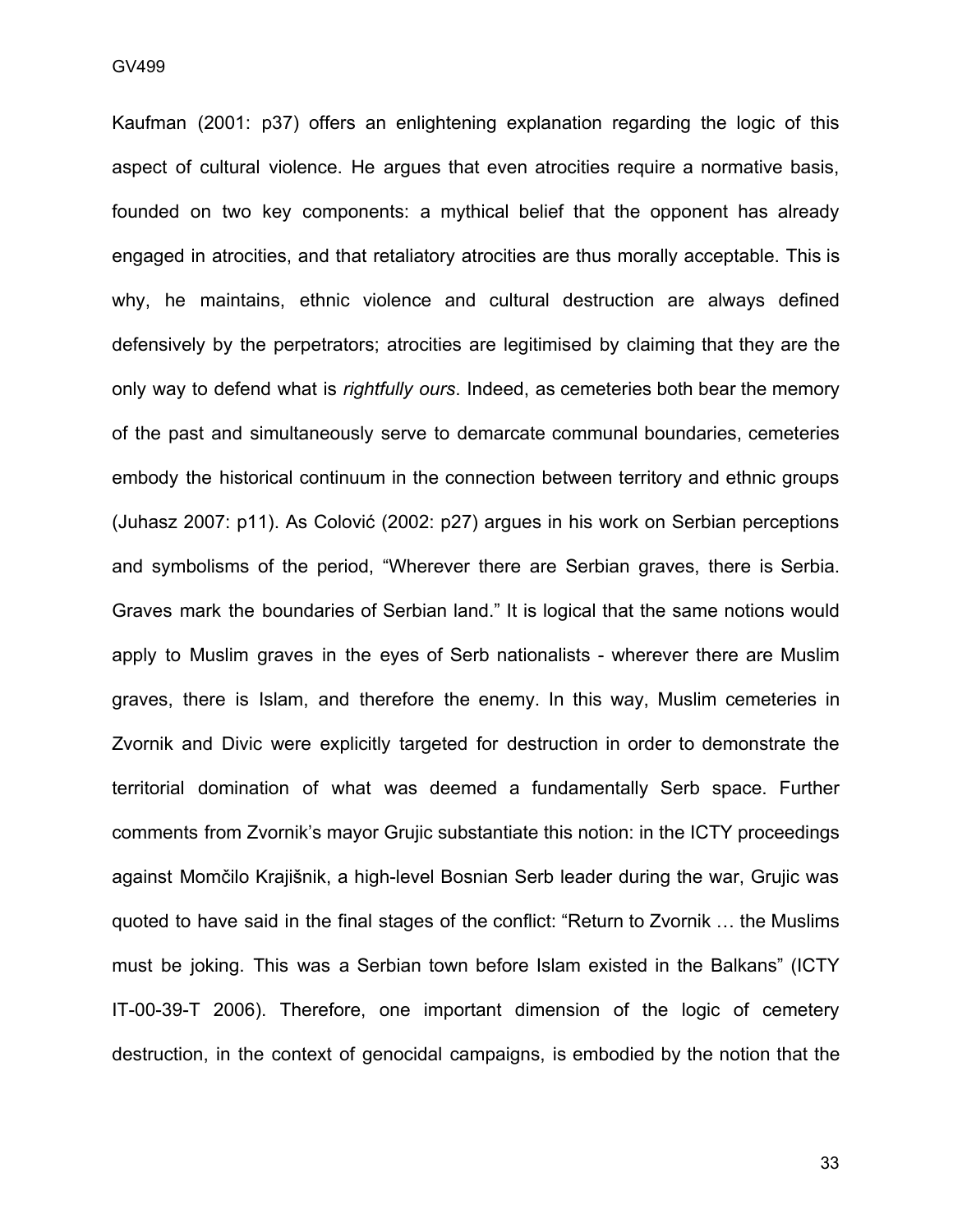existing cultural property of the "other" is illegitimate, as is the human presence of the community, and thus must be eradicated in line with ethno-nationalist aims.

#### **6.1.3 Erase all visible evidence of 'the other'**

The third and final finding in response to the research question, 'why do people destroy cemeteries during genocidal campaigns?', relates to the logic of cemetery destruction involving the erasure of all visible markers of "the other": the creation of a blank slate on which to build a future in line with ethno-nationalist values.

The eradication of a cemetery, and other cultural monuments and heritage, amounts to the claim that "the other" never lived here - never even existed. Cemeteries, mosques, libraries, and other communal spaces were systematically targeted in a precise and purposeful manner, demonstrated by the fact that areas around them were often left unaffected (Sells 1996: p2). The specific targeting of particular cultural spaces belonging to the Bosniak community mirrors the specific targeting of Bosniak individuals that figures in genocide. The cultural destruction that occurred was not just a backward history-facing endeavour to right the historical record in the minds of ethno-nationalists, but also sought to reshape what futures were possible. In other words, the destruction did not take place in order to leave an absence in landscape or historical narrative, but embodied the first step in the creation of a new vision. This notion forms a key reason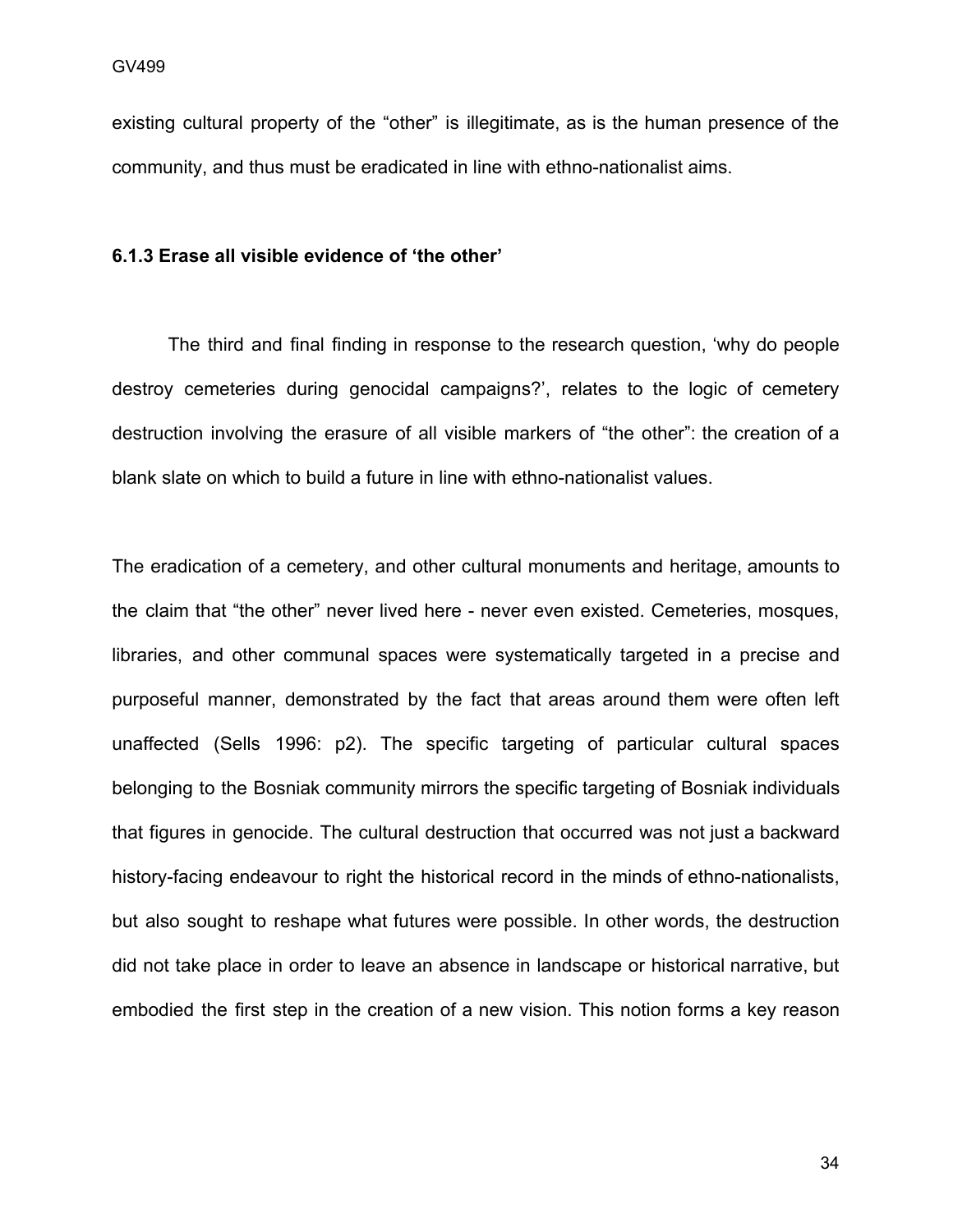why all visible evidence of the "other" had to be destroyed - the slate was wiped clean upon which the ethno-nationalist ideological view of history could be written.

In a report for the ICTY, Colin Kaiser (2002 IT-00-39, p4), UNESCO representative in Bosnia-Herzegovina, contends that the erasure of symbols of Muslim heritage, such as cemeteries and minerets, was the "architectural equivalent to the removal of the population, and visible proof that the Muslims had left." To cleanse the area of Muslim individuals would not suffice; the communal markers of their culture also posed a threat to an ethnically-pure future. The removal of any cultural trace of Muslim Bosniaks communicated a message that they were unwanted on the territory, but it was also an attempt to reconstruct a landscape so that no proof of the expelled community's prior existence there remained (Walasek 2015: p58). Anything displaying the community's deep roots in the place was removed - an effect of which was to make permanent ethno-nationalist campaigns by ensuring that "the other" would find nothing with which they could identify upon their return. The practical implications of this in Zvornik were considerable: following the 1992 attacks, which left it almost entirely depopulated of its pre-war residents, Zvornik quickly became a resettlement site for approximately 31,000 Serbs leaving the Federation of Bosnia-Herzegovina and resettling in Republika Srpska (Dahlman and Tuathail 2005a: p648).

This process of repopulation, of creating a new Serb majority in the once predominantly Bosniak area of Zvornik, represented the creation of a new Serb collective identity.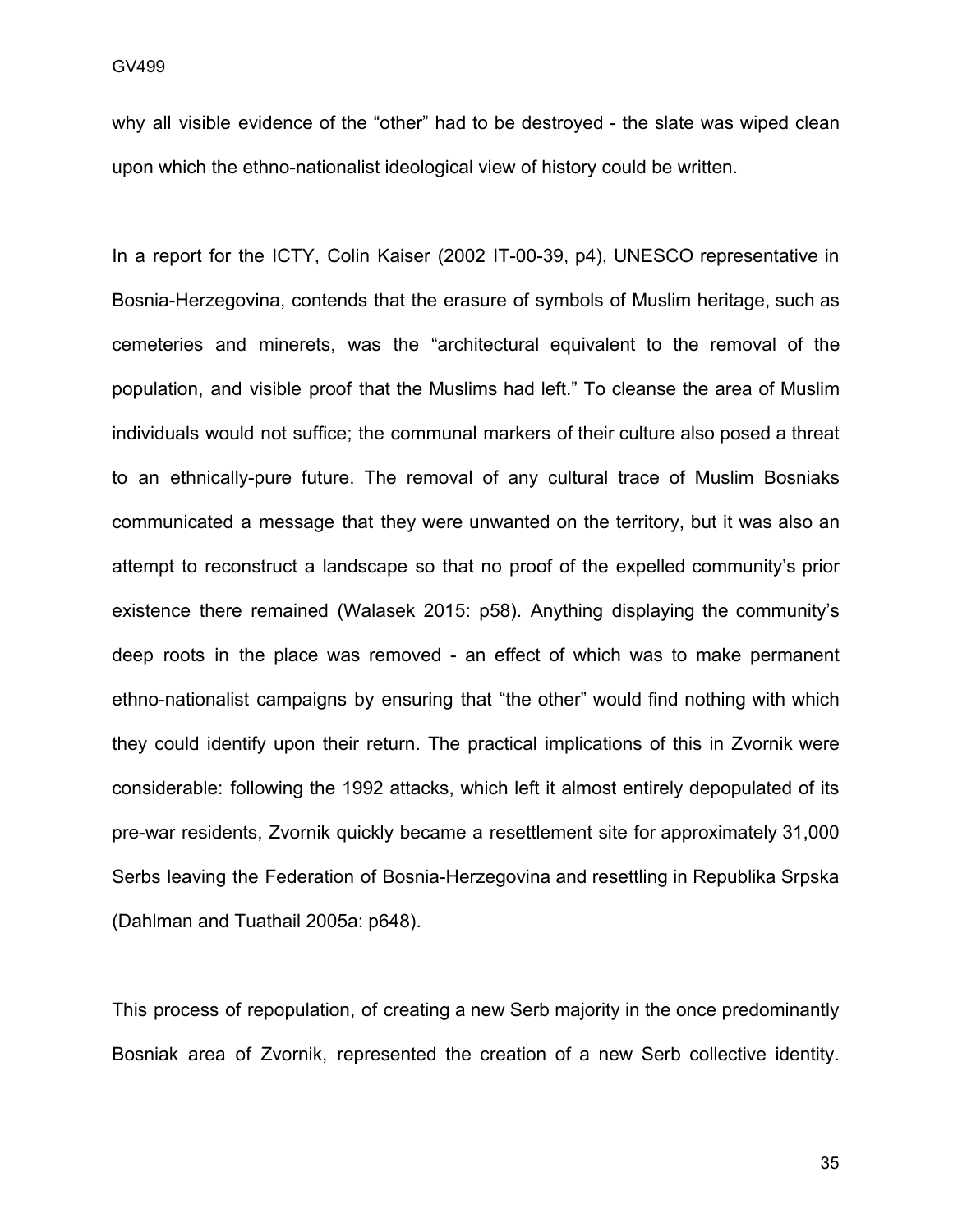GV499

Testifying at the ICTY in 1998, Kaiser (IT-1995-14-T) noted that cultural destruction was not just aimed at eradicating "the other" and cleansing society, but also symbolised an attempt to change the identity of one's own people. He argued that, by destroying any remnant of the expelled community, you are creating a new identity for your own people - one who "has not the memory and the experience of having lived with somebody else." Powell (2007: p542) supports this perspective, and suggests that genocide is the violent culmination of social relations orientated around different identities, and thus while the othered group is subjected to violent collective obliteration, the nature of the perpetrators' collective identity is also deeply affected. Cemeteries were destroyed in Zvornik as a critical element in the Serb ethno-nationalist genocidal campaign to erase all visible evidence of Zvornik's Bosniak past, and crucially to create a new Serb identity cleansed of any Muslim influence. Roger Boyes, a journalist for The Times newspaper who reported from the former-Yugoslavia during its break-up, succinctly expressed the impact of cultural violence in this way:

"Why else … trample on ancient cemeteries? They are moving to make their occupation permanent. Soon, when there are no more mosques left in Bosnia, they will even be able to rewrite history and declare that the natural religion of the country is the Orthodox faith. Welcome to Greater Serbia" (1992, August 28).

We can see that the destruction of cemeteries represents a dimension of genocide itself, and formed a crucial mechanism through which Serb ethno-nationalist genocidal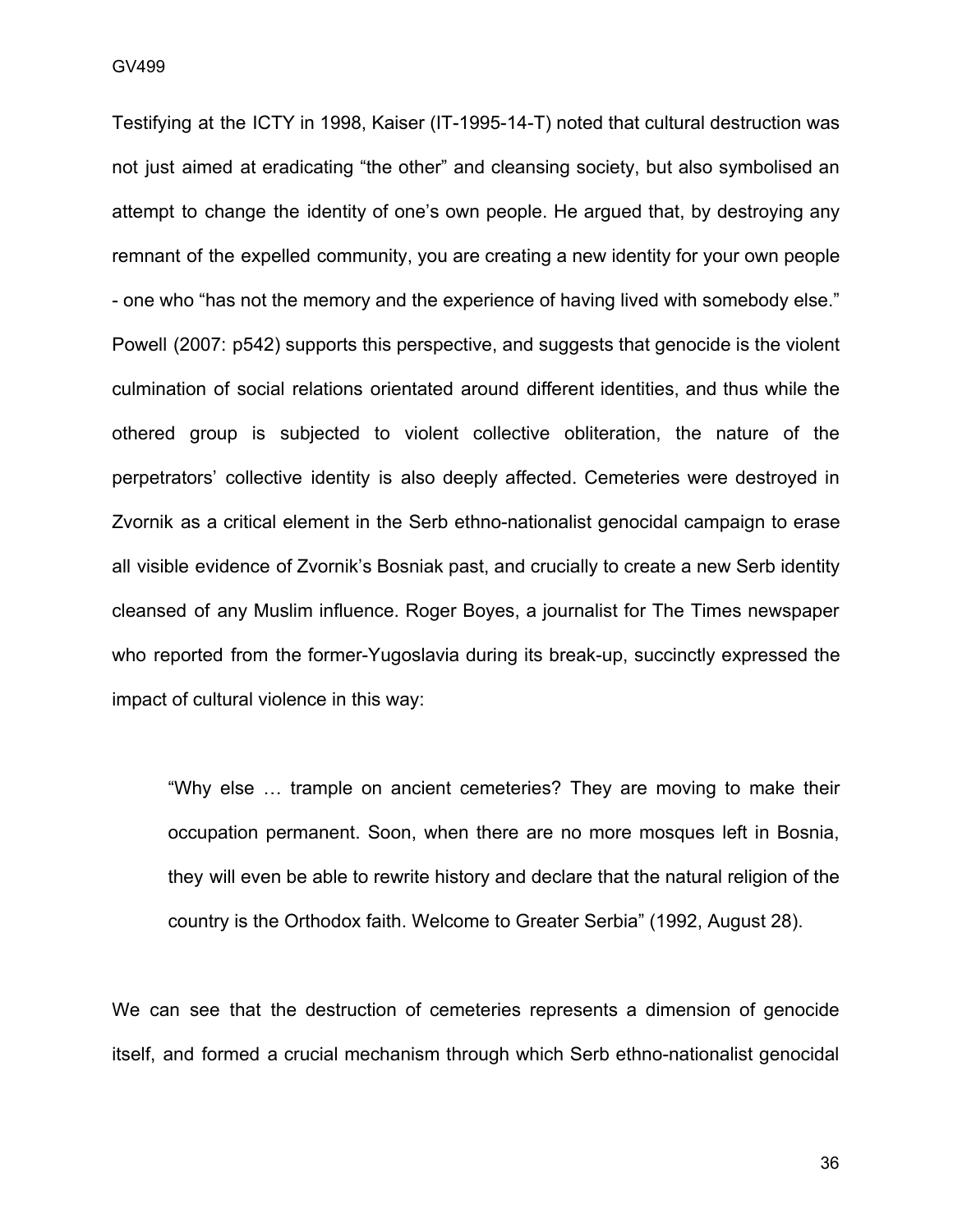campaigns were perpetrated. In this way, the logic of cemetery destruction, and cultural violence more generally, is part-and-parcel of genocidal processes. To treat it as such serves to illuminate the logic of genocide, from which point improved policies can be developed in order to protect both individuals and their cultural heritage.

#### **6.2 The Legacy of Cemetery Destruction**

The legacy of cemetery destruction sheds further light on the logic underpinning cultural violence and its intrinsic connection to genocidal campaigns, and thus opens up significant dimensions of this phenomenon for analysis. As we broaden our attention from the previous section's specifics regarding the direct aims of cemetery destruction, the following section contextualises the targeting of cemeteries within the wider view of cultural destruction against the Muslim population of Zvornik, and its role in the genocidal campaigns to which the community was subjected. I will address the following three elements relative to three overarching findings: (i) the cementing of cultural separation and mistrust (ii) the consolidation of ethnic cleansing through deterring refugees' return and (iii) the platform for continued violence on the part of the 'winners'.

#### **6.2.1 The Cementing of Cultural Separation and Mistrust**

The Bosnian conflict has seriously affected the psyche of Zvornik's residents, particularly when it comes to the possibility of coexistence and security in the future, as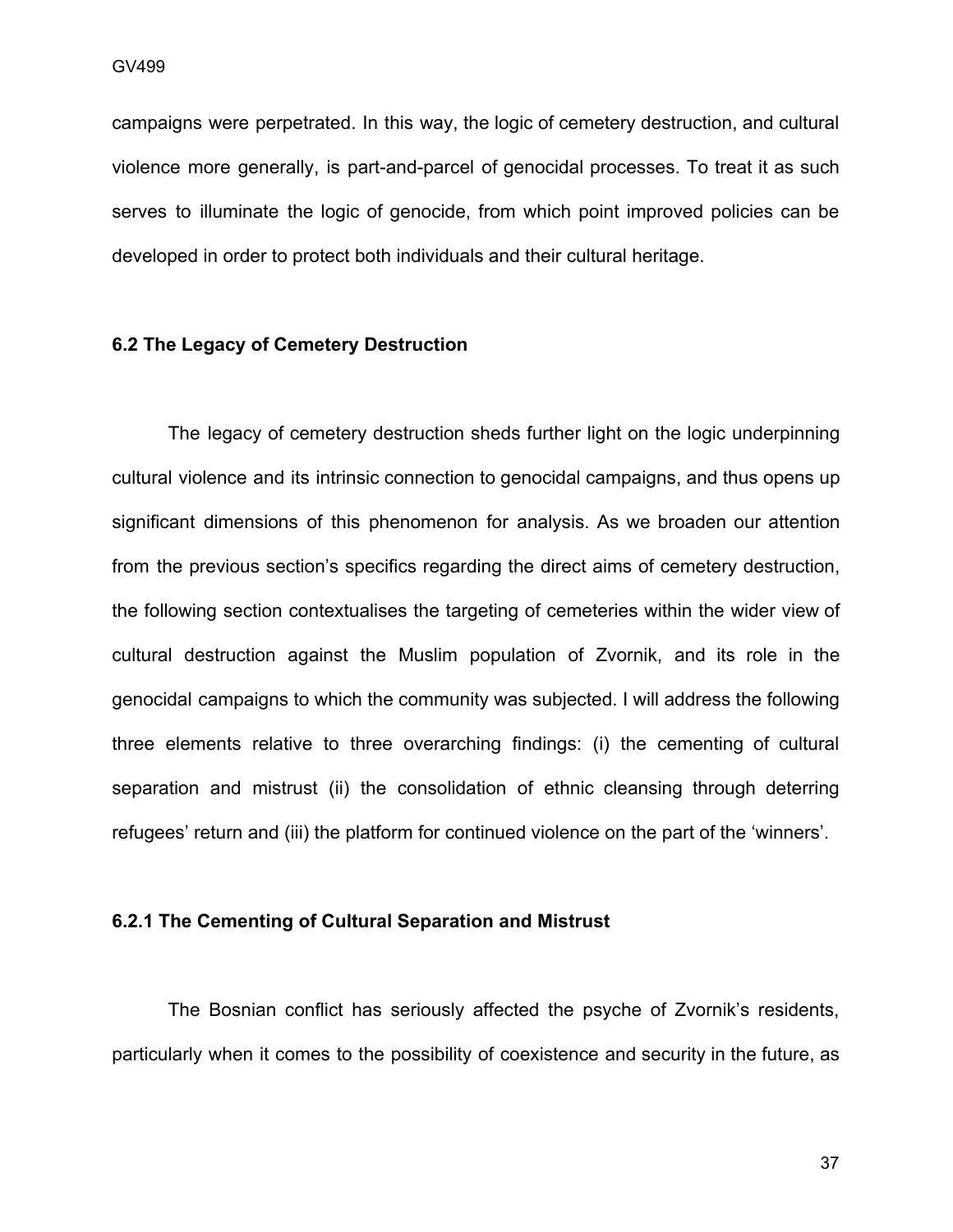was the aim of Serb ethno-nationalists in reconfiguring social lines towards ethnic homogeneity. In direct contrast to surveys already cited in this dissertation that found that pre-war popular opinion in Zvornik did not endorse the view that each ethno-religious community required its own state, surveys carried out in the post-war period of Zvornik indicate a societal shift: 42% of Bosnian Croats are "most interested in gaining their own entity within Bosnia", while 65% of Bosnian Serbs declare that "their most important interest is independence for Republika Srpska or its annexation by Serbia" (UNDP 2002: p46). Muslim Bosniaks appear to diverge from this trend towards ethnic separation, with about one third expressing a longing to return to pre-war Bosnia, and a further 52% supporting a Bosnia in which "its peoples are equal citizens." Nevertheless, as is evident by the data collected from Croat and Serb participants, the ethno-nationalist campaigns of mass murder, expulsions, and cultural destruction can be seen to have achieved a level of success.

Key to this shift, Denich (1994: pp368-9) suggests, was the physical reconfiguration of the community, regarding both the ethnic make-up of Zvornik's residents as well as its cultural and spatial landscape that serves to reflect the area's history. Van der Hoorn (2009: p68) agrees, suggesting that the cultural destruction, such as the eradication of Muslim cemeteries, acted as the "main catalyst" for defining cleavages between "us" and "them". This is because the act of transmitting these ideologies from the intellectual realm to that of mass politics necessitates the manipulation of the physical landscape, principally items of cultural heritage (Denich 1994: p368). The destruction of cemeteries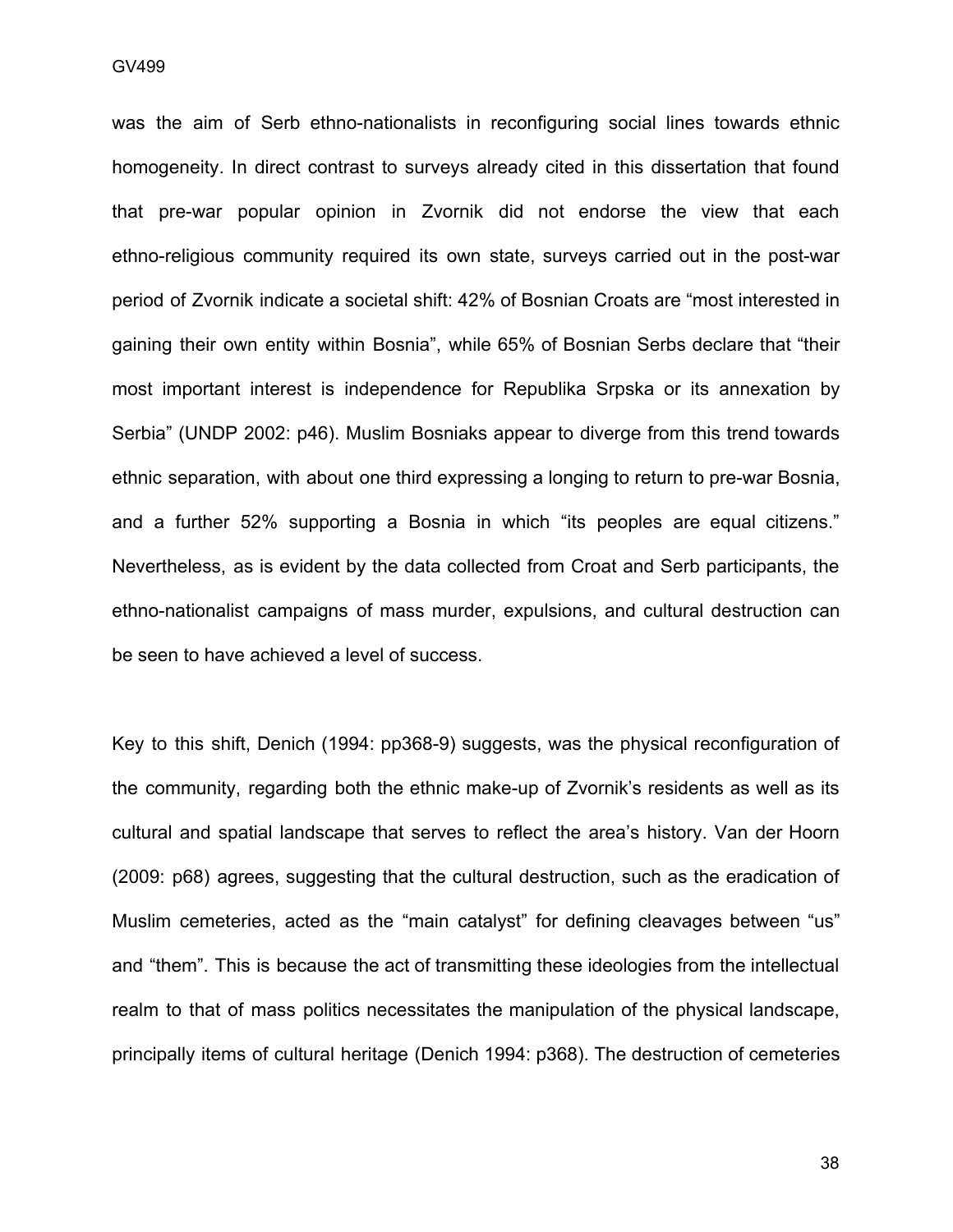$GV499$ 

is a particularly potent mechanism for effecting this sort of social change, from one of general tolerance to one of widespread intolerance, because of the finality in its destruction. Unlike other items of cultural heritage, such as mosques, cemeteries cannot be rebuilt. Once the bodies are removed and disposed of or dynamited, they cannot be restored. Therefore, given that cultural destruction serves to cement the communal separation that ethno-nationalism calls for, nothing is more unequivocal or final than destroying a cemetery. For this reason, focusing on the destruction of cemeteries and its legacies in a post-war era pinpoints the logic behind cultural violence as a fundamental part of consolidating the goals of separation and mistrust that ethno-nationalisms seek.

#### **6.2.2 Consolidating genocidal campaigns through deterring refugees' return**

One clear legacy of the destruction of cemeteries and cultural heritage more generally is the message it sends to the targeted community regarding their ability to return to their prewar homes and towns. This legacy embodies both an emotional, psychological dimension, as well as a practical reality for many Bosniak refugees hoping to return home. The long-term psychological impact that cemetery destruction and cultural violence has on a member of the targeted community's ability to envision their post-war return was a conscious tactic endorsed by Serb local leadership in the Republika Srpska during the war. During his expert testimony at the ICTY, Riedlmayer quoted Simon Drljaca, Civil and Secret Police Chief for the Prijedor area during the war,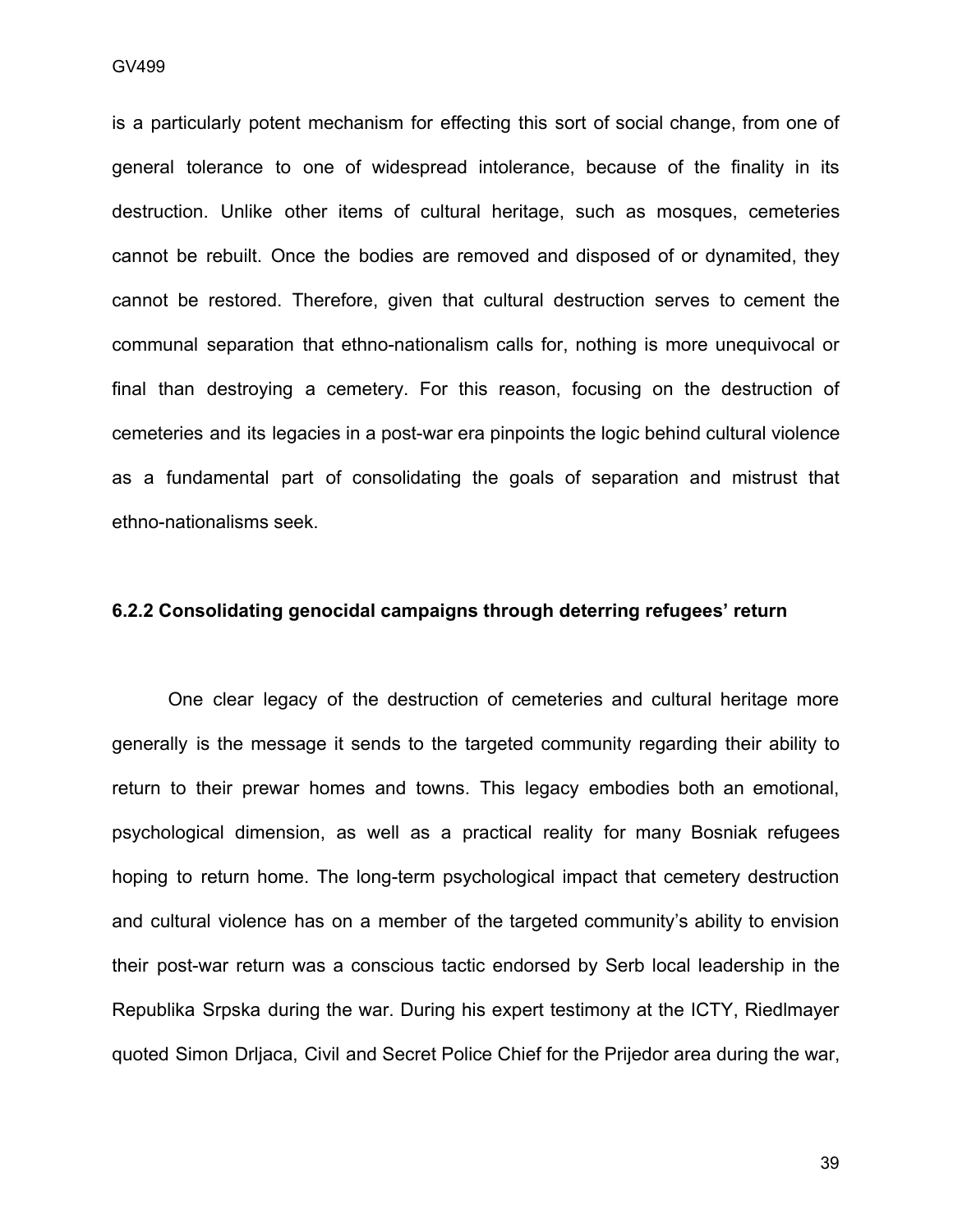who called for the destruction of Islamic cultural heritage by framing it in the following way in 1992:

"You've got to shake up the foundations [of the community] because that means they cannot build another. Do that, and they'll want to go. They'll just leave by themselves." (2002a: p12)

This demonstrates a consciousness of the significance of cultural destruction on the part of the perpetrators, and how it formed an element of the genocidal campaigns they pursued. Moreover, it confirms the ethno-nationalists' understanding of the longer-term consequences of cultural violence, the legacy of which would present the option of returning for Bosniak refugees as an impossibility. This motivation was transmitted fully to Bosniaks from the Prijedor area. The Bosnian survivor interviewed, who grew up in Prijedor, recalled the shock on Serbs faces who now dominated the town when he returned to visit Prijedor in 2002:

"When I was walking through my street and it was … you can see the neighbours looking around puzzled as to like … "why are you coming back?" … It almost felt like, you know, "what else do we have to do for you not to come back?"". (See bibliography)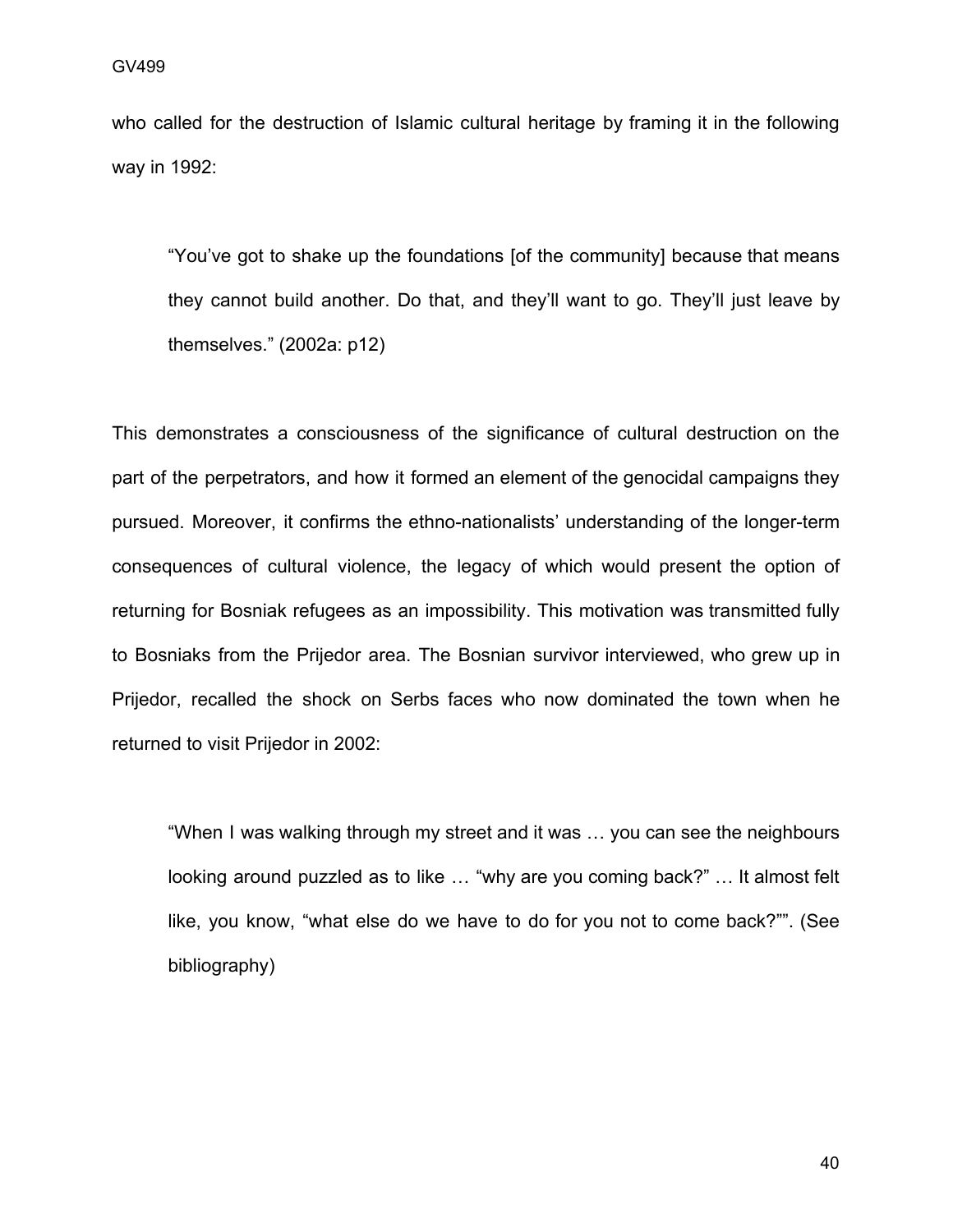Thus we see the very real emotional legacy of cemetery destruction and wider cultural violence as a means of deterring the return of Bosniak refugees, and consolidating the ethnonationalist visions of a pure, homogeneous Serb territory.

While the above actors are not from my case study of Zvornik, the town and surrounding area of Prijedor was subject to similar patterns of violence given their mutual location in Republika Srpska, so parallels between the areas regarding attitudes and motivations can be drawn. Many academics have centred the role of cultural destruction in their analysis of why Bosniak refugees did not return home. Gratz (2011: p415) highlights findings from a report conducted by the Ludwig Boltzmann Institute of Human Rights, which confirmed that the systematic manner in which violence, destruction, and expulsions were carried out indicates that their "purpose was to prevent the Muslim population from returning." This notion is supported by Tretter, Muller, Schwanke, Angeli and Richter (1994: p33), who argue that the subsequent destruction of Muslim cultural property, such as cemeteries, demonstrates that "the aggressors apparently also wanted to extinguish all memories of the cultural existence of the purged ethnic group."

Indeed, statistical data regarding the rates of return to the town of Zvornik and the Zvornik municipality demonstrates that only a small proportion of those expelled chose to return home: the return of less than 13,000 Bosniaks is set in comparison to a prewar Serb population of 28,000, previously constituting the minority, which was then enlarged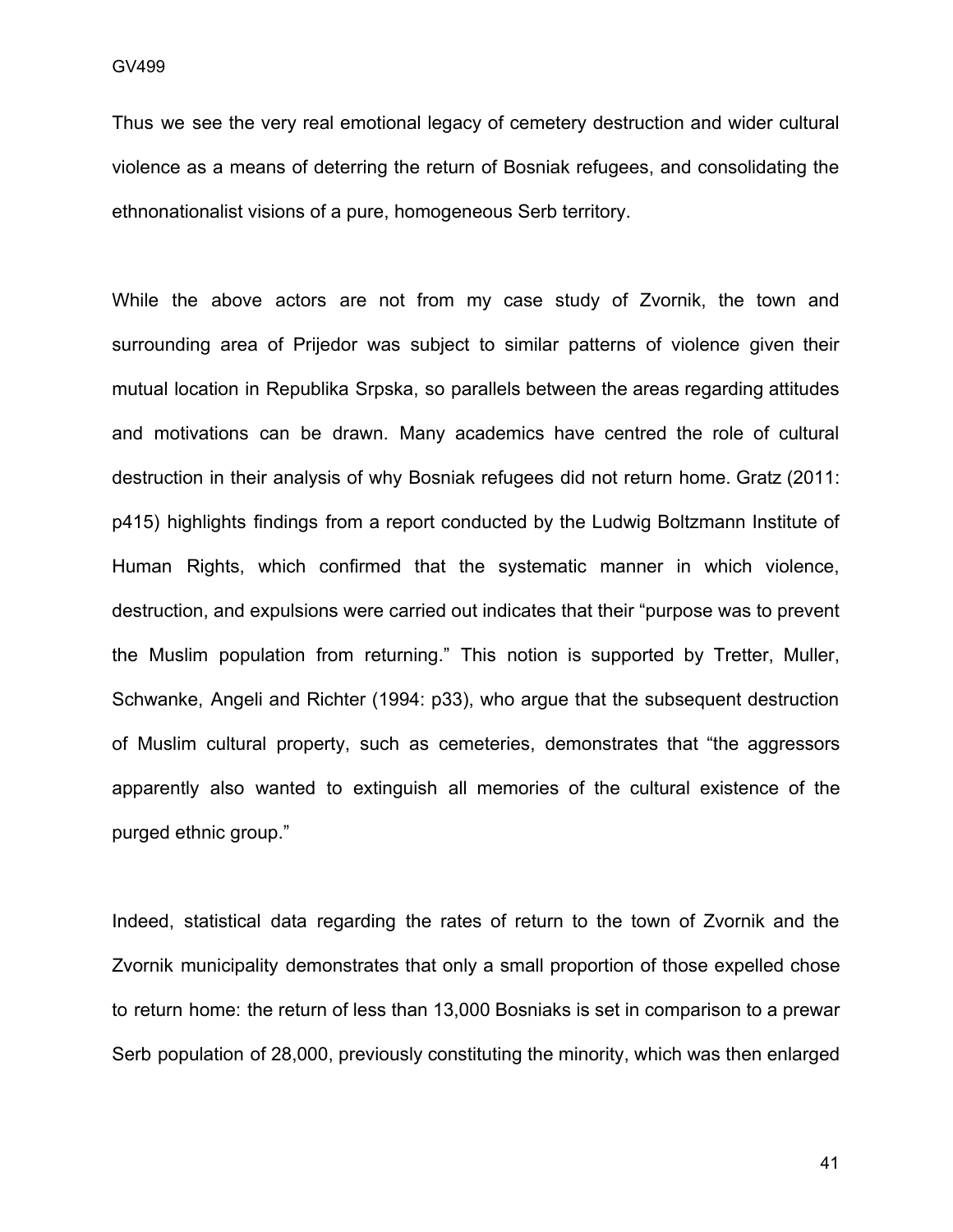by by additional 30,000 Serbs displaced from the Federation of Bosnia-Herzegovina (Dahlman and Tuathail 2004: p444). The return statistics may be higher than appropriate, as they include many Bosniaks who returned to obtain their property and then immediately sell it to Serb residents (Dahlman and Tuathail 2005b: p591). These overall numerical trends are not peculiar to Zvornik: over a million Bosniak refugees have chosen not to return to their prewar homes (Dahlman and Tuathail 2005b: p595). Thus, in the pursuit of ethnic cleansing goals, including projecting the notion that refugees should not attempt to return to the prewar homes, the violent attack on the cemeteries and Islamic cultural heritage of Zvornik and the surrounding villages communicated a clear message of deterrence and threat to Bosniaks who may have been considering returning home.

This method in the pursuit of genocide has been identified in other contexts, suggesting the prevalence and transferability of this finding. For example, Ungor asserts that the destruction of the architecture of the Armenians during what has become known as the Armenian Genocide 1914-1923 served two distinct purposes. He argues (2013: p102) that "It apparently proved that the victims had never even existed in the area, and it ensured that the survivors had nothing recognisable to return to." The consequence of erasing a people's history is erasing the possibility of a future - a fundamental dimension of genocide. Therefore, we see that key to the legacy of cemetery destruction is the effort to prevent the return of surviving members of the targeted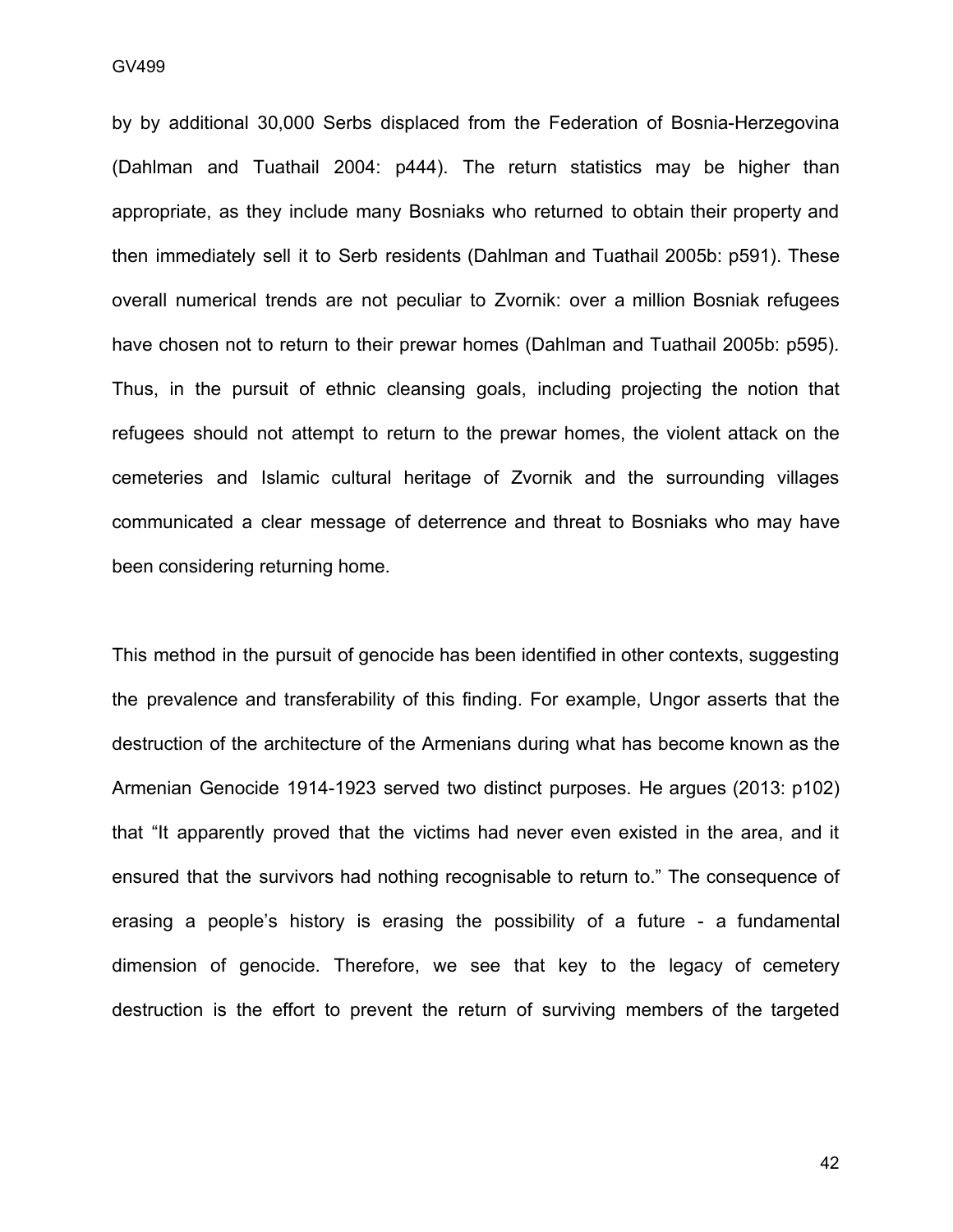group, which demonstrates the connection between cultural violence and genocidal campaigns at large.

#### **6.2.3 Continued violence by winners**

Thus far, it has been demonstrated that this form of violence serves to uphold and consolidate the war-time genocidal campaigns, by communicating that the different ethnic communities in the Balkans cannot coexist, and by deterring the expelled community from returning. Ultimately, we observe a clear element of the legacy of this phenomenon as a form of continued and perpetuating violence by the 'winners' of the conflict in Zvornik; namely, the newly-dominant Serb population, within the greater internationally-recognised Republika Srpska.

As demonstrated, destroying a cemetery wipes the historical slate clean, and allows for the victors to recreate a more desirable historical past. A direct example of this is the frequent phenomenon of erecting a Serb Orthodox Church on the land where a mosque or another Islamic building once stood. This was precisely what happened to the cemetery and mosque in the village of Divic, as Riedlmayer attested at the ICJ. The Serb Orthodox Church is still standing on the ground of the previously dynamited cemetery and mosque, despite repeated orders from the Human Rights Chambers of Bosnia-Herzegovina to relocate it. Riedlmayer (ICJ 2006: p25) argues that the clear aim of this endeavour was "to eliminate both the [Bosniak] community in Divic and its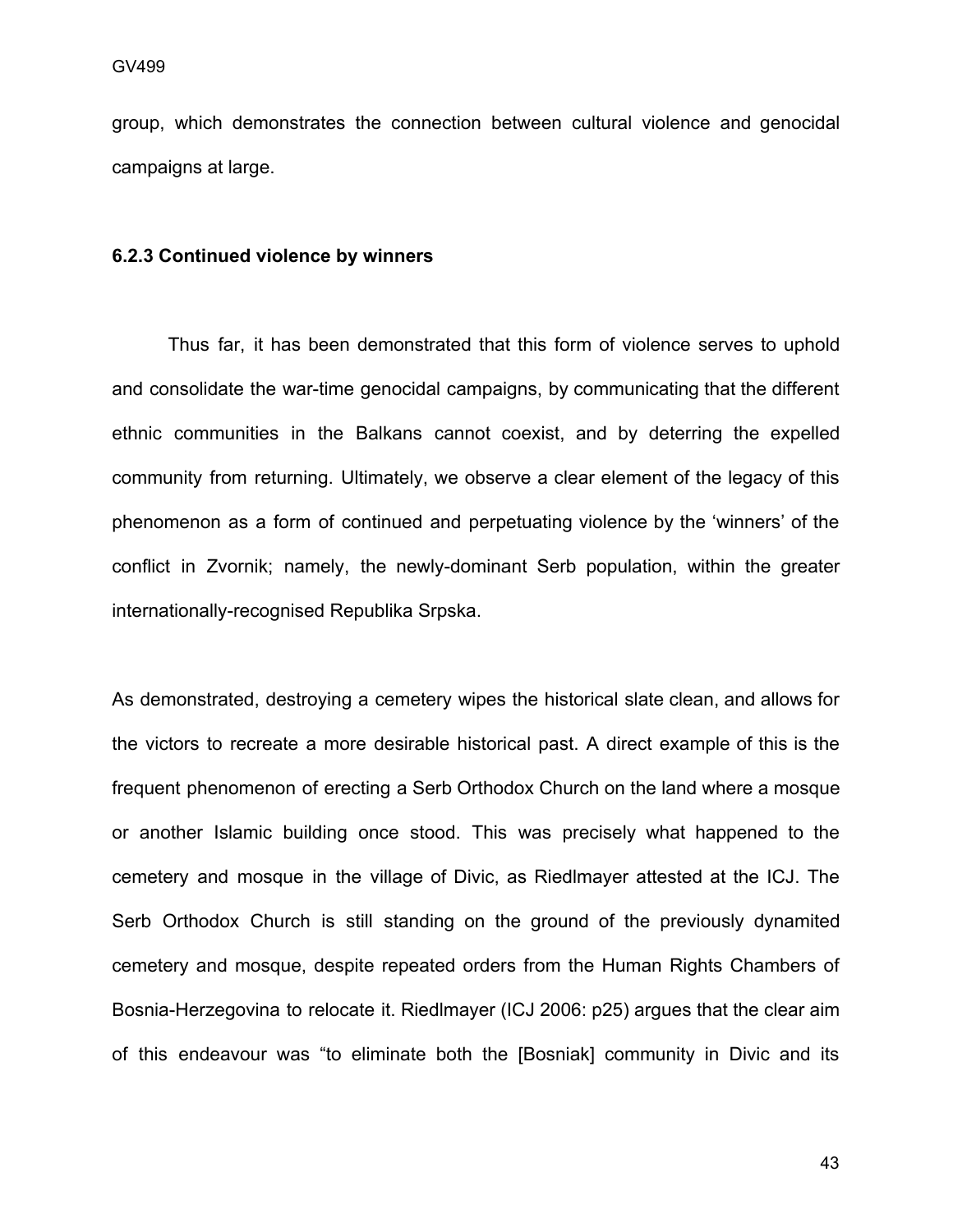historical, cultural and religious identity and even the very memory of its existence." Replacing a Muslim cemetery with an Orthodox Church is an act of permanently denying the possibility of restoration, and thus the fate of the case study's cemeteries demonstrates the logic behind targeting a cemetery for destruction. It also highlights that the local Serb leadership of Republika Srpska were rightfully confident that they could dismiss official challenges to their actions, and could act with impunity.

Cemeteries and mosques were not only destroyed in order to be replaced with Serb Orthodox religious spaces, but were often cleared so that the local wartime leadership could profit commercially from the empty space. As Dahlman and Tuathail (2005b: p593) report, a new apartment complex has been constructed on the bare land where Zvornik's oldest mosque and cemetery once stood. This apartment complex is owned by a founding member of the Serb Democratic Party, who served as Chief of Police for the area during the attack on the town's Muslim population by Serb militias, demonstrating the direct linkages between the perpetrators of genocidal campaigns and those who stand to gain personally from the spoils of war. Riedlmayer (1996: p38) summarises this point, contending that through the burning of documents, the razing of mosques and the bulldozing of graveyards, the nationalist forces who took over predominantly Muslim towns in Bosnia have been able to "insure themselves against any future claims by the people they have driven out and dispossessed." The goal was not simply to pull down Muslim cultural heritage, but to destroy its very foundations, and subsequently reappropriate the void space for their own cultural or personal gain.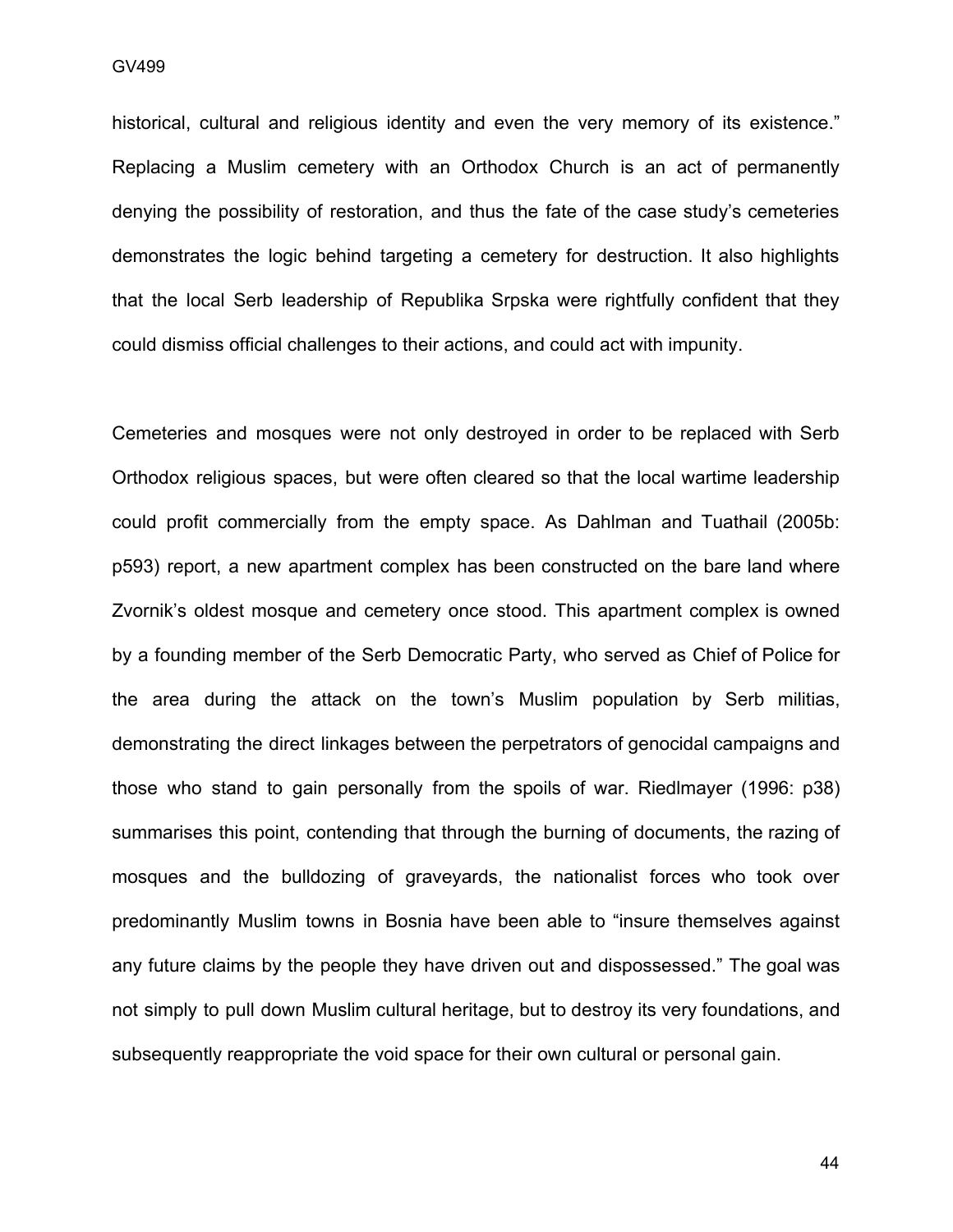GV499

The cultural destruction and its legacy of power networks in localities such as Zvornik demonstrate the continued violence embodied by the eradication of Muslim cemeteries and other heritage assets; even after the conflict was officially ended by the Dayton Peace Accords in 1995, the genocidal campaigns were conducted and cemented by other means, the grounds of which had been laid in large part by the destruction of Muslim cemeteries and other items of cultural heritage. It is evident that the destruction of cemeteries and other symbols of cultural heritage featured significantly in genocidal campaigns, guaranteeing the ethno-nationalist enduring victory in these spaces.

#### **7. Conclusion**

Overall, this dissertation has illuminated the logic of cemetery destruction, with the intention of demonstrating the intrinsic connection between attacks on communities and the visible markers of their collective cultures. When it comes to genocide, the subject in question is the collective, not the individual. Therefore, genocide does not simply equate to the killings of numerous people, but an attack on something greater an attack on the communal structures, both tangible and intangible, that hold these people together as a collective (whether authentic or imposed). This understanding of genocide, which was suggested in the term's original conception by Raphael Lemkin, thus holds different types of destruction - be they cultural, physical, biological - to be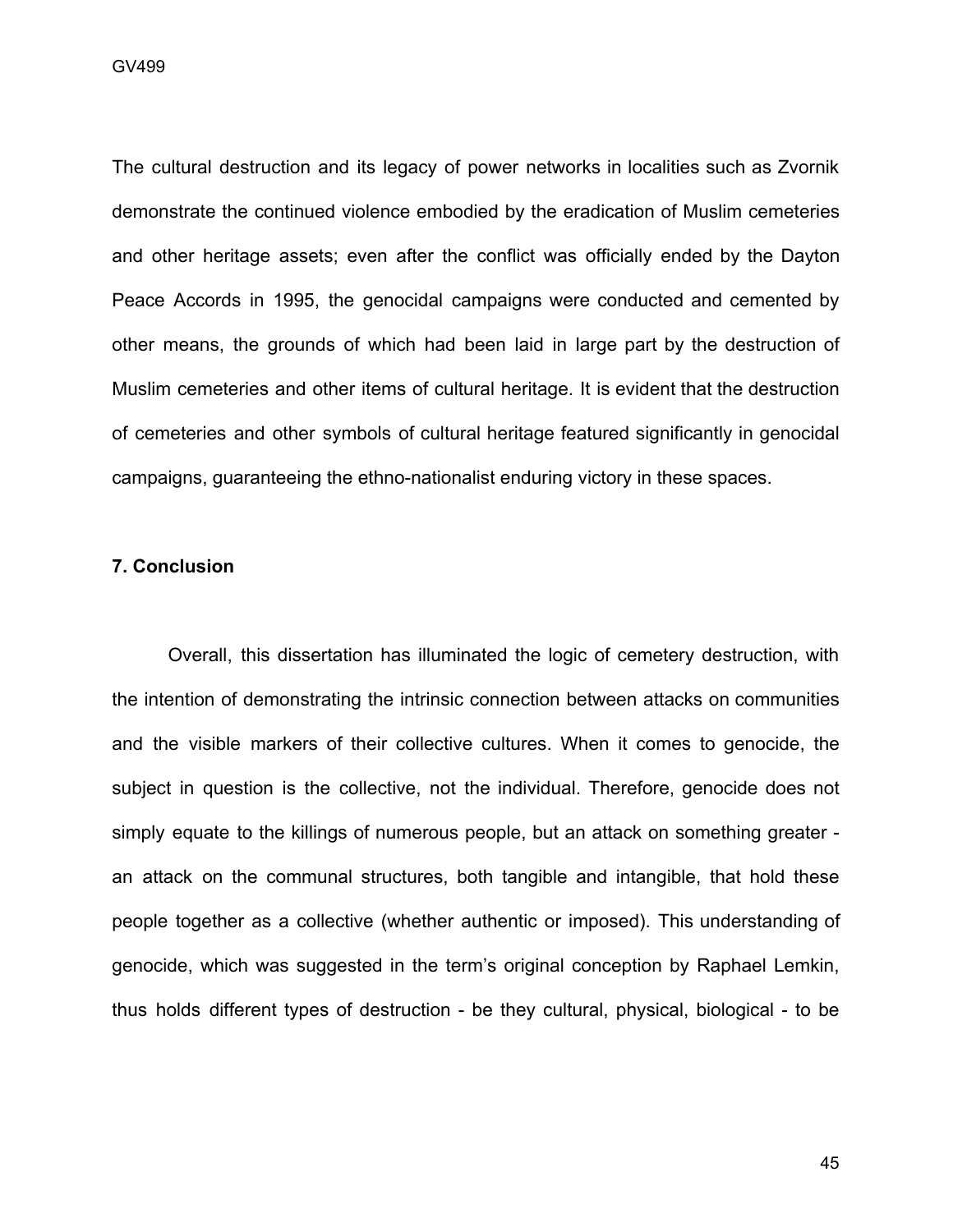elements of a single, multi-dimensional process, as opposed to distinct phenomena in their own right.

This dissertation has demonstrated the logic of cemetery destruction to genocidal campaigns as one type of cultural destruction by focusing on the localised case study of Zvornik and its neighbouring village of Divic in relation to two research questions: firstly, why do people destroy cemeteries during genocidal campaigns, and secondly, what is the impact and legacy of this form of violence? Each research question formed its own section of analysis, and garnered three overarching findings.

In relation to the first research question, three motivations behind the destruction of cemeteries during genocidal campaigns emerged, namely: the goal of strengthening the myth of national purity; the objective of reclaiming land that is "ours"; and the attempt to erase all visible evidence of "the other" - all of which fit clearly into genocidal intentions to justify the eradication of the targeted community. The second section of analysis, which deals with the impact and the legacy of cemetery destruction, also conforms greatly to the concept of genocide. Again, three findings were demonstrated regarding the legacy of cemetery destruction, namely: the reinforcement of the cultural separation and mistrust that genocidal campaigns foster; the consolidation of genocidal campaigns by deterring the return of surviving refugees; and the provision of space for continued violence on the part of the winners - who, in my case study, were the earlier perpetrators of genocide. It is clear that any attempt to examine or analyse a genocide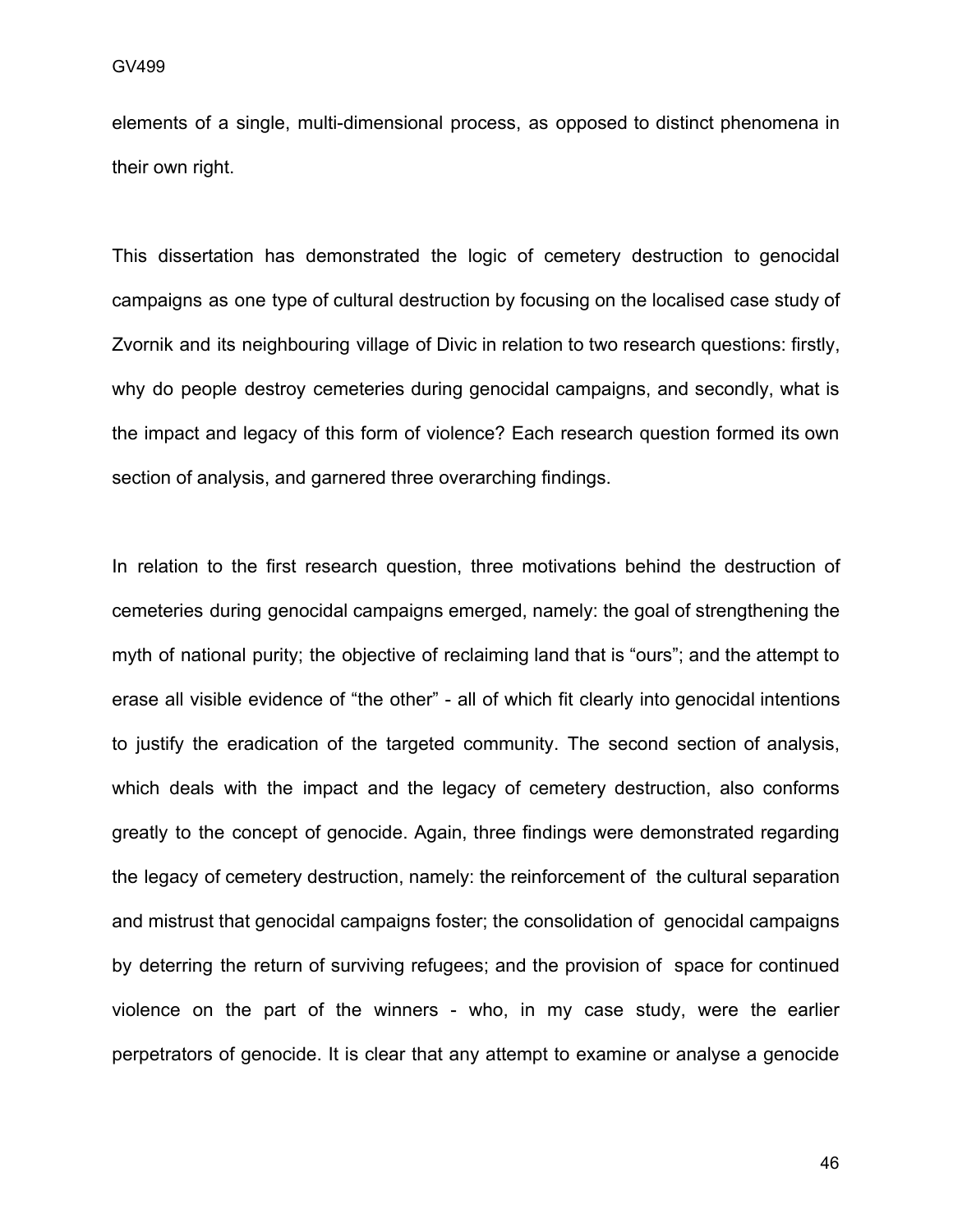without considering the dimension of cultural destruction will fundamentally ignore crucial aspects of the nature, shape, and legacy of genocidal campaigns themselves.

In Bosnia, cemeteries continue to be targeted even during peacetime, demonstrating their enduring communicative power and the legacy of wartime cemetery destruction and its messaging. Dakin (2002: p254) highlights that even after the Dayton Peace Agreement came into force, Islamic cemeteries in Banja Luka, located in Republika Srpska, have been destroyed and cleared, including exhumed remains of Muslim dead. The 2005 Annual Report on International Religious Freedom submitted to the Committee on International Relations in the United States House of Representatives (2006: p292) also revealed that in 2005, 26 graves in the historic Muslim cemetery in Prnjavor and numerous Muslim graves were desecrated in the Brezicani cemetery near Prijedor, both located in Republika Srpska. This phenomenon continues to hold discursive power even during peacetime, warranting further examination utilising both a quantitative methodological approach in order to fully enumerate its occurrence, and the consideration of other case studies to shed further light on the operation and understanding of cemetery destruction in specific contexts. Examples of cemetery destruction during genocidal campaigns are not unique to the case of Bosnia-Herzegovina. A number of studies explore the significance and messaging of cemetery destruction in the cases of Native American communities (Cameron 1994), in Iraq (Makiya 1993), during the Armenian genocide (Balakian 2013), in Mali (Martinez 2015), and in multiple other contexts in which genocidal processes have either been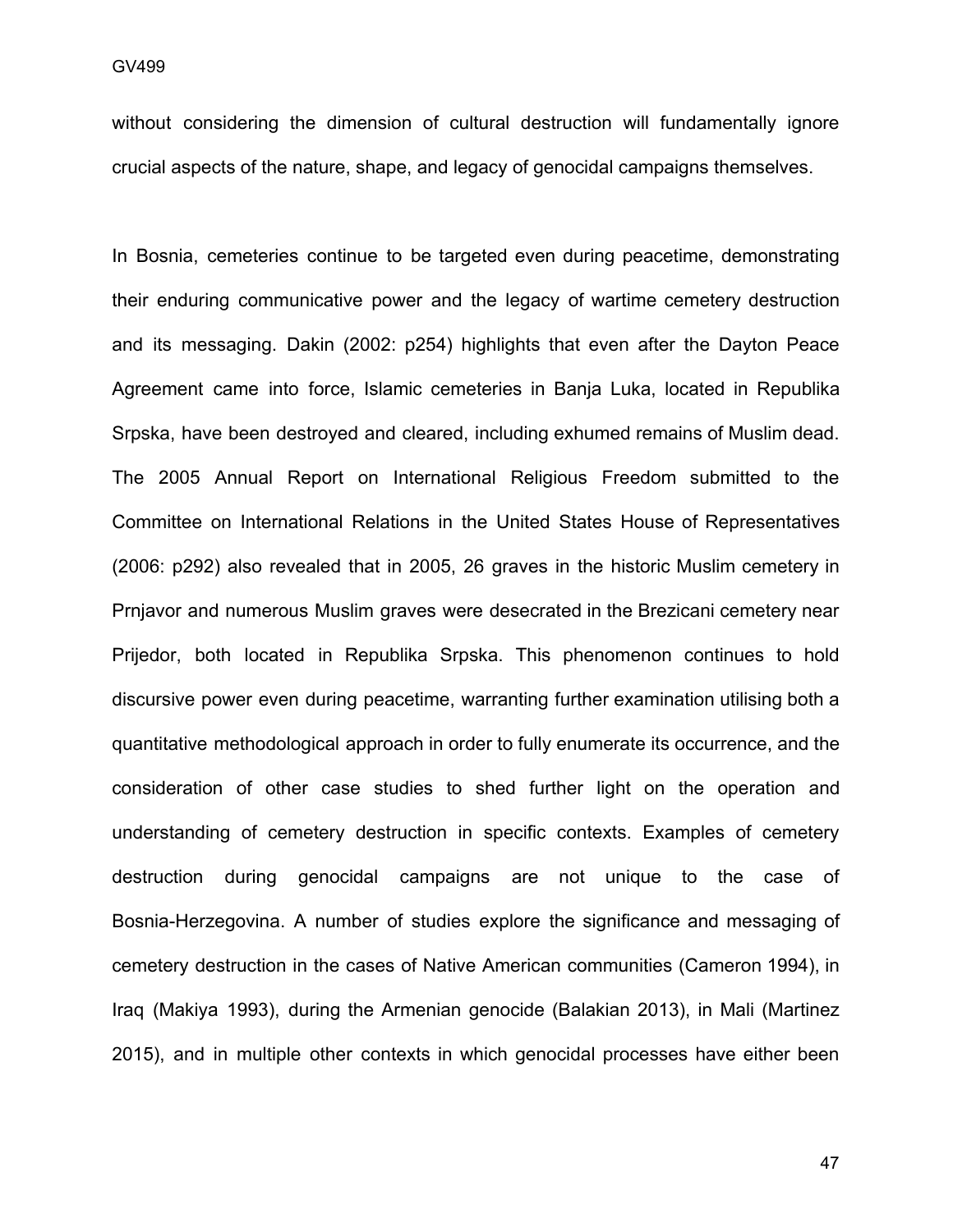identified or are suspected. This suggests the transferability of an approach to the nature of genocide that centres the destruction of cemeteries as its metric.

This dissertation has presented one significant dimension of the logic of cultural violence in one localised case, but suggests that there is much more research, both quantitative and qualitative, to be done. The stakes are high for this research: our policy and academic misidentification of the nature of genocide and how the logic of cultural destruction fundamentally reinforces it means that our ability to resolve attacks of this type will be limited by our conceptual misunderstandings.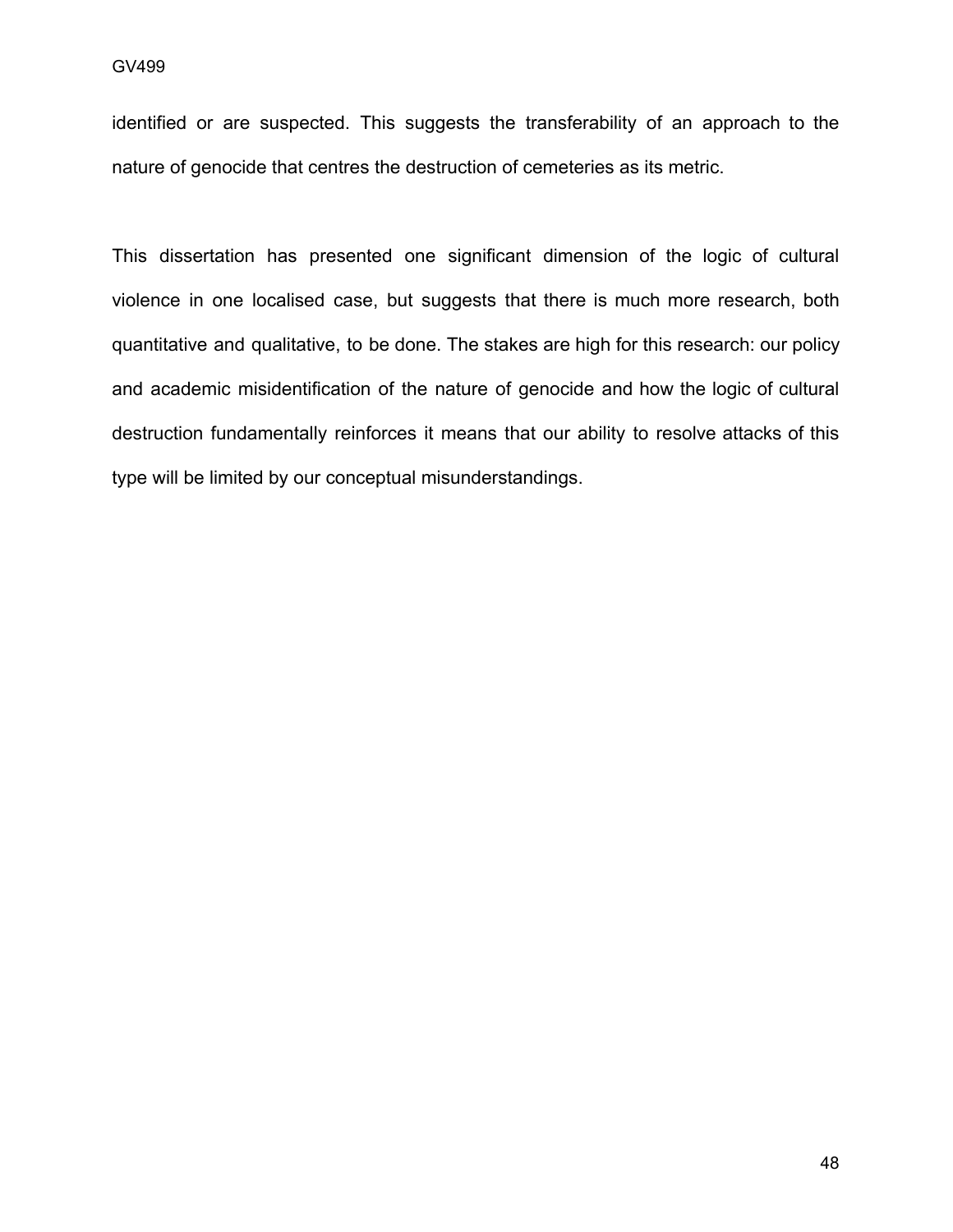#### **8. Bibliography**

Balakian, P. (2013, Spring). Raphael Lemkin, Cultural Destruction, and the Armenian Genocide. *Holocaust and Genocide Studies, 27(1),* 57-89.

Balic, S. (1994). Destruction of the Bosnian Architectural Heritage: An Interim Report. *Journal of Islamic Studies, 5(2),* 268-273.

Barta, T. (1987) Relations of Genocide: Land and Lives in the Colonisation of Australia. In I. Wallimann, M. N. Dobkowski & R. L. Rubenstein (Eds.), *Genocide and the Modern Age: Etiology and Case Studies of Mass Death* (pp. 237-253). Greenwood, NY: Syracuse University.

Barrack, A. (2017, October-December). Ahmad Al Faqi Al Mahdi: "I plead guilty". *The UNESCO Courier.* Retrieved from

[https://en.unesco.org/courier/2017-october-december/ahmad-al-faqi-al-mahdi-i-plead-gu](https://en.unesco.org/courier/2017-october-december/ahmad-al-faqi-al-mahdi-i-plead-guilty) [ilty](https://en.unesco.org/courier/2017-october-december/ahmad-al-faqi-al-mahdi-i-plead-guilty)

Baxter, P. E. & Jack, S. M. (2008, December). Qualitative Case Study Methodology: Study Design and Implementation for Novice Researchers. *The Qualitative Report*, *13(4)*, 544-559.

Bećirević, E. (2014). *Genocide on the Drina River*. New Haven, CT: Yale University Press.

Bevan, R. (2016). The Destruction of Memory: Architecture at War (2nd ed.). London, England: Reaktion Books.

Bilsky, L. & Klagsbrun, R. (2018). The Return of Cultural Violence? *The European Journal of International Law, 9(2),* 373-396.

Bobic, N. (2019). *Balkanization and Global Politics: Remaking Cities and Architecture*. London, England: Routledge.

Boyes, R. (1992, August 28). This is Cultural Genocide. *The Times*. London, England.

Brosché, J., Legnér, M., Kreutz J., Ijla A. (2016). Heritage under Attack Motives for Targeting Cultural Property during Armed Conflict. *International Journal of Heritage Studies, 13(1)*, 1-26.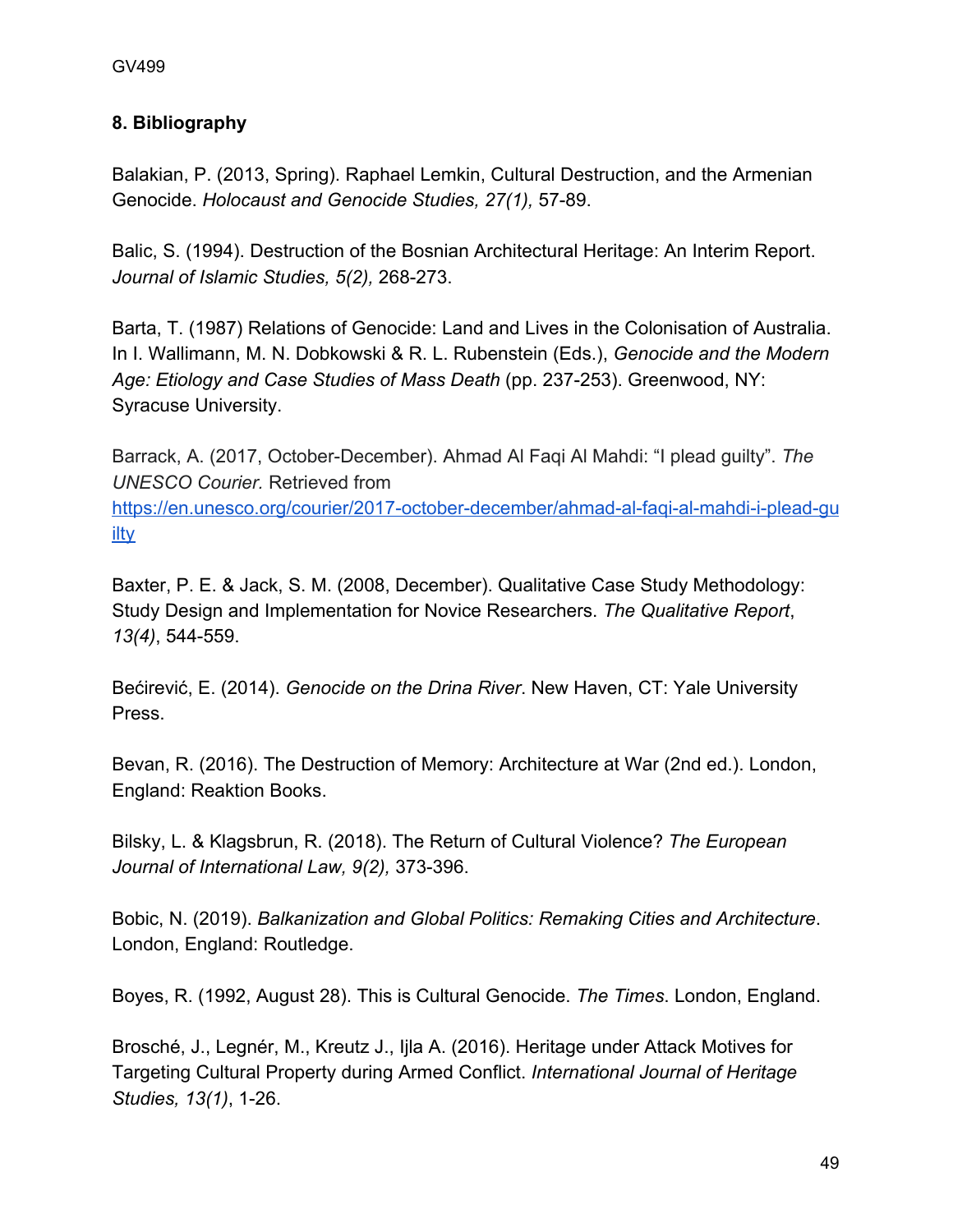Cameron, C. M. (1994). The Destruction of the Past: Nonrenewable Cultural Resources. *Nat Resour Res*, 3, 6-24.

Chalk, F. R., Jonassohn, K. (1990). *The History and Sociology of Genocide: Analyses and Case Studies.* New Haven, CT: Yale University Press.

Chapman, J. (1994). Destruction of a common heritage: the archaeology of war in Croatia, Bosnia and Hercegovina. *Antiquity, 68(258),* 120-126.

Charney, I. W. (1994). Toward a Generic Definition of Genocide. In G. J. Andreopoulos (Ed.). (1994), *Genocide: Conceptual and Historical Dimensions*. Philadelphia, PN: University of Pennsylvania Press.

Churchill, W. (1998). *A Little Matter of Genocide: Holocaust and Denial in the Americas, 1492 to the Present*. San Francisco, CA: City Lights Books.

Colović, I. (2002). The politics of symbol in Serbia – Essays in Political Anthropology. London, England: Hurst & Company (Original Edition: Belgrade, 1997).

Cope, D. G. (2014, September). The Use of Triangulation in Qualitative Research. *Oncology Nursing Forum, 41(5)*, 545-547.

Coward, M. (2009). *Urbicide: The politics of urban destruction*. New York, NY: Routledge.

Dahlman, C. & O Tuathail, G. (2004). The Effort to Reverse Ethnic Cleansing in Bosnia-Herzegovina: The Limits of Returns. *Eurasian Geography and Economics, 45:6,* 439-464.

Dahlman, C. & O Tuathail, G. (2005a). Broken Bosnia: The Localised Geopolitics of Displacement and Return in Two Bosnian Places. *Annals of the Association of American Geographers, 95(3),* 644-662.

Dahlman, C. & O Tuathail, G. (2005b). The Legacy of Ethnic Cleansing: The International Community and the Returns Process in Post-Dayton Bosnia-Herzegovina*. Political Geography, 24,* 569-599.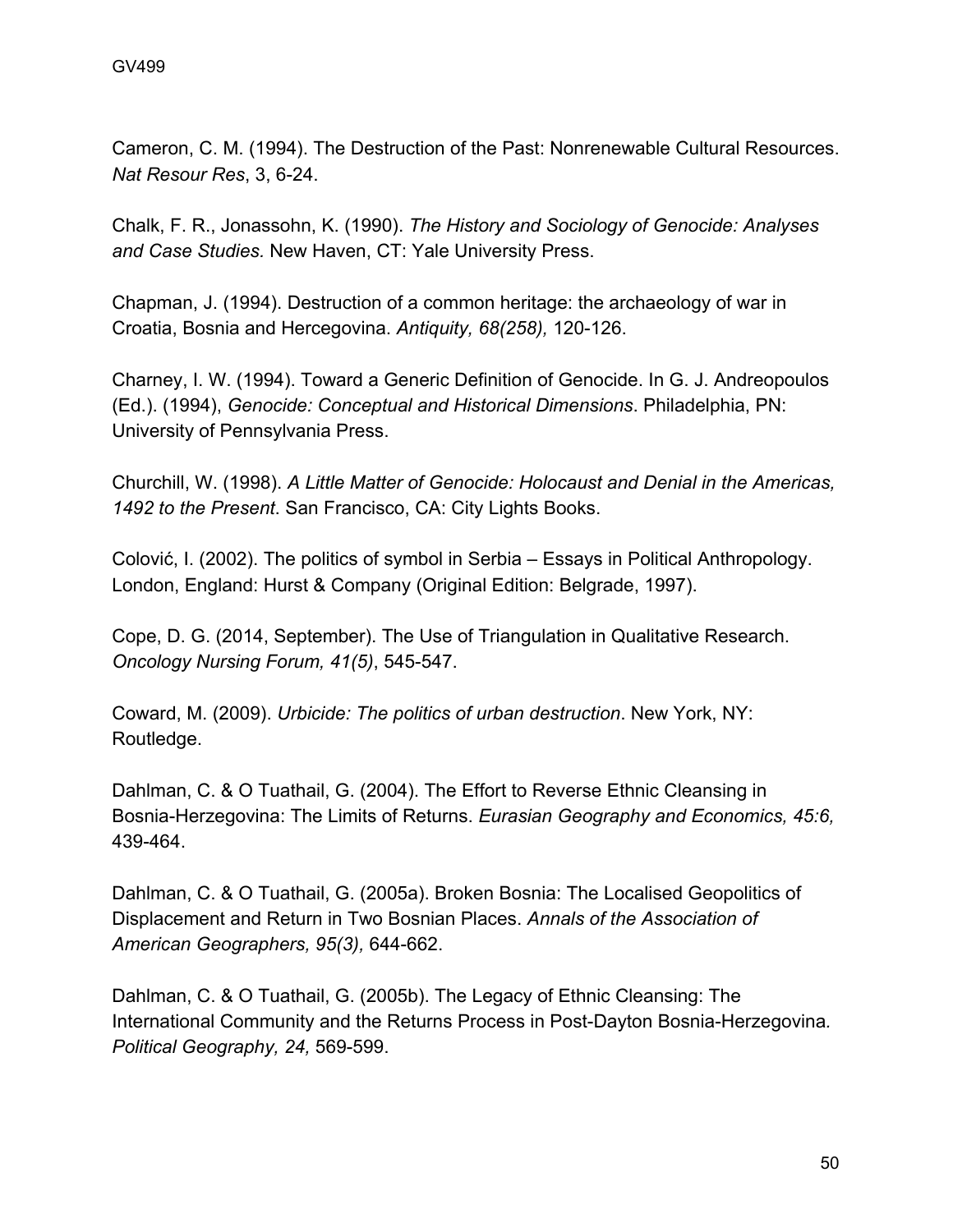Denich, B. (1994, May). Dismembering Yugoslavia: Nationalist Ideologies and the Symbolic Revival of Genocide. *American Ethnologist, 21(2),* 367-390.

Feagin, J., Orum. A., & Sjoberg, G. (Eds.). (1991) *A Case For Case Study*. Chapel Hill, NC: University of North Carolina Press.

Frieze, D. (Ed.). (2013). *Totally Unofficial: The Autobiography of Raphael Lemkin*. New Haven, CT: Yale University Press.

Geertz, C. (1973). *The Interpretation of Cultures*. New York, NY: Basic Books.

Gow, J. (2003). *The Serbian War Project and its Adversaries: A Strategy of War Crimes*. Montreal, Canada: McGill-Queen's University Press.

Gratz, D. (2011). Elitocide in Bosnia and Herzegovina and its impact on the contemporary understanding of the crime of genocide. *Nationalities Papers, 39(3),* 409-424.

Gruber, S. D. (2011). Jewish Heritage Sites of Bosnia-Herzegovina. *Syracuse University Surface*. 1-61.

Hallam, E., Hockley, J., & Haworth, G. (1999). *Beyond the Body: Death and Social Identity.* London, England: Routledge.

Hobsbawm, E. J. & Ranger, T. O. (1983). The Invention of Tradition. Cambridge, England: Cambridge University Press.

Hobsbawm, E., (1993, December 16). The New Threat to History,' *New York Times Review of Books*. Retrieved from <https://www.nybooks.com/articles/1993/12/16/the-new-threat-to-history/>

International Court of Justice. (2016). Dissenting Opinion of Judge Antônio Augusto Cançado Trindade, Preliminary Objections, Reports. Retrieved from <https://www.icj-cij.org/files/case-related/118/118-20150203-JUD-01-05-EN.pdf>

International Criminal Court. (2015). The Prosecutor v. Ahmad Al Faqi Al Mahdi. Case No. ICC-01/12-01/15. Retrieved from

<https://www.icc-cpi.int/mali/al-mahdi/Pages/main.aspx>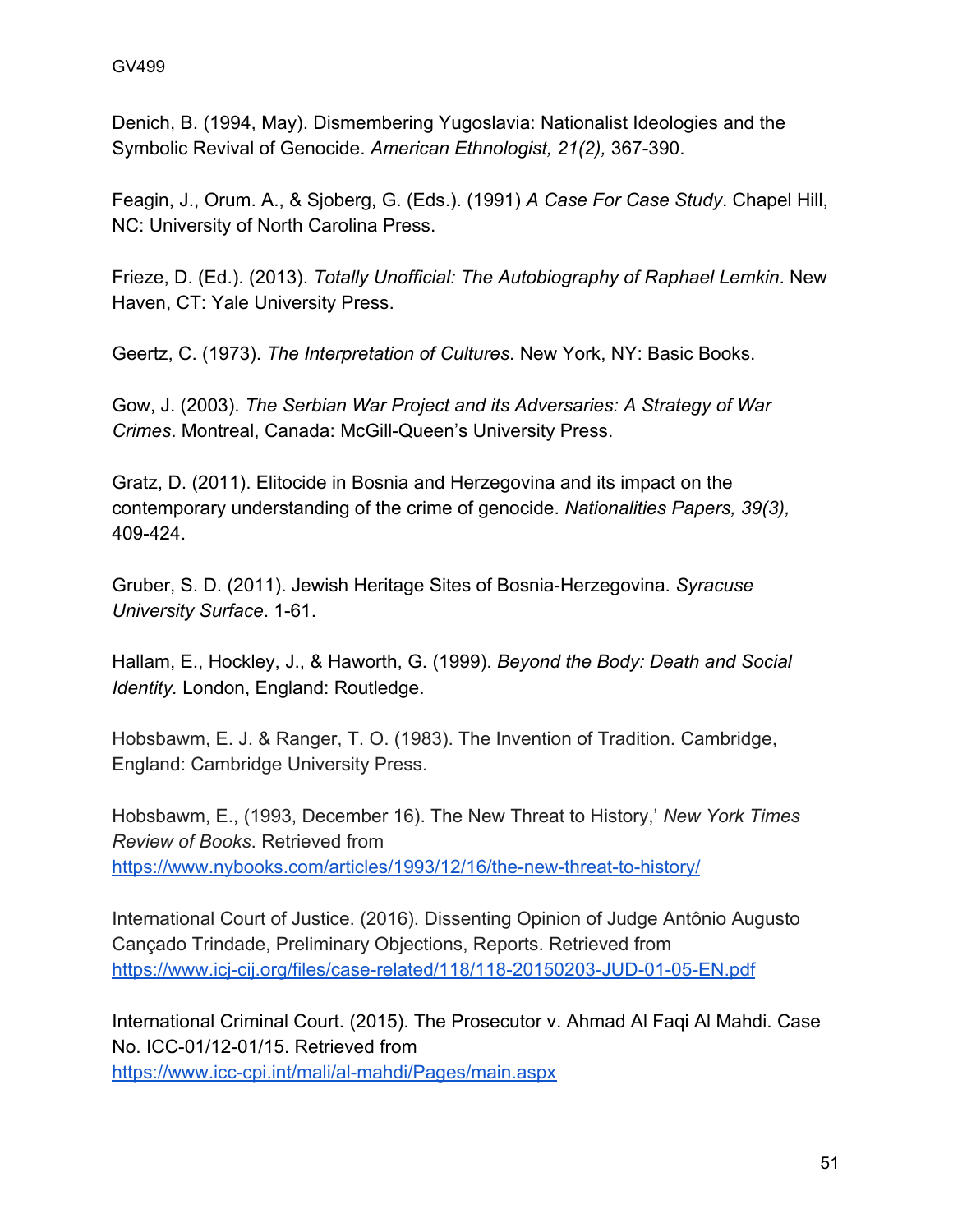Interview with Bosnian Muslim Survivor. Conducted 29/07/2020. (Full Transcript Available upon Request).

Isakhan, B. (2011). Targeting the Symbolic Dimension of Baathist Iraq: Cultural Destruction, Historical Memory, and National Identity. *Middle East Journal of Culture and Communication, 4(3)*, 255-279.

Jacobs, S. L. (2005). Language death and revival after cultural destruction: Reflections on a little discussed aspect of genocide. *Journal of Genocide Research, 7(3)*, 423-430.

Juhasz, A. L. (2007). Why Killing their Neighbours and Family? Ritualised and Symbolic Destruction of Communities in Bosnia. *Turin Conference of the Standing Group on International Relations (2007)*. Retrieved from <http://citeseerx.ist.psu.edu/viewdoc/download?doi=10.1.1.408.5375&rep=rep1&type=pdf>

Juvan, J. & Prebilić, V. (2014, April). Religion, Patriotism and Nationalism: The War in Bosnia and Herzegovina 1992-1995. *European Perspectives - Journal on European Perspectives of the Western Balkans, 6(10),* 57-74.

Kaiser, C. (1998, July 16). Testimony at ICTY Blaskic Case No, IT-1995-14-T. Retrieved from<https://www.icty.org/x/cases/blaskic/trans/en/980716IT.html>

Kaiser, C. (2002, July 09). Report on Destruction of Cultural Property. *ICTY Krajisnik Case* No. IT-00-39.

Kaplan, R. (2005) *Balkan Ghosts: a Journey Through History.* New York, NY: Picador.

Kaufman, S. J. (2001). Modern Hatreds: The Symbolic Politics of Ethnic War. Ithaca, NY: Cornell University Press.

Knuth, R. (2003). *Libricide: The Regime-Sponsored Destruction of Books and Libraries in the Twentieth Century.* Westport, CT: Praeger.

Lemkin, R. (1946, April). The Crime of Genocide. *American Scholar, 15(2)*, 227–230.

Lemkin, R. (1994) *Axis Rule in Occupied Europe: Laws of Occupation; Analysis of Government; Proposals for Redress*. Washington, DC: Carnegie Endowment for International Peace. (First edition published 1944).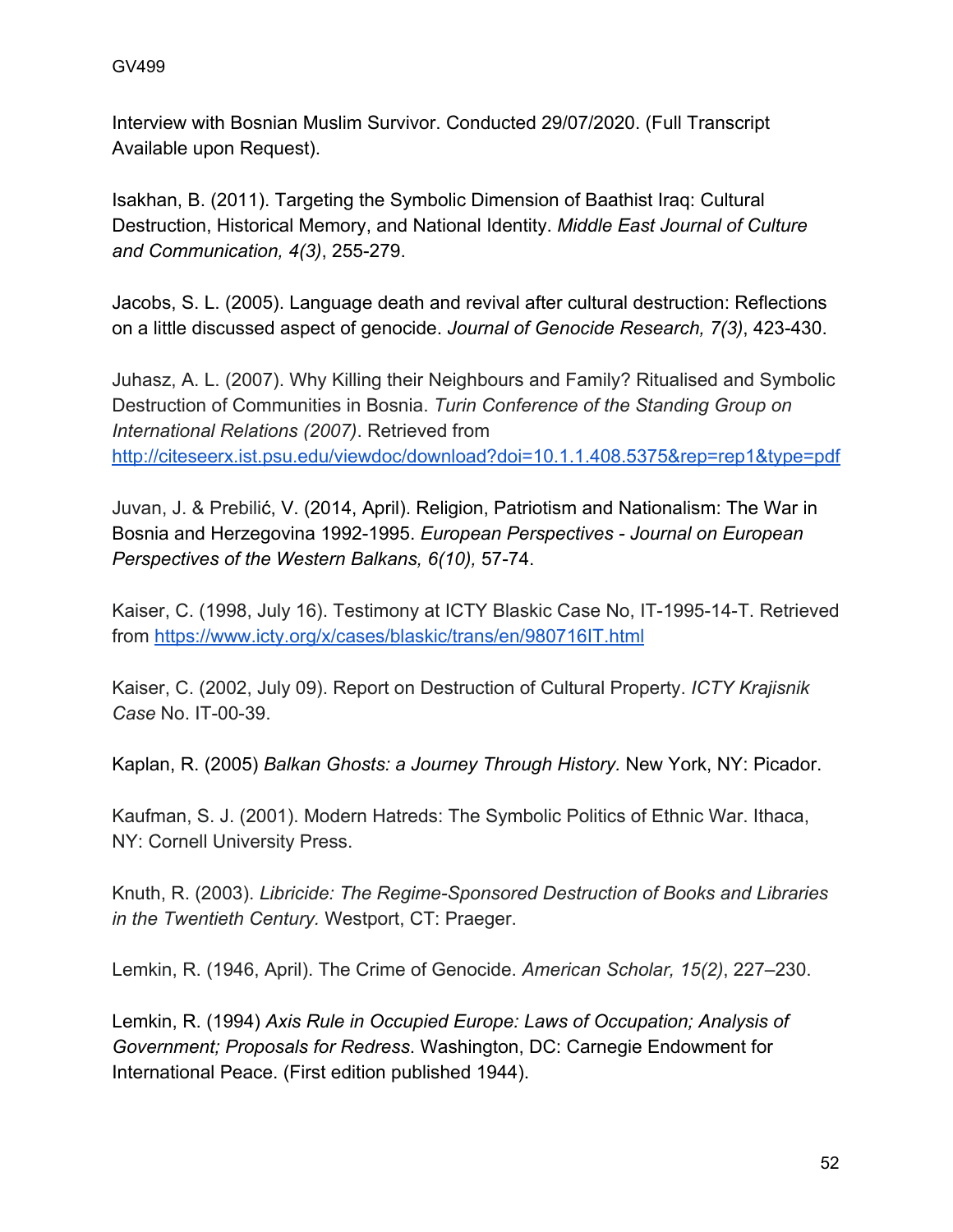Lilly, C. S. (2019, October). Communities of the Dead: Secularising Cemeteries in Communist Yugoslavia. *The Slavonic and East European Review, 97(4)*, 676-710.

Martinez, S. A. G. (2015, December). Destruction of Cultural Heritage in Northern Mali. *Journal of International Criminal Justice, 13(5)*, 1073-1098.

Meharg, S. J. (2001). Identicide and Cultural Cannibalism: Warfare's Appetite for Symbolic Place. *Peace Research, 33(2),* 89-98.

Mertus, J. (2004, July). Women's Participation in the International Criminal Tribunal for the Former Yugoslavia (ICTY): Transitional Justice for Bosnia and Herzegovina. *Women Waging Peace Policy Commission,* 1-48.

Moses, A. D. (2002). Conceptual Blockages and Definitional Dilemmas in the 'Racial Century': Genocides of Indigenous Peoples and the Holocaust. *Patterns of Prejudice, 36(4),* 7-36.

Moshman, D. (2007). Us and Them: Identity and Genocide. *Identity: An International Journal of Theory and Research, 7(2),* 115-135.

Patton, M. Q. (1999). Enhancing the Quality and Credibility of Qualitative Analysis. *Health Sciences Research*, *34*, 1189-1208.

Pickard, R. & Celiku, F. (2008). *Analysis and Reform of Cultural Heritage Policies in South-East Europe*. Strasbourg, France: Council of Europe Publishing.

Porteous, J. D. & Smith, S. E. (2001). Domicile: The Global Destruction of Home. Montreal, Canada: McGill-Queen's University Press.

Powell, C. (2007). What Do Genocides Kill? A Relational Conception of Genocide. *Journal of Genocide Research, 9(4),* 527-547.

Riedlmayer, A. (2002a). Destruction of Cultural Heritage in Bosnia-Herzegovina, 1992-1996: A Post-War Survey of Selected Municipalities. Den Haag: Report Commissioned by the International Criminal Tribunal for the former Yugoslavia.

Riedlmayer, A. (2002b). From the Ashes: The Past and Future of Bosnia's Cultural Heritage. In M. Shatzmiller (Ed.), *Islam and Bosnia: Conflict Resolution and Foreign*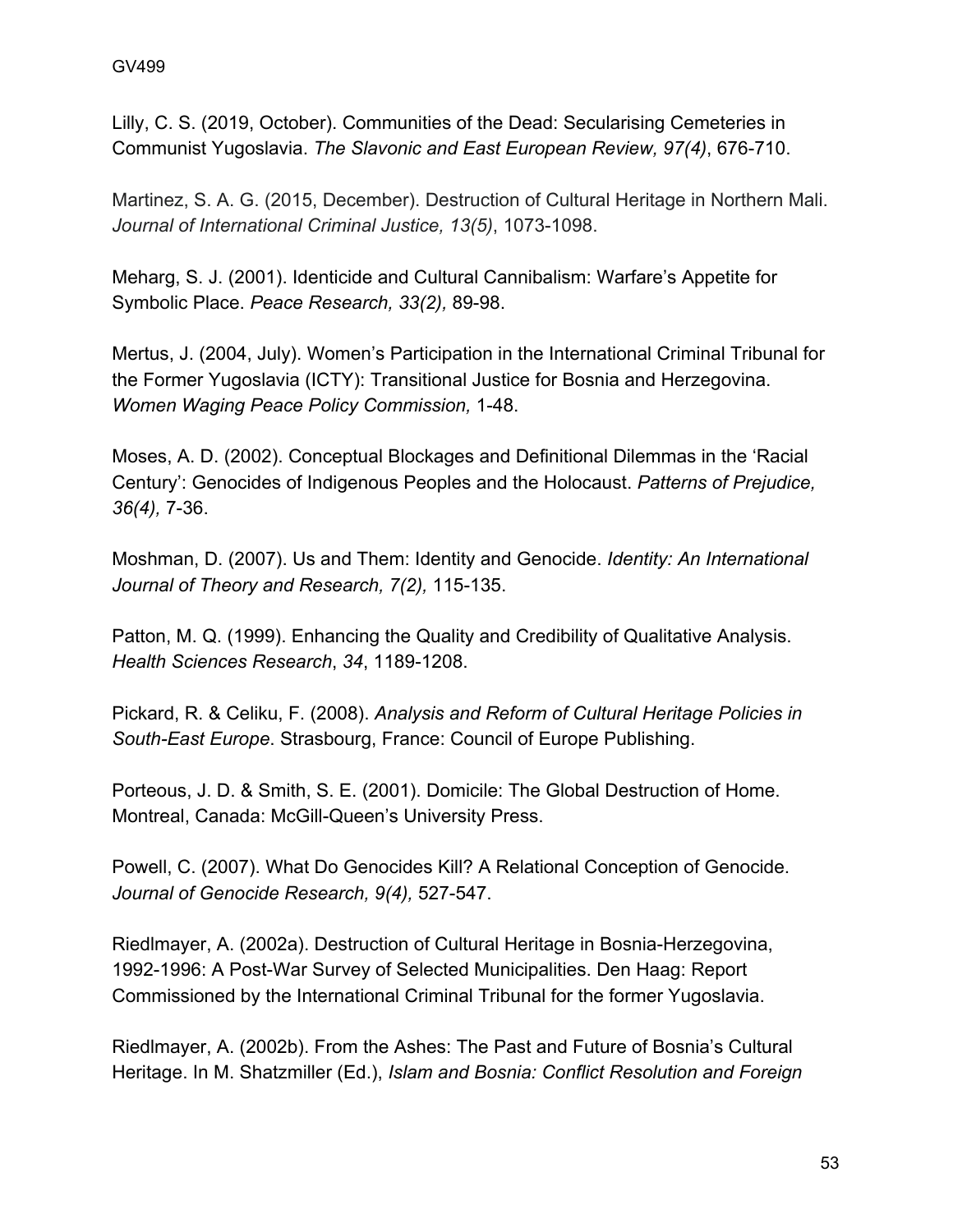*Policy in Multi-Ethnic States* (pp. 98-135). Montreal, Canada: McGill-Queen's University Press.

Riedlmayer, A. (2006). Expert Testimony in the case concerning the Application of the Convention on the Prevention and Punishment of the Crime of Genocide (Bosnia and Herzegovina v. Serbia and Montenegro). *International Court of Justice*. The Hague, Netherlands. Retrieved from

<https://www.icj-cij.org/files/case-related/91/091-20060317-ORA-01-00-BI.pdf>

Riedlmayer, A. (2007, Summer). Crimes of War, Crimes of Peace: Destruction of Libraries During and After the Balkan Wars of the 1990s. *The John Hopkins University Press, 56(1),* 107-132.

Sackellares, S. N. (2015). From Bosnia to Sudan: Sexual Violence in Modern Armed Conflict. *Wisconsin Women's Law Journal, 20(1),* 137-167.

Scheele, J. (2006, December). Algerian Graveyard Stories. *The Journal of the Royal Anthropological Institute, 12(4),* 859-879.

Sells, M. A. (1996). *The Bridge Betrayed: Religion and Genocide in Bosnia.* Berkeley, CA: University of California Press.

Tretter, H., Muller, S., Schwanke, R., Angeli, P. & Richter, T. (1994, December). Ethnic Cleansing Operations in the northeast-Bosnian city of Zvornik from April through June 1992. A Report of the *Ludwig Boltzmann Institute for Human Rights*. Published in the attachment to the *UN Final Report of the Commission*. New York, NY: UN Doc. S/1994/674/add.2 (Vol. I). Retrieved from

[https://bim.lbg.ac.at/en/statements-and-opinions/ethnic-cleansing-operations-northeastb](https://bim.lbg.ac.at/en/statements-and-opinions/ethnic-cleansing-operations-northeastbosnian-city-zvornik-april-through-june) [osnian-city-zvornik-april-through-june](https://bim.lbg.ac.at/en/statements-and-opinions/ethnic-cleansing-operations-northeastbosnian-city-zvornik-april-through-june)

Ungor, U. U. (2013, Winter). The Armenian Genocide: A Multi-Dimensional Process of Destruction. *Nicosia, 15(1),* 97-106.

United Nations Educational, Scientific and Cultural Organisation. (1954, May 14). Convention for the Protection of Cultural Property in the Event of Armed Conflict with Regulations for the Execution of the Convention. Retrieved from [http://portal.unesco.org/en/ev.php-URL\\_ID=13637&URL\\_DO=DO\\_TOPIC&URL\\_SECTI](http://portal.unesco.org/en/ev.php-URL_ID=13637&URL_DO=DO_TOPIC&URL_SECTION=201.html) [ON=201.html](http://portal.unesco.org/en/ev.php-URL_ID=13637&URL_DO=DO_TOPIC&URL_SECTION=201.html)